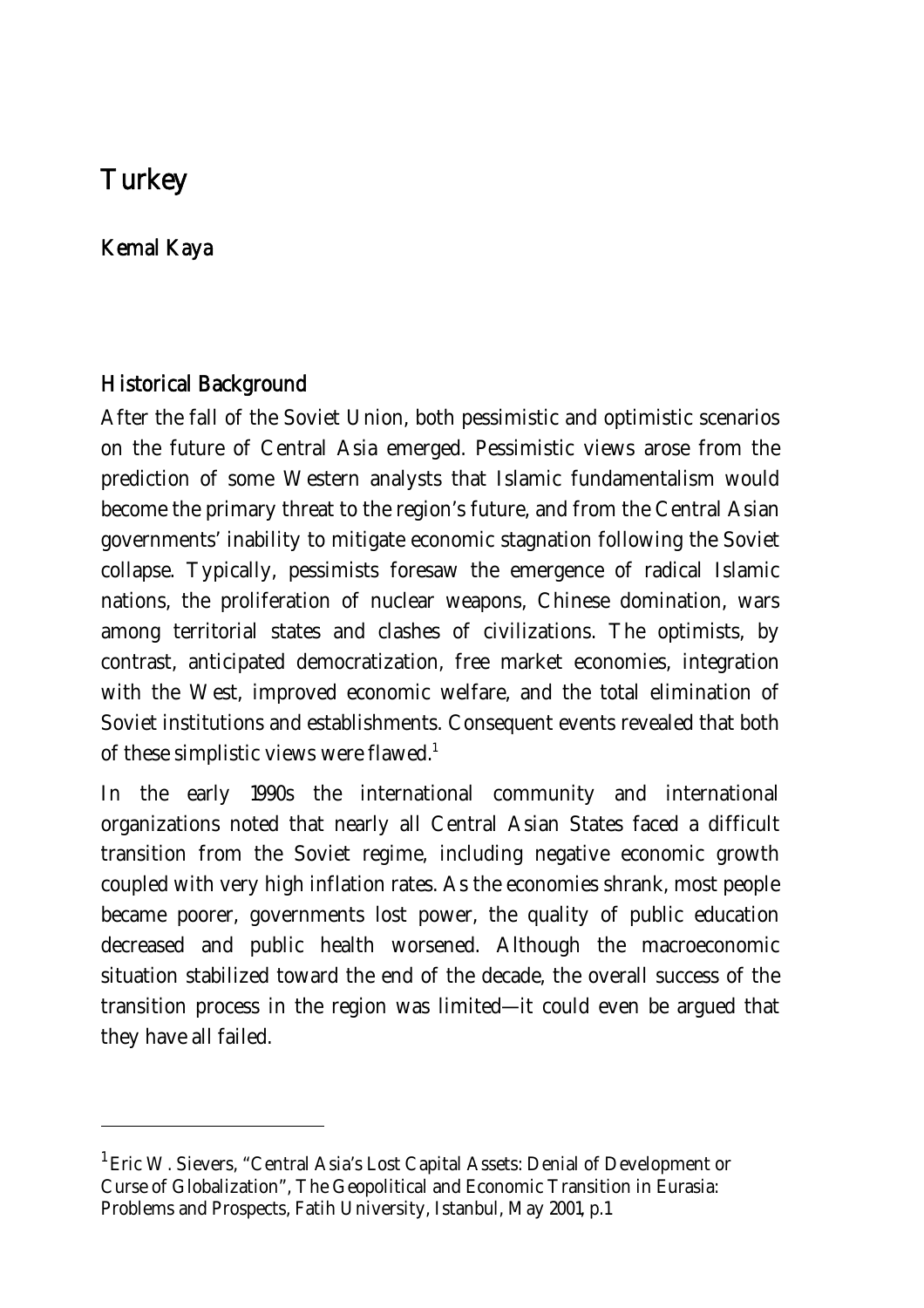The bureaucratic establishment and centralized decision-making systems inherited from the Soviet Union played an important role in this failure. Starting at their inception in the early 1990s, republics of the former Soviet Union labored to replace central planning with price mechanisms, and market systems. But the Central Asian republics consistently lagged behind the transition in other countries formerly in the Soviet sphere —especially the South and East European states—in indicators of economic, social and economic competitiveness.<sup>2</sup>

The distance of the land-locked Central Asian republics to major markets and democratic states contributed to the slow and unsuccessful early transition process. Conversely, the countries of East and Central Europe and the Baltic states took advantage of their geographic proximity to the European Union (EU), gaining impetus for their reform processes. They efficiently liberalized prices and the banking sector, decreased inflation, and achieved a widespread privatization of state-owned enterprises.

#### The West's Attitude Toward Central Asia

Most western states have assumed a pragmatic but superficial attitude toward Central Asia. The United States and EU focused on the region's rich natural resources and, to a lesser extent, its security and stability. Western governments are often faced with the dilemma of weighing their strategic interests against other legitimate concerns that influence domestic public opinion, such as democratization and basic human rights.<sup>3</sup> Pragmatism overshadowed idealism as the West established and deepened relations with Central Asia. But, the 11 September, 2001 terrorist attacks caused security threats from the region to become a significant concern, which reshaped the West's perspectives and caused it to pay greater attention to Central Asia.

 $^{\rm 2}$  Harry Broadman, World Bank Report, "From Disintegration to Reintegration: Eastern Europe and the Former Soviet Union in International Trade", Washington D.C., 2005, p.2,

http://web.worldbank.org/WBSITE/EXTERNAL/COUNTRIES/ECAEXT/0,,cont entMDK:20723133~pagePK:146736~piPK:146830~theSitePK:258599,00.html

 $^3$  Vahit Erdem, "The Caucasus and Central Asia", NATO Parliamentary Assembly1995-2005, Brussel, 2005, p201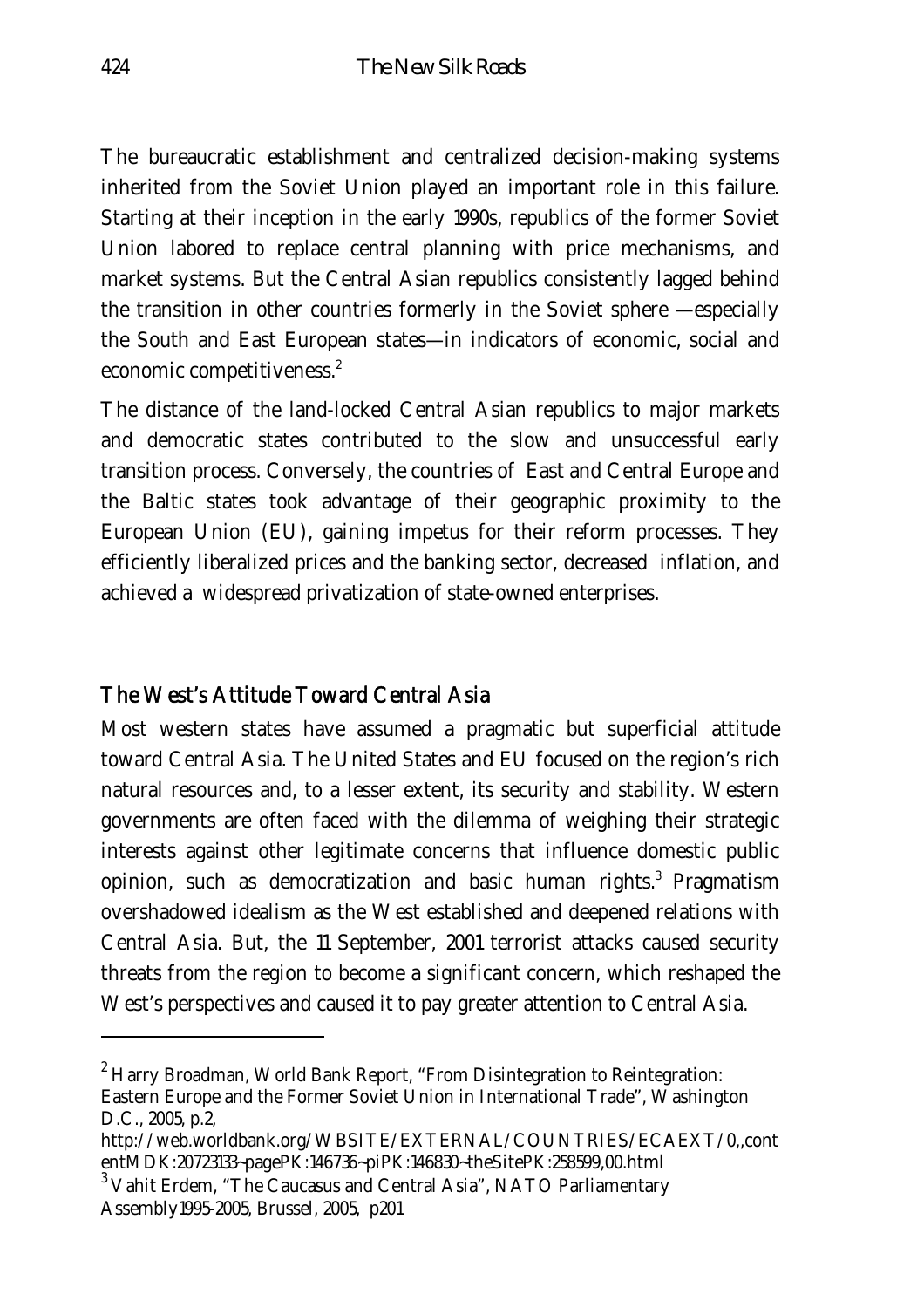Security in the Euro-Atlantic area and beyond cannot be guaranteed as long as stability remains fragile in some areas, leaving them vulnerable to religious fundamentalism. After all, it was the fragility of government in Afghanistan that provided the fertile ground for the Taliban regime. In a post-September 11 era, Euro-Atlantic security has been closely linked to the situation in Central Asia. The social fabric in Central Asian states, and particularly in states neighboring Afghanistan, is not immune to fundamentalist trends: organized crime, porous borders and illegal migration are all endemic problems there. These issues cannot be resolved by anyone country acting alone and must instead be tackled through a process of international cooperation.<sup>4</sup> Part of the solution is to integrate Central Asian states into global commercial and financial institutions. By ensuring their economic stability and development they will be drawn into the international community. Economic instruments are key to this process for Central Asia. World Trade Organization membership for Uzbekistan, Tajikistan, Kazakhstan and Afghanistan should be a priority of the United States and the EU, since the accession process exerts a strong liberalizing pressure on the aspiring country and will facilitate economic growth.

# Turkey's Relations with Central Asia

 $\overline{a}$ 

Turkey was the first nation to recognize the independence of the Central Asian republics, yet it was unprepared to deal with its new neighbors. Despite limited resources and conceptual conflicts at the state and public levels, however, the Turkish state, private sector and civil society have all put a great deal of effort into developing relations with these countries. As a result, Turkey today has a significant political and social presence in Central Asia—a presence independent of any strategic or cyclical political interest.

Turkey's political, economic and social interests in Central Asia are stronger than those of its Western allies. Official Turkish opinion from the outset saw that a constructive role in Central Asia would enhance Turkey's

 $\rm ^4$ Vahit Erdem, "The Caucasus and Central Asia", NATO Parliamentary Assembly 1995-2005, Brussel, 2005, p.205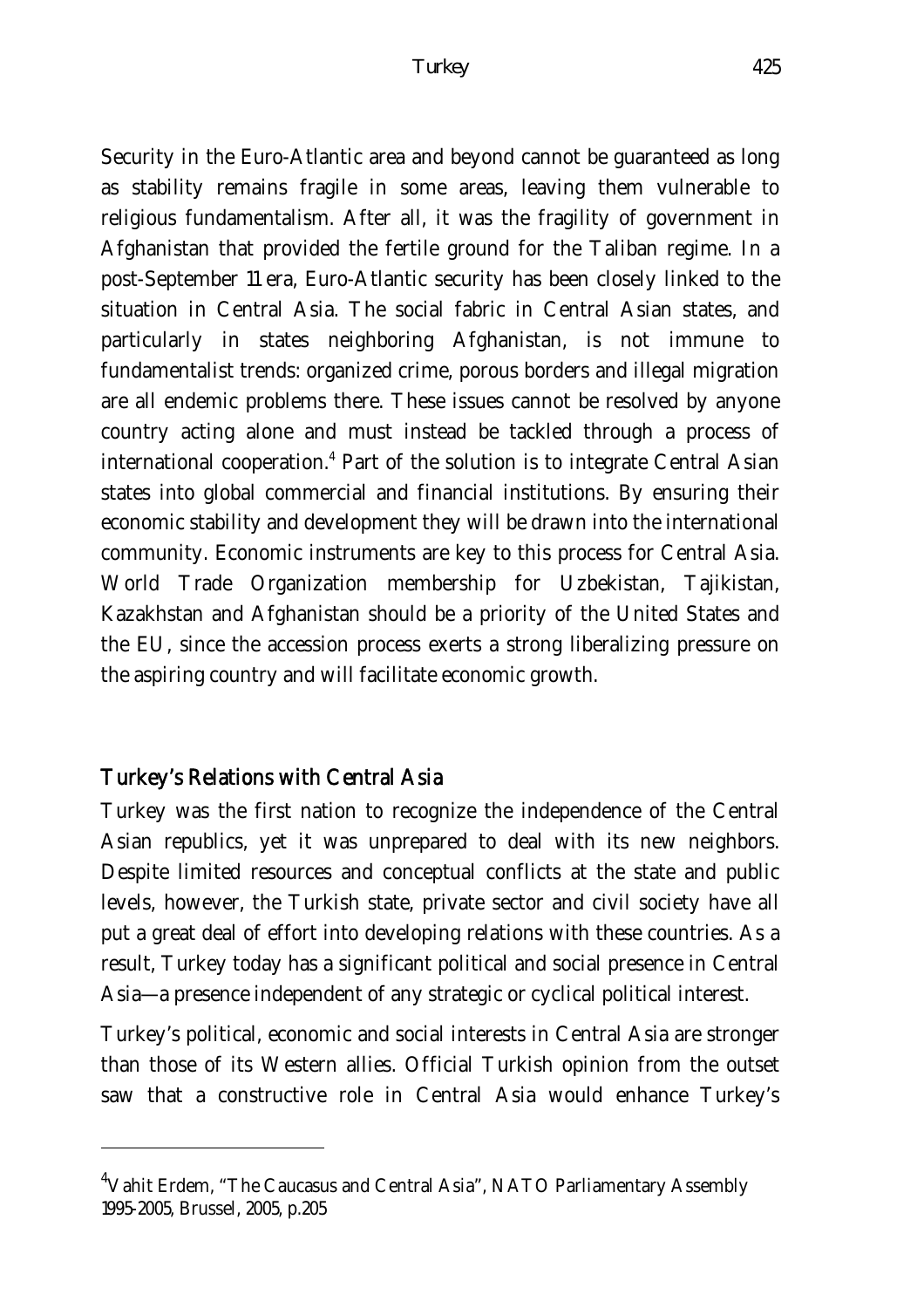international image and provide an opportunity to show goodwill towards its Western allies, the EU and United States in particular.

Relations between Turkey and the new states of Central Asia have now been put on a solidly rational basis after an initial period of romanticism. Immediately after independence, the new republics, quite inexperienced in international affairs, were unprepared for, and confused by, Turkey's keen interest in the region. The Turkish Cooperation and Development Agency (TIKA) was from the outset a vital instrument for providing aid, institutionalizing government policies, and devising economic strategies for Central Asia. Through TIKA, Turkey supported the new governments' state-building efforts. Indeed, 36 percent of all TIKA projects and programs focus on Central Asia, which is not surprising since the objectives of the Central Asian states mesh with Turkey's priorities. Recognizing this, TIKA since 1992 has developed and implemented numerous economic, administrative, social and cultural projects in Central Asia. The main emphasis has been on developing human resources, specifically the training of government officials, which has been supported by relevant offices of the Turkish government.<sup>5</sup> There have also been joint Turkish-Western projects, such as the Private Sector Development Center in Istanbul, which is sponsored by TIKA and the Organization for Economic Cooperation and Development (OECD). This project provides a platform for officials from developed country to share experiences with counterparts from Central Asia. Another such initiative is the OECD-Turkish Ministry of Finance Tax Training Center for Transition Economies, where training activities focus on support for small and medium-sized enterprise (SME), improving the investment climate, and reforms in the financial sector.

Political and economic instability in Central Asia is one of the most important regional challenges facing Turkish authorities, investors and nongovernmental organizations (NGOs) that deal with region. However, Turkish entrepreneurs have been able to work successfully under conditions of instability, especially in SME investment, especially as compared to Western companies.

 $^5$  For more information about the TIKA projects visit www.tika.gov.tr.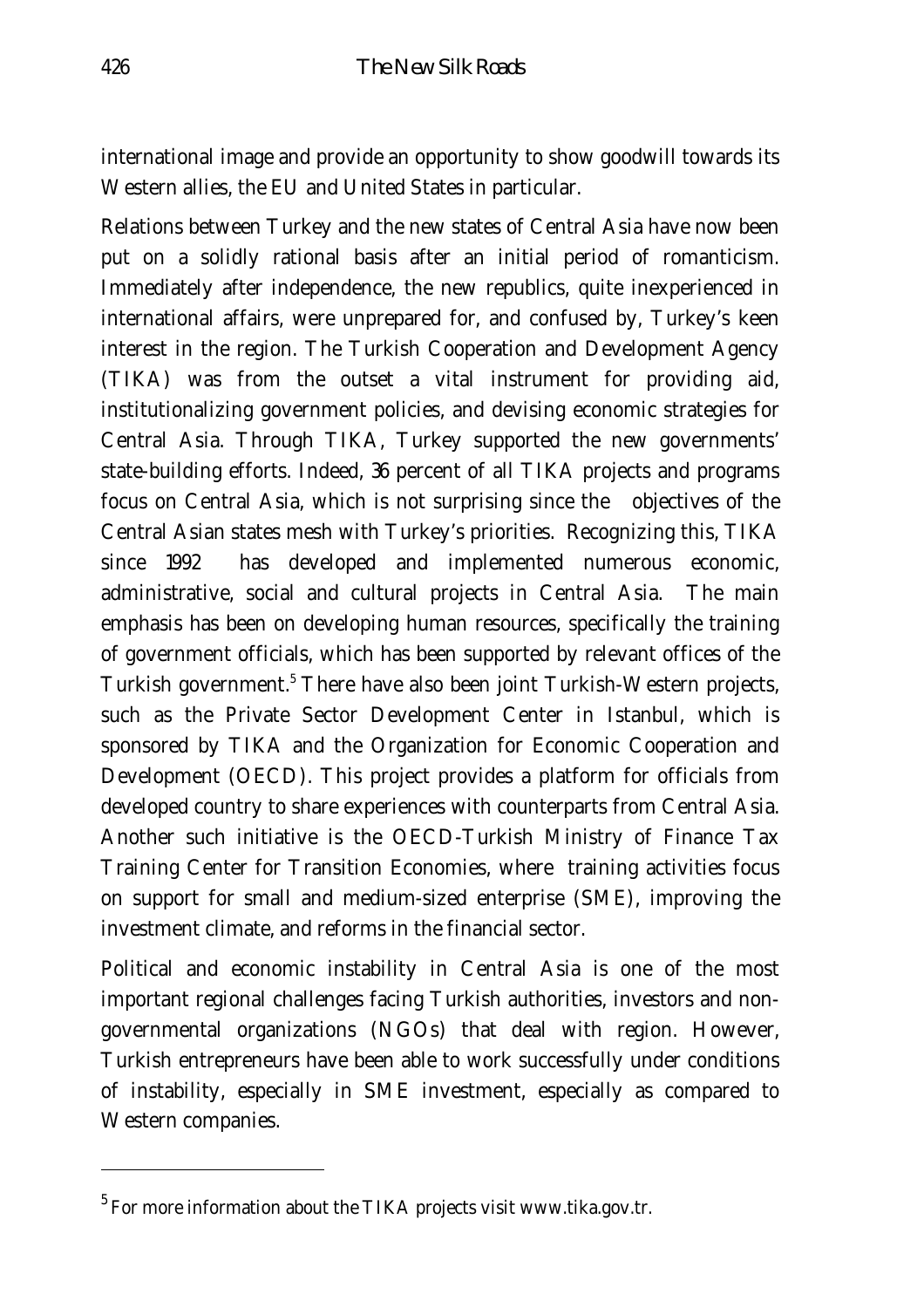The language barrier was another problem faced by officials and investors during the first period of Turkey's relations with the new states of Central Asia. Russian is still the *lingua franca* in these countries, especially for members of the social elite who retained political control. Yet the states' Turkic roots facilitated Turkey's penetration into different sectors of the regional economies. As a result of deepening economic, political and cultural relations, and the practical needs of Turkish investors, Turkey started a scholarship program allowing Central Asian students to receive secondary and higher education in Turkey. Thousands of Central Asian students have graduated from Turkish universities and now work in Turkey or their home country. Many have found jobs in governmental institutions and international NGOs that focus on regional development, as well as in Turkish companies.

Turkish-run universities and secondary schools have established an important presence throughout the region. Both use Western teaching methods and are supported by the Turkish government and NGOs. Many graduates of these institutions pursue further studies at Turkish universities. Over the past decade and half, Turkish high schools have become among the most prestigious in Central Asia. True, there has been some political resistance to the concept of private secondary schools, both in the region and in Turkey, yet this has not posed a serious problem<sup>6</sup>. Regardless of whether they receive public or private funding, these Turkish secondary schools serve the practical purpose of educating the region's future workforce and providing an important cultural bridge between Turkey and Central Asia.

Turkey's relations with the Central Asian states are affected by its economic and political relations with surrounding countries. China, India, Iran, Russia and Pakistan all have vital strategic and economic interests in the region of which Turkey must be cognizant. They all will play a major role in the reemergence of continental trade in Eurasia.

 $^6$ For Turkish Private Schools in Central Asia see Jean –Christophe Peuch, "Turkey's Fethullahci School's: A Greenhouse for Central Asian Elites?",

www.rferl.org/reports/turkmen-report/2004/06/0-140604.asp Radio Free Europe, June, 2004.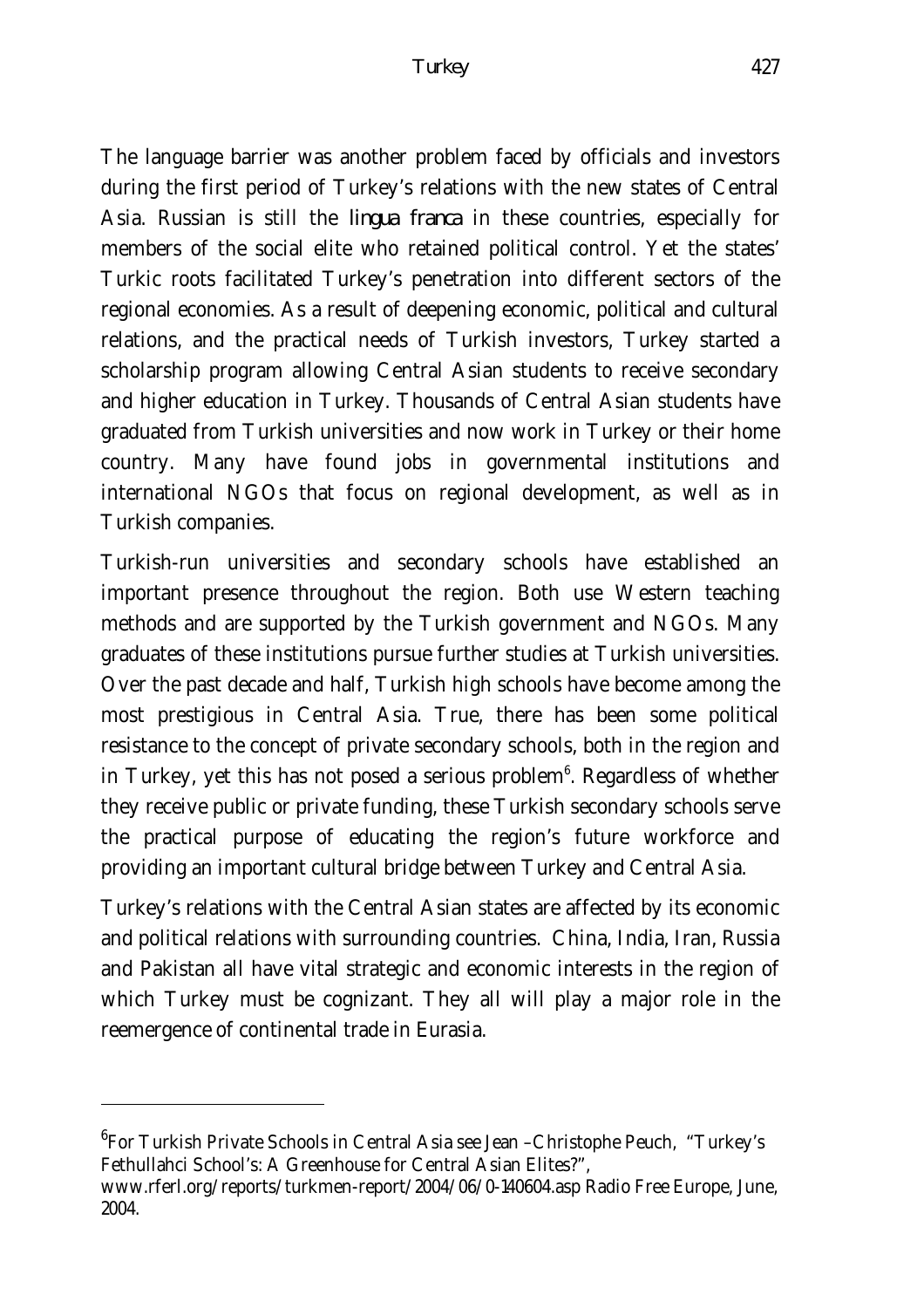Following the Soviet collapse, Turkish private firms and NGOs became very active in Russia. Over time, these commercial and cultural relations alleviated the political animosity that had long existed between Turkey and the Soviet Union. But Russia grew anxious over Turkey's presence in Central Asia and the Caucasus and by its ties to the groups in North Caucasus that sought independence. Turkey has tried to reduce these tensions by cooperating with Russia on key strategic issues such as energy. Yet Russia still seeks to maintain its weakening influence in the Caucasus by intervening in the Abkhazia and Ossetia conflicts in Georgia, and in the Karabakh conflict between Armenia and Azerbaijan. Russia is also seeking to dominate Kazakhstan and Turkmenistan by controlling the transport routes for their most valuable commodities—oil and natural gas. Given this. It is all the more important to note that in spite of Russian opposition, the Baku-Tbilisi-Ceyhan pipeline was fully implemented, thanks to crucial support from the United States.

Turkey is a gateway for Central Asian trade and energy transit, and will become a regional transit corridor within the framework of TRACECA, the EU's transportation program. The soon-to-be-implemented integration of Turkish railways with those of the region, and with the Kars-Ahalkale connection, will alter the means and dimensions of commerce between Turkey, the Caucasus, and Central Asia.

Increased world oil prices have forced the major energy-consuming states to seek alternative energy sources and routes. This has generated great interest in alternative transport routes for oil and natural gas from the Caspian Sea region to world markets. But Russia grows nervous over every new pipeline project that it does not control — particularly the Trans-Caspian Pipeline Project. Tensions arising from pipeline issues have tremendous potential to disrupt Turkish-Russian relations.

Turkish-Chinese relations began developing after China emerged as a rising economic power in the 1980s. Turkish-Chinese trade has been increasing every year, with Turkey running a negative trade balance with China. But since the 1950s disputes over East Turkistan (China's Xinjiang Uyghur Autonomous Region) have been a source of friction between the two countries. China is anxious about the actions of members of the East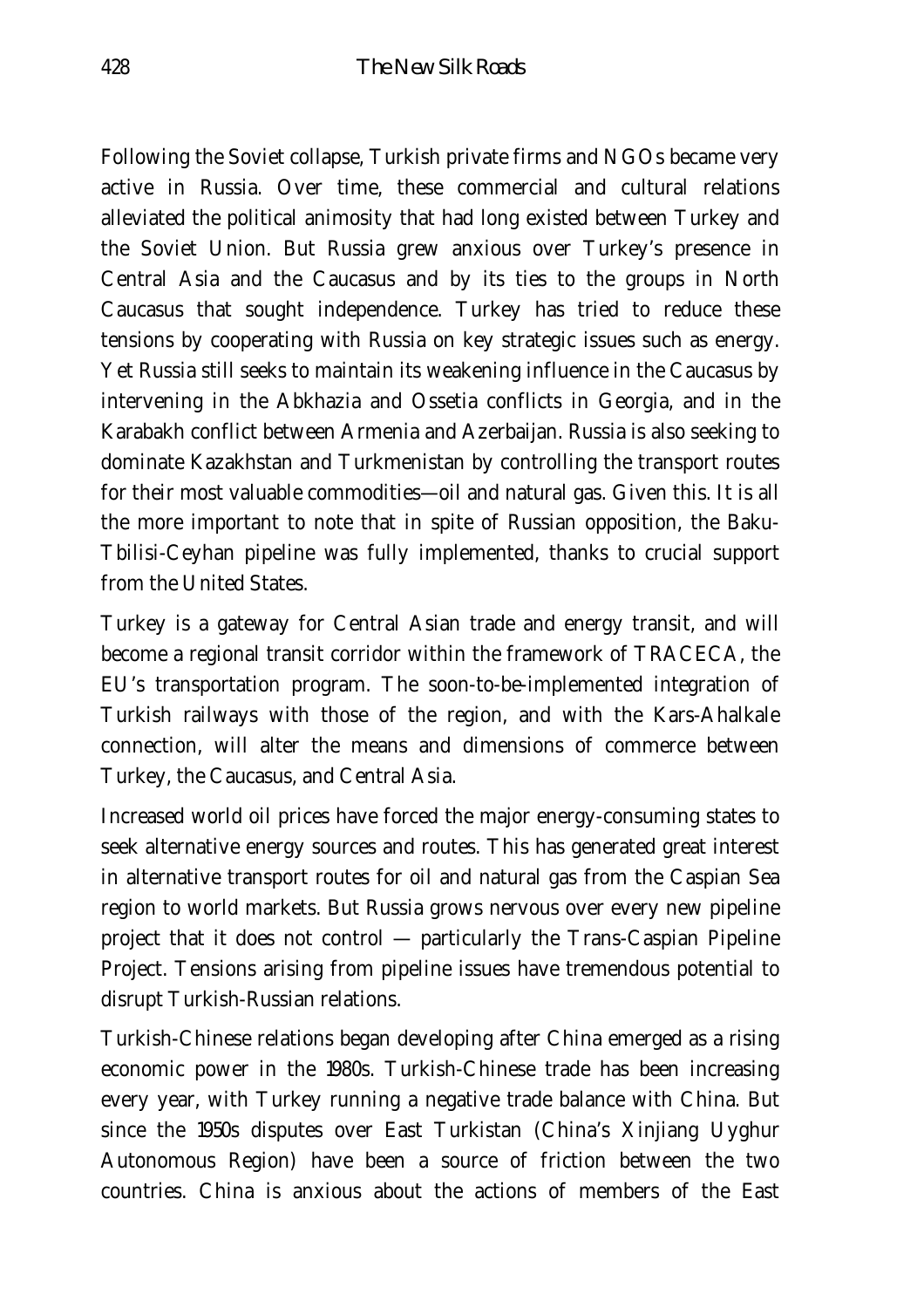Turkistan diaspora (mainly Uyghurs) who live in Turkey, following their activities closely and lodging diplomatic protest with Turkey whenever "unacceptable" activity is detected. Despite growing trade, the Xinjiang issue remains a potential problem between the two countries in the mid- and longterm. However, expandingtrade and China's support for Turkish defense industry projects have softened tensions. Thus, defying pressure from the West, Turkey in 2001 briefly closed the Bosphorus Strait to allow passage of the *Varyag* aircraft carrier that China had purchased from Ukraine.

Turkey's relations with India are shaped by the close Turkish-Pakistan relationship. However, Turkey's trade with both India and Pakistan is much lower than with the other countries that surround Greater Central Asia.

Turkish-Iranian relations have moved through several phases. Until the beginning of the twentieth century, Turkic dynasties ruled Iran, and throughout this shared history Iranian Turks warred with Ottoman-Western Turks. The existing border between Iran and Turkey was created in 1639 by the Kasrı Şirin accord, yet after the agreement the two sides continued fighting.7 After the Republic of Turkey was established, ties between the two countries were strengthened by the fact that both were members of the pro-Western Central Treaty Organization (CENTO) and the Economic Cooperation Organization (ECO). Relations remained smooth until the Iranian Islamic revolution in 1978. Secular Turkey feared that the Islamist movement would cross its borders, yet Iran's eventual abandonment of the policy of exporting religious ideology to Turkey calmed relations, allowing economic and business ties once more to develop.

Yet Iran's nuclear ambitions and the resulting tension with the United States has damaged Turkish-Iranian relations. Mindful of the chaos in neighboring Iraq, Turkey is keen to find a peaceful solution to the stand-off with Iran and wants to help mediate critical issues. Turkey has informed Iran that its nuclear activities must be kept within peaceful limits and be open to international inspection. Tensions persist, though, endangering Turkish-

 $^7$  Soner Çağatay and DudenYegenoğlu, "Exposing the myth of Lasting Iranian-Turkish Amity", Daily Star (Lebanon), May, 2006, for more information www.washingtoninstitute.org/templateC06.php?CID=931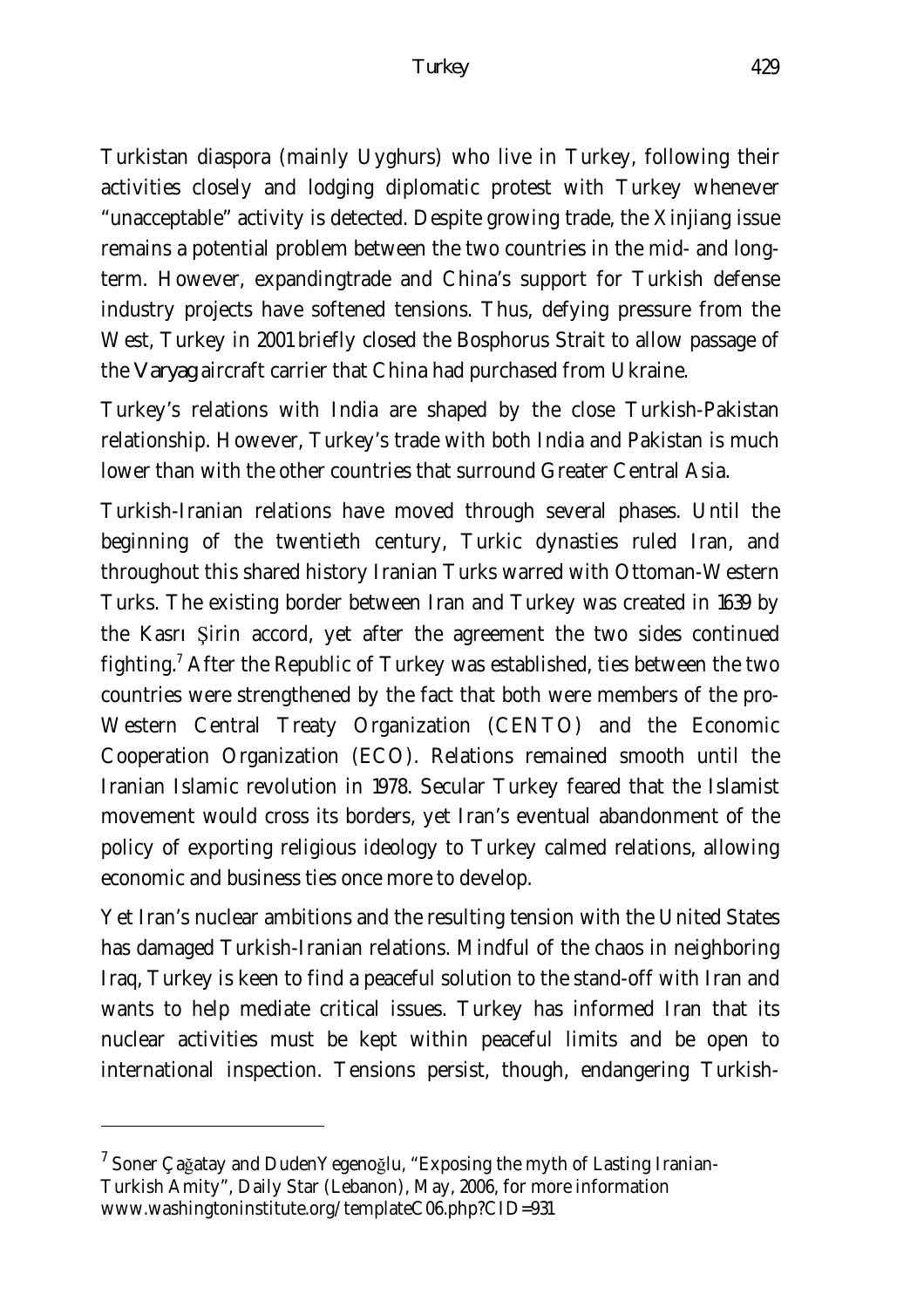Iranian relations and other relations throughout the region. Recent activity of the Azeri Turkic minority in Iran has also strained ties.<sup>8</sup> Notwithstanding, these various obstacles, Turkey wishes to maintain good relations with Iran and seeks to strengthen ties by developing economic interactions.

Economic ties between neighboring countries can mitigate actual or latent or expected tensions. In the case of Turkey and Iran this has been demonstrated clearly over the past 15 years. Yet this process is threatened by recent activities of both countries and of the United States, Russia and other powers seeking influence in the Caspian Sea region.

# Turkey's Trade with Greater Central Asia

A key element of Turkish foreign policy in the post-Cold War era is to develop economic relations with the newly independent states of Central Asia. Turkish businesses have gained visibility in Central Asia by signing several framework agreements in finance, customs, manufacturing, small business, energy, transportation, tourism, health and technical assistance. Ambitious governmental program of aid and credit oriented toward the region have also been initiated. Turkey has become an important regional investor, especially in SMEs, with other sectoral investments in construction, telecommunications, energy, banking, textile and retail. While current total trade volumes between Turkey and Central Asia do not reflect their full potential, both the potential and the means of achieving it are growing, thanks to high world oil prices and important structural improvements in Turkey's foreign trade regimen that promote exports, imports, and the competitiveness of domestic industries.

 $^8$  See more detailed information about ethnic problems in Iran, "Stirring the Ethnic Pod" by Iason Athanasiadis, Asia Times,

www.atimes.com/atimes/Middle\_East/GD29Ak01.html, April, 2005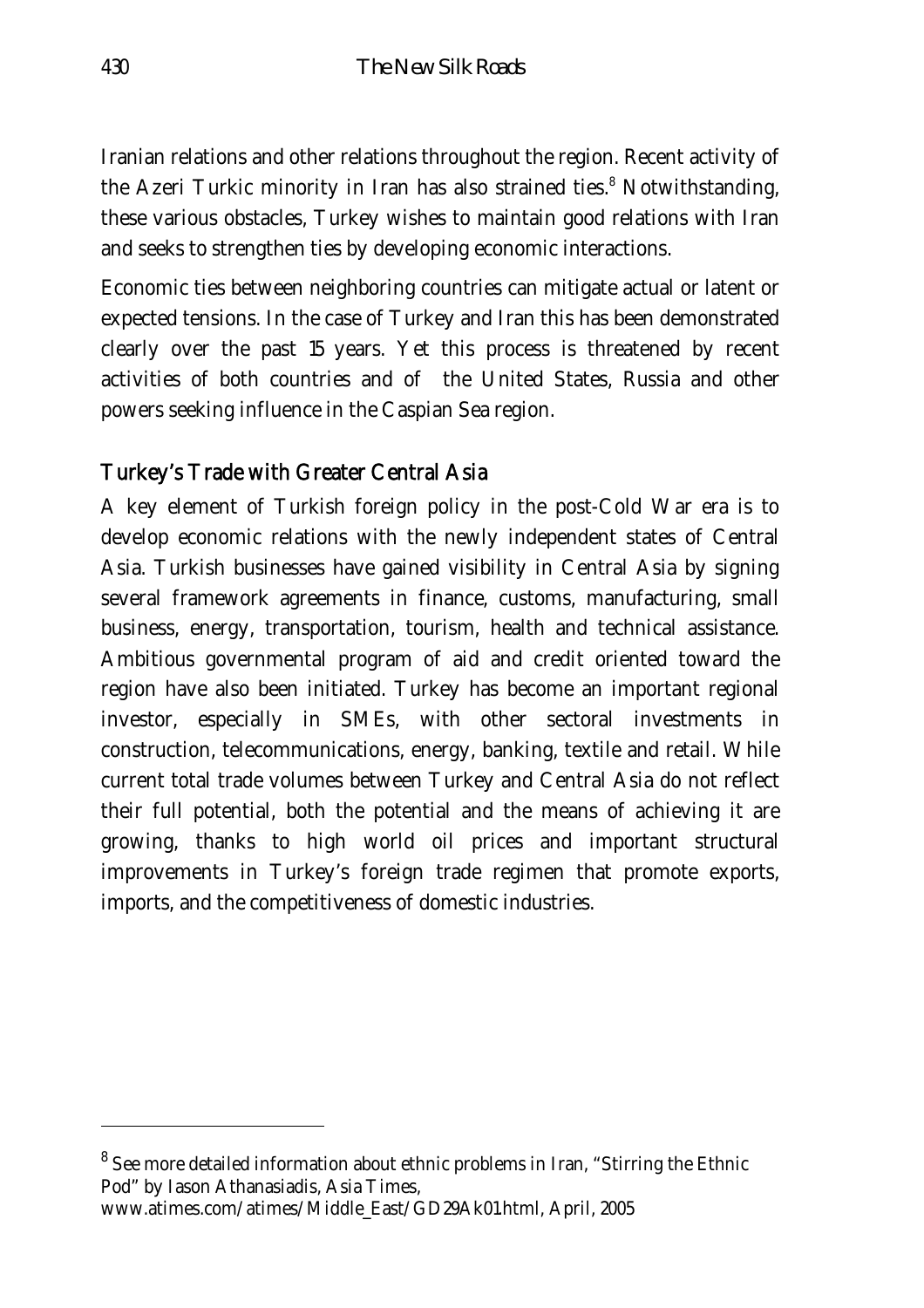Turkey's growing economic presence is depicted on the following graph:





Figure I indicates that trade volume between Turkey and the Central Asia countries (Afghanistan, Kazakhstan, Kyrgyzstan, Tajikistan, Turkmenistan and Uzbekistan) was very low in 1992, amounted to only \$145 million. As relations intensified after independence, trade volume grew until the Russian economic crisis in 1997. Trade exports declined from then through Turkey's economic crises in 2000 - 2001.

Since 2002 Turkey's trade volume with Central Asian countries has ramped up quickly, from \$844 million in 2002 and to over \$2 billion in 2005. Trade grew by 55 percent in 2004, and 16 percent in 2005. Kazakhstan is Turkey's largest Central Asian trading partner, followed by Uzbekistan and Turkmenistan. The value of trade with these three countries is about \$1.76 billion, amounting to nearly 90 percent of all Turkish trade with Central Asian countries. It should be noted that the capital expenditures of small, unregistered businesses are not included in this data, although their role is by no means insignificant.

 $^9$  Trade Statistics, Undersecretariat for Foreign Trade of  $\,$ Turkey, Ankara, 2006, and Country Reports of Turkish Foreign Economic Relations Board (DEIK), Istanbul, for more information see www.dtm.gov.tr/ead/ulkegos/ulkegos.htm and www.deik.org respectively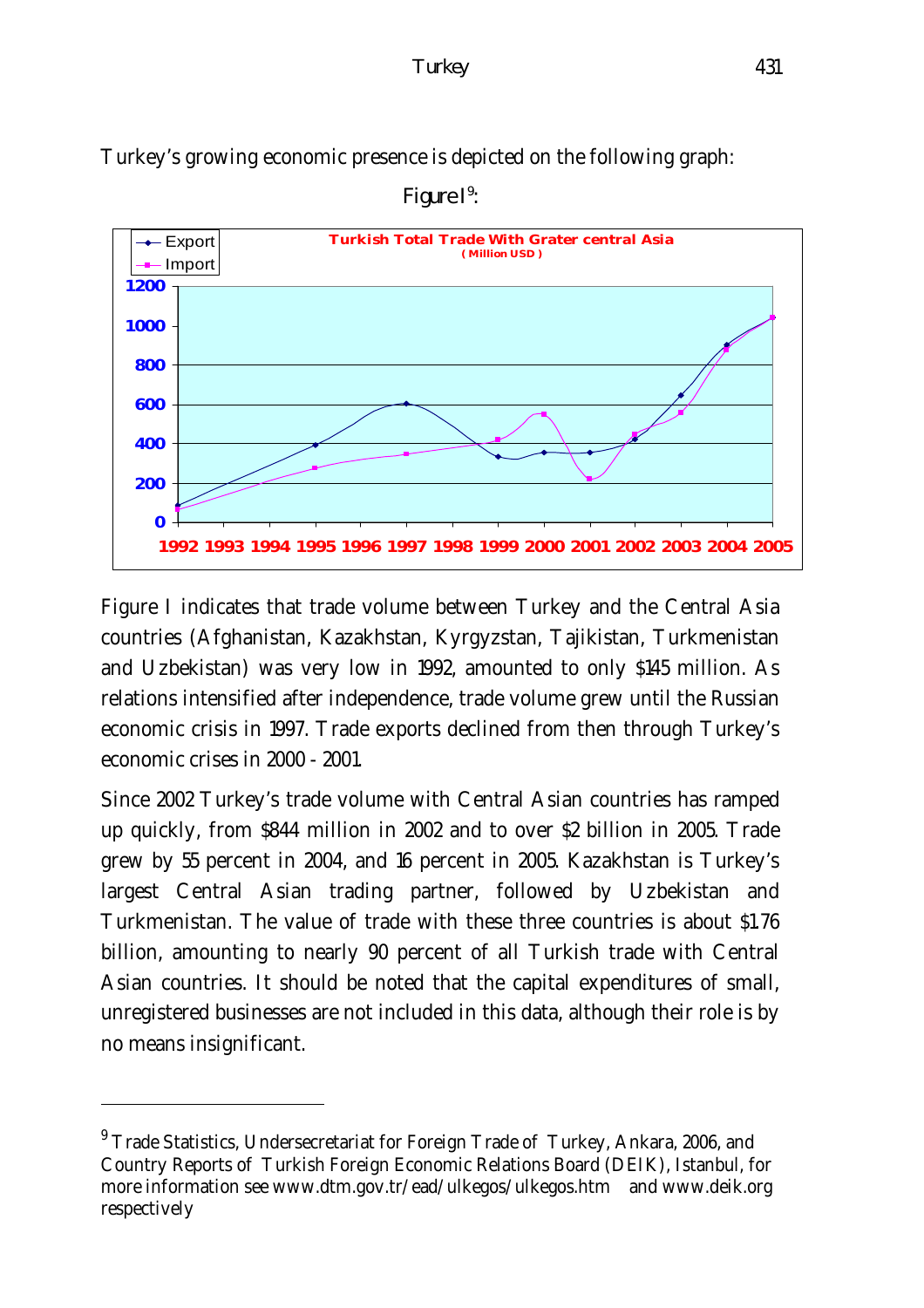#### Table I: Turkey's Trade with Central Asian States<sup>10</sup>

#### Import From The Region (US\$)

| <b>Countries</b>  | 1992                | 1995                   | 1997                    | 1999       | 2000        | <b>2001</b> | 2002        | 2003        | 2004        | 2005        |
|-------------------|---------------------|------------------------|-------------------------|------------|-------------|-------------|-------------|-------------|-------------|-------------|
| Afghanistan       | 204,000             | 65,000                 | 691,000                 | 698.000    | 497,000     | 420,000     | 1.053.000   | 2,684,000   | 6,776,000   | 8,300,000   |
| Kazakhstan        |                     | 10,510,516 86,631,496  | 165,285,250 295,911,002 |            | 346,375,953 | 90,342,703  | 203,851,624 | 265,953,233 | 439.864.000 | 556,979,000 |
| Kyrgyzstan        | 1,442,084 5,512,746 |                        | 7,555,800               | 2,779,482  | 2,349,517   | 6,307,053   | 17.622.564  | 10,577,908  | 13,097,000  | 9,156,000   |
| Tajikistan        | 7,762,099 6,342,334 |                        | 3,381,913               | 4,052,532  | 16,511,405  | 13,662,054  | 40,695,917  | 56,962,111  | 62,700,000  | 47,300,000  |
| Turkmenistan      |                     | 21,181,246 111,825,796 | 73,547,097              | 67,028,806 | 97,877,997  | 71,738,647  | 106,348,207 | 123,670,002 | 175,500,000 | 159,926,282 |
| <b>Uzbekistan</b> |                     | 21,019,403 61,528,703  | 94,772,966 47,476,861   |            | 85,794,461  | 36,045,330  | 75,342,346  | 97,781,167  | 178,671,000 | 257,453,000 |

# Export To The Region (US\$)

| <b>Countries</b>  | 1992       | 1995                               | 1997                   | 1999        | 2000                  | 2001        | 2002        | 2003                                                    | 2004        | 2005        |
|-------------------|------------|------------------------------------|------------------------|-------------|-----------------------|-------------|-------------|---------------------------------------------------------|-------------|-------------|
| Afghanistan       | 785,000    | 496.000                            | 6.265.000              | 667,000     | 8.053.000             | 6,983,000   | 20,232,000  | 36,489,000                                              | 70.945.000  | 113,232,000 |
| Kazakhstan        | 19.411.991 | 150,774,833 210,577,801 96,595,591 |                        |             | 118,701,179           | 119,795,053 | 160,152,590 | 232,644,917                                             | 353,170,000 | 459,198,000 |
| Kyrgyzstan        | 1,831,270  | 38.156.446                         | 49,579,653             | 23,198,342  | 20,572,202            | 17,350,084  | 24,004,847  | 40,158,080                                              | 74,701,000  | 88,850,000  |
| Tajikistan        | 687,522    | 6.085.684                          | 7.199.647              | 5,250,375   | 4.467.496             | 15,552,540  | 10,915,302  | 28,571,501                                              | 41,500,000  | 46.500.000  |
| Turkmenistan      | 7,288,957  | 56,290,482                         | 117,533,514            | 106,627,694 | 120,155,152           |             |             | $105,277,888$ $110,020,805$ $168,972,782$ $214,500,000$ |             | 180.414.916 |
| <b>Uzbekistan</b> |            | 54,438,607 138,541,654             | 210,588,163 99,139,301 |             | 82,647,409 89,725,260 |             | 93,735,468  | 138,300,003 145,225,000                                 |             | 151,014,099 |

<sup>&</sup>lt;sup>10</sup> Trade Statistics, Undersecretariat for Foreign Trade of Turkey, 2006, Ankara, and Country Reports of Turkish Foreign Economic Relations Board (DEIK) Istanbul, for more information see www.dtm.gov.tr/ead/ulkegos/ulkegos.htm and www.deik.org respectively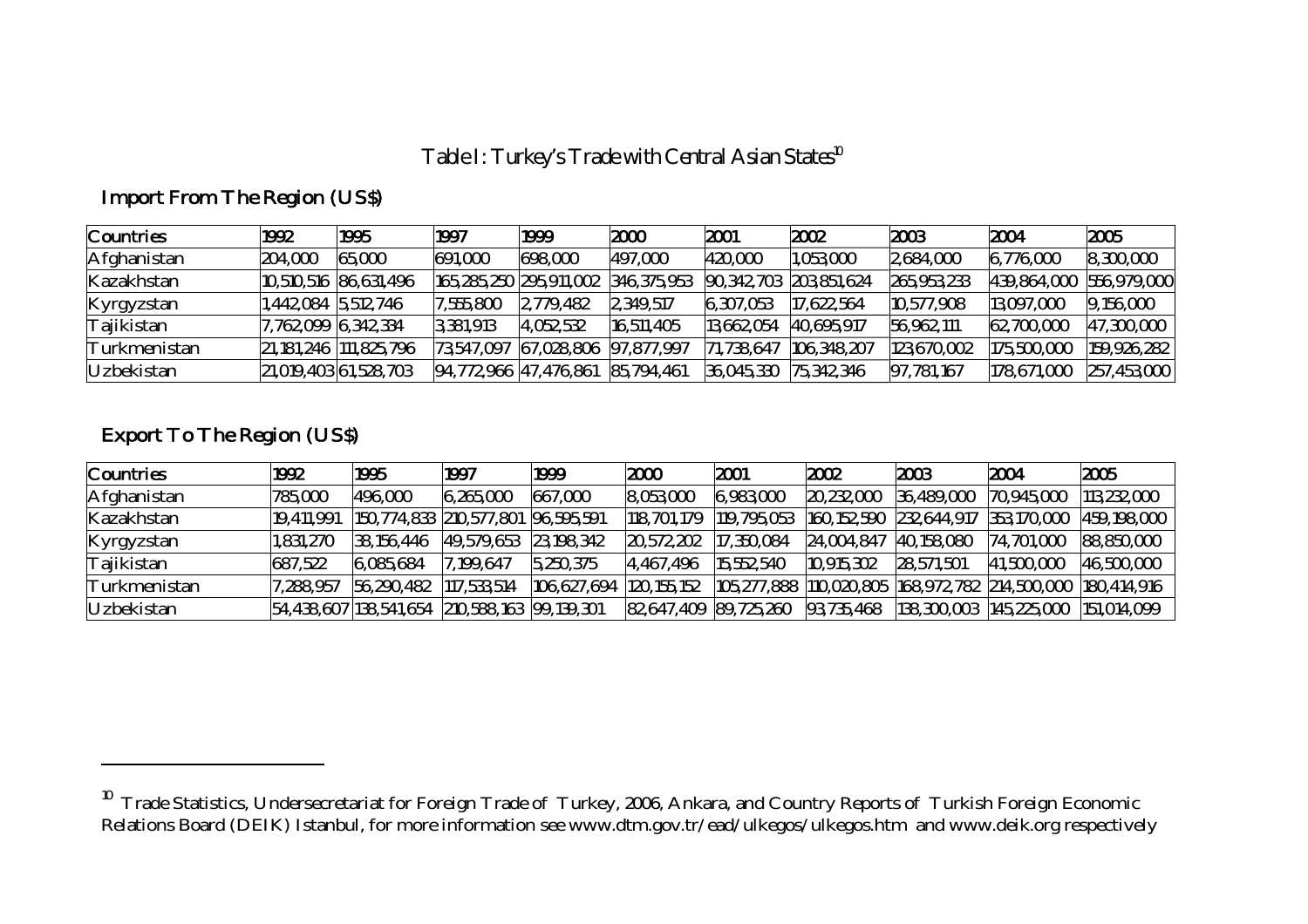Turkey's exports to Central Asia consist mostly of chemicals, construction materials, textiles and food products. The major imports from the region are petroleum products and raw materials, mainly cotton.

Since the birth of the new states of Central Asia, approximately one thousand registered Turkish businesses, most of them SMEs, have invested in the region. Turkish companies are providing a diverse array of services across Central Asia. While small business activities in the region are not included in the official economic figures, their influence is as important as that of big businesses, not least because they encourage entrepreneurship among the general public in Central Asia, where individual initiative suffered under communist rule.

Turkey's entrepreneurial investments in the region are focused in energy, textiles, foodstuffs, banking and tourism sector, with total Turkish private investment standing at over \$3.5 billion, not counting investments by the small, unregistered firms. Most Turkish investments have been made in Kazakhstan, Turkmenistan, and Uzbekistan.

Turkish construction companies are very active in the region and enjoy significant competitive advantages over their rivals. Turkish companies have completed a large amount of construction work there, including educational, governmental, medical and residential buildings, as well as transportation infrastructure.

In parallel with strengthening economic and commercial relations, Turkey has invested in the modernization of business practices in the region. \$690 million out of a total of \$1,295 million credits appropriated by the Turkish Eximbank have been in support of free market reforms in Central Asia.

# Turkey's Economic Relations with Afghanistan

Relations between Afghanistan and Turkey entered a new phase after the fall of the Taliban regime in 2003. The Turkish public and private sector both evince a keen interest in Afghanistan, with the latter involved in construction and road projects in that country. Turkey's interest in Central Asia as a whole is paralleled by the growing commerce between it and Afghanistan. The volume of trade in 2001 was \$7 million, which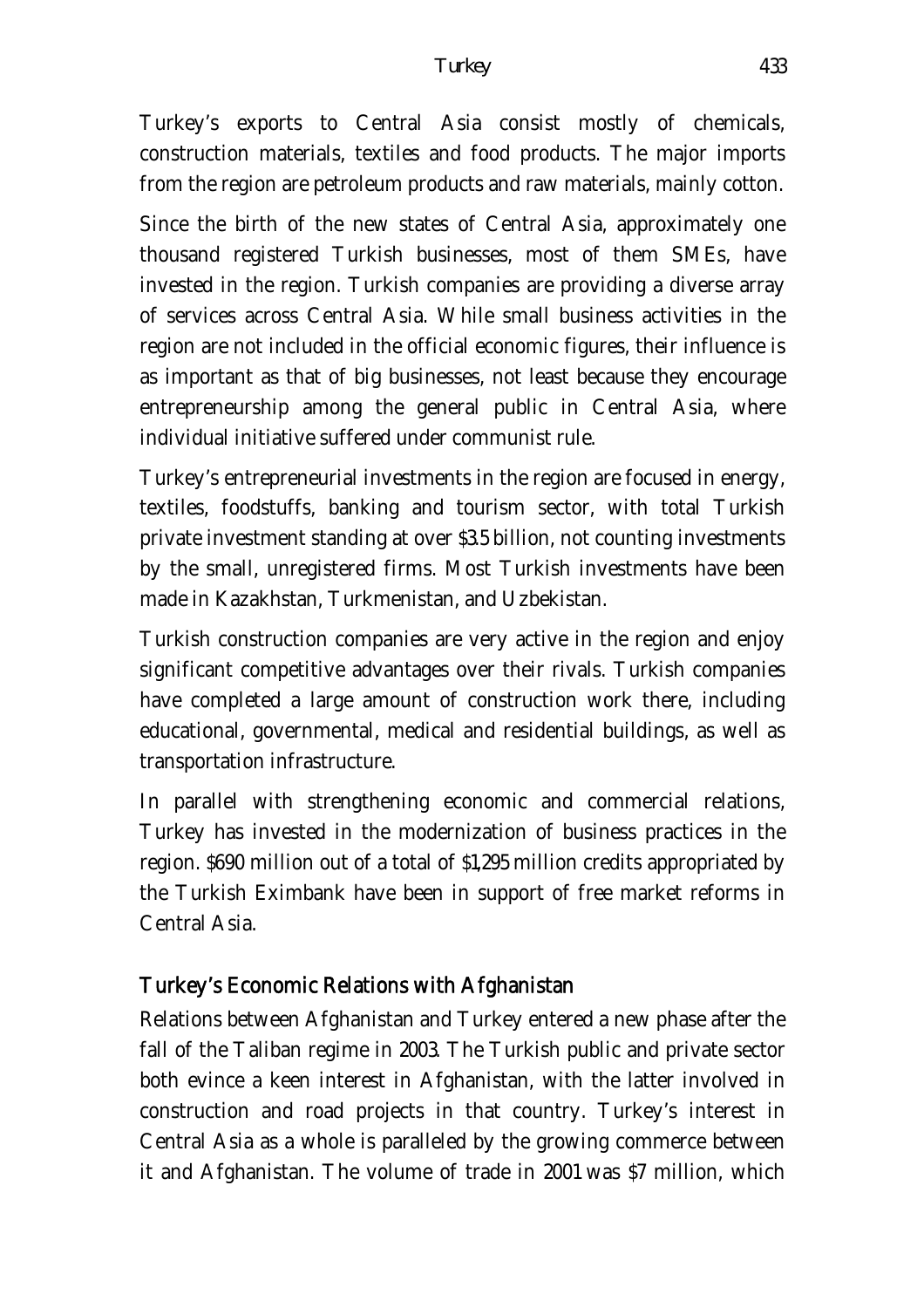grew to over \$100 million by 2006. Turkish enterprises are becoming the lead foreign businesses in Afghanistan, with Turkish investment now standing at approximately \$115 million. Turkish firms have realized many important projects in that country, including the construction of residential complexes, business centers, and cement plants.<sup>11</sup>

Because of their extensive experience, Turkish construction firms that have carried out prestigious projects in Central Asia and the Caucasus have become major players in building critical infrastructure in Afghanistan. Such firms have moved materials, equipment, and employees to Afghanistan, taking on many projects as subcontractors. The World Bank and United States have financed most of these projects, which are valued at  $$1$  billion.<sup>12</sup> Because Afghanistan lacks the capacity to produce the necessary volume of construction materials, Turkey has brought them from abroad. Security concerns still obstruct business and construction activities outside of Kabul, and while there have been no deliberate attempts to kill Turkish citizens, the situation requires that they be continuously protected.

# Economic Relations with Kazakhstan

Kazakhstan's economic performance and political stability reflect its successful transition from a planned to a market-based economy. The volume of annual trade between Turkey and Kazakhstan has increased five-fold to \$1 billion since 2001.13 This promising trend, coupled with Kazakhstan's relatively successful economic reforms, suggests that there is good potential for the further expansion of Kazakh-Turkish economic relations.

 $11$  Country Profiles, Undersecretariat For Foreign Trade of Turkey, 2006, Ankara and Country Reports of Turkish Foreign Economic Relations Board (DEIK), Istanbıl, for more information see www.dtm.gov.tr/ead/ulkegos/ulkegos.htm and www.deik.org respectively

<sup>&</sup>lt;sup>12</sup> Turkey's Role in the Reconstruction of Afghanistan, DEIK Document,

Istanbul,August, 2005, for more information see www.deik.org 13 Country Profiles, Undersecretariat For Foreign Trade of Turkey, Ankara, 2006, and Country Reports of Turkish Foreign Economic Relations Board (DEIK), Istanbul, for more information see www.dtm.gov.tr/ead/ulkegos/ulkegos.htm and www.deik.org respectively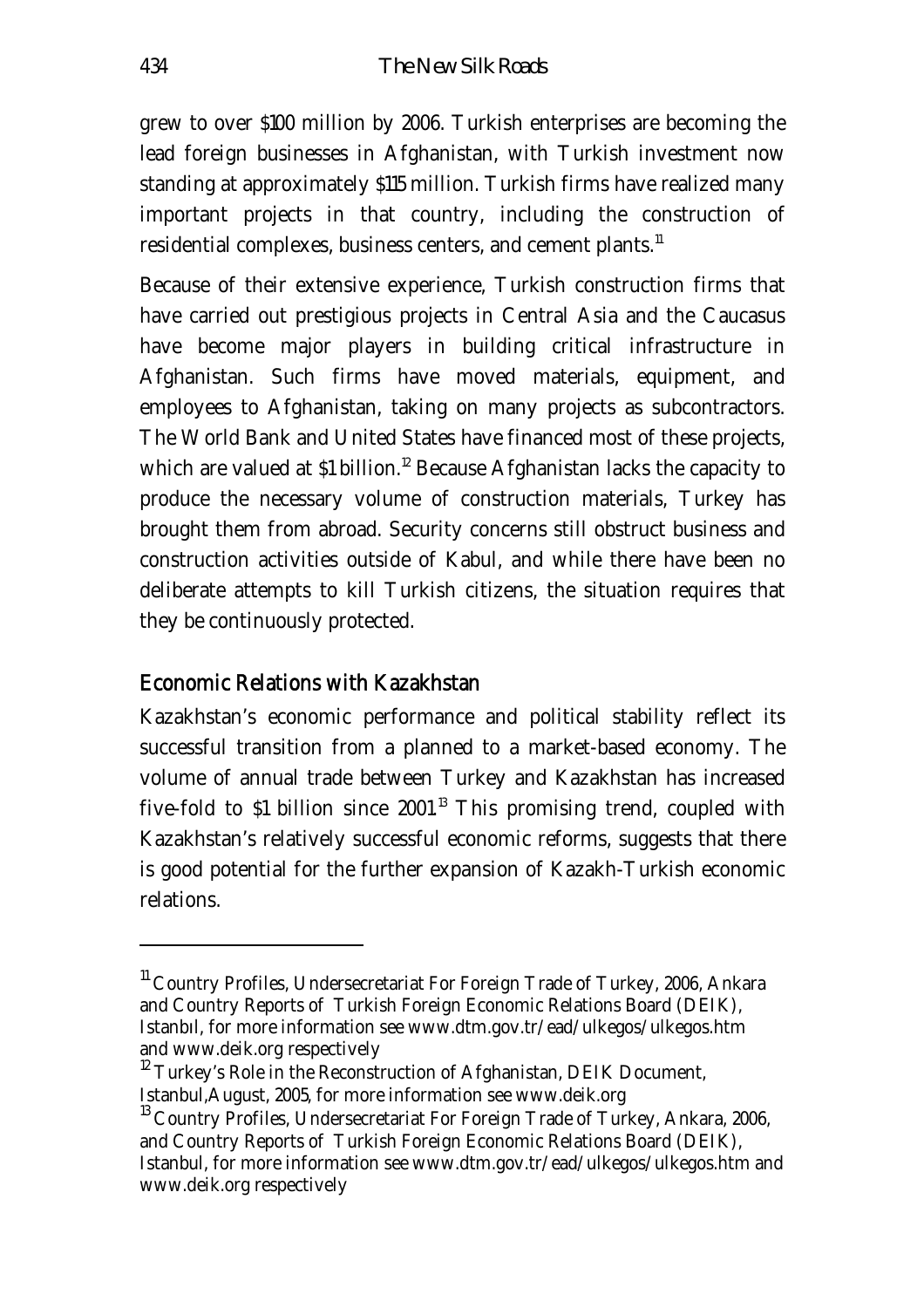Kazakhstan's hydrocarbons sector provides major opportunities for foreign investors. U.S. firms have the largest share of foreign direct investment (FDI) in Kazakhstan, and dominate this sector as well. Joint ventures are a common form of FDI in Kazakhstan, with the United States and western European countries, using them to tap into Kazakhstan's oil and gas reserves. Kazakh oil and gas are also important to Turkish investors, although they are more heavily invested in other sectors of the Kazakh economy.<sup>14</sup>

Approximately \$435 million in Turkish FDI flows into Kazakhstan each year, with additional capital brought from third countries by Turkish companies bringing annual total to \$1.3 billion.15 Turkish investments lessened after the Russian economic crises of 1997-98, but Kazakhstan's rapidly developing economy caused Turkish investment to rebound quickly. Turkish investment has created over ten thousand jobs across Kazakhstan, mainly in telecommunications, logistics, energy, hotels, and banking. Turkish construction companies are also very active in Kazakhstan, garnering over \$3.2 billion in contracts spread among 147 different projects. It is notable that Turkish firms are carrying out 70 percent of all construction in the new capital city of Astana.

# Economic relations with the Kyrgyzstan

Kyrgyzstan is the only member of the Commonwealth of Independent States that is also a member of the World Trade Organization (WTO). WTO membership gives Kyrgyzstan the opportunity to be a balanced partner in the global economy, but institutional and structural problems continue to plague the development of its trade. Nonetheless, bilateral trade with Turkey reached \$100 million in 2005, four times the 2001

<sup>14</sup> Vildan Serin, "The Impact of Foreign Direct Investment on the Socio-Economic Development of Kazakhstan", Paper Presented at the 4th Annual Central

 $^{15}$  Turkish- Kazakh Economic and Commercial Relations, www.deik.org/bilateral\_eng.asp?code=KAZ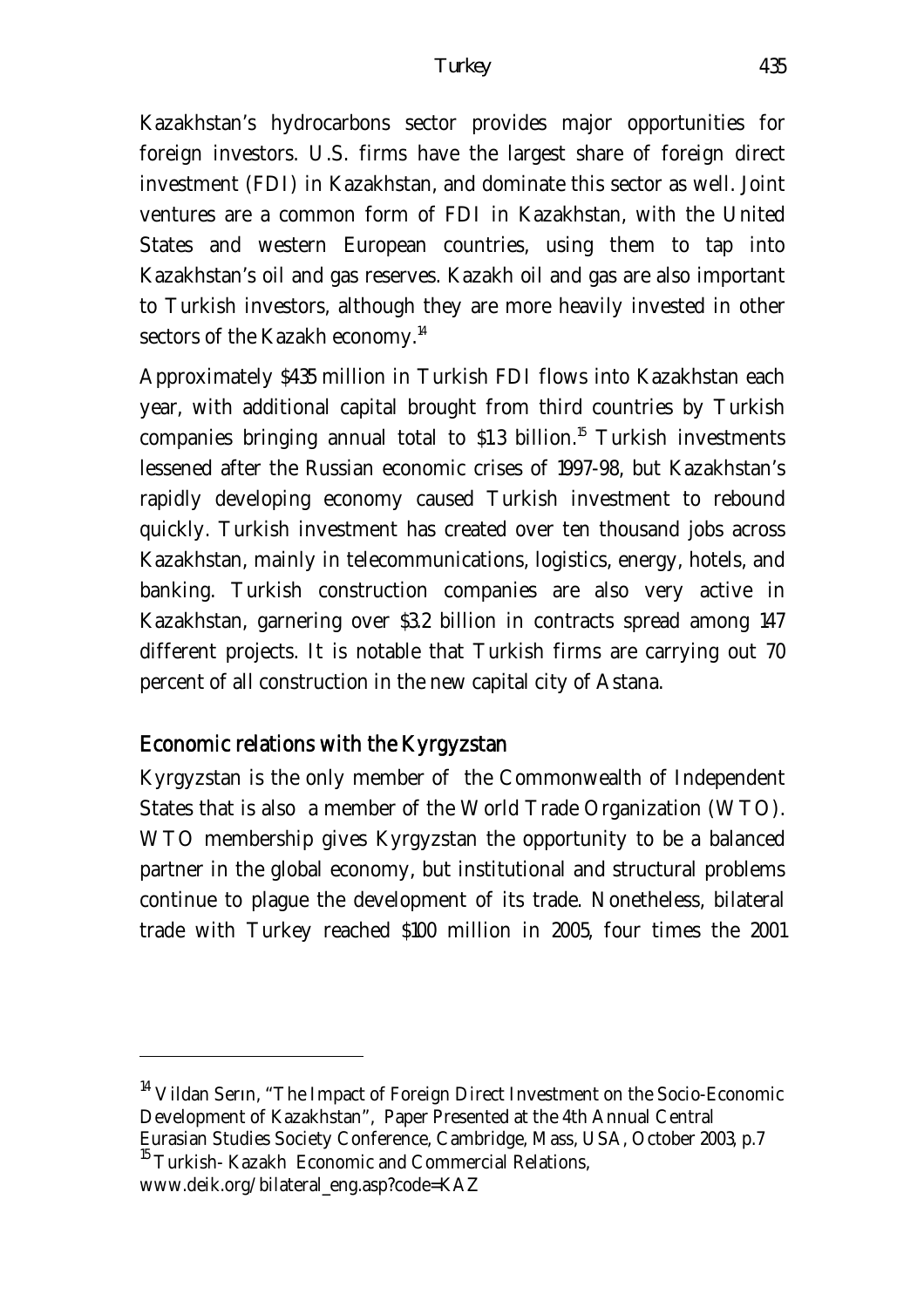figures. Turkish exports constitute 90 percent of the bilateral trade volume, making it a key trade partner for Kyrgyzstan $^{16}$ .

Turkish companies were among the first foreign firms to bring technology and investment to the new Kyrgyz economy. Turkish investments have focused on banking, foodstuffs, plastics, and construction materials. Turkish construction companies have completed nineteen projects in the Kyrgyz Republic at a total value of more then \$330 million. Credits from the Turkish Eximbank have done much to stimulate trade and business links between the two countries.

Turkey invested over \$100 million on supporting education in Kyrgyzstan. The Turkish education Ministry currently operates three schools and one language training centre in Kyrgyzstan. Moreover, Turkish businesses and charities have also set up 14 high schools and 1 university as well as other related institutes. $17$ 

# Economic Relations with Tajikistan

Compared to trade with other Central Asian countries, Turkey's economic relations with Tajikistan remained limited until 2001. Civil war, political uncertainty and structural problems long suppressed the volume of trade down. But between 2001 and 2005 Turkish – Tajik trade grew from \$29 million to \$93 million. Carpets, plastic products, machinery and cleaning materials are the primary Turkish exports to Tajikistan, while aluminum and aluminum products are Tajikistan's main exports to Turkey.<sup>18</sup>

<sup>&</sup>lt;sup>16</sup> Kyrgyzstan Country Profile, Undersecretariat for Foreign Trade of Turkey, Ankara, 2006, Country Reports of Turkish Foreign Economic Relations Board (DEIK), Istanbul, for more information see

www.dtm.gov.tr/ead/ulkegos/ulkegos.htm and www.deik.org respectively. See more information at the website of Istanbul. Chamber of Commerce, www.ito.org.tr

<sup>&</sup>lt;sup>17</sup> Yaşar Sarı, "Turkish Schools and Universities in Kyrgyzistan", The Times of Central Asia, June,2006, see www.turkishweekly.net/comments.php?id=2134 for further information.

<sup>18</sup> Tajikistan Country Profile, Undersecretariat for Foreign Trade of Turkey, Ankara, 2006 and Country Reports of Turkish Foreign Economic Relations Board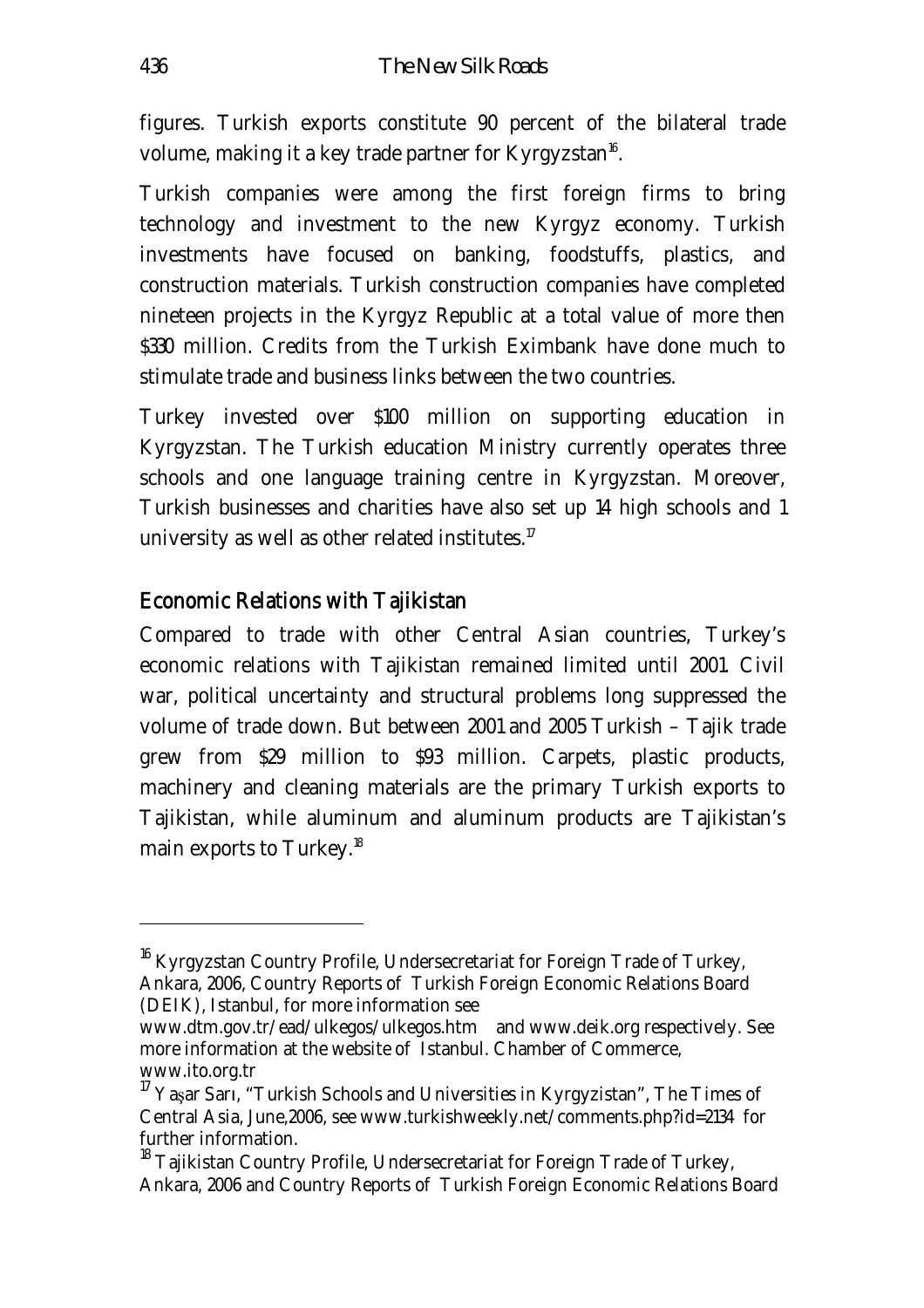Turkish FDI in Tajikistan is very limited — a mere \$30 million— placing Tajikistan last among the Central Asian states in that respect. Construction, textile, foodstuffs and cleaning materials are the main areas in which Turkish companies are active.

# Economic Relations with Turkmenistan

After Kazakhstan and Uzbekistan, Turkmenistan is the region's thirdlargest Turkish trade partner. The volume of bilateral nearly doubled between 2001 and 2005, increasing from \$175 million to \$345 million. Turkish trade makes up about 5 percent of Turkmenistan's total trade.<sup>19</sup>

Turkmenistan receives the second largest amount of Turkish FDI in Central Asia. Most investment is via joint ventures established with Turkmenistan state-owned companies, since the privatization process has not advanced there. The most important sector for investment is textiles, as a result of which Turkmenistan has become a textile exporter. Turkish companies are also investing in agriculture, foodstuffs, banking and health care. Some 200 Turkish firms are active in Turkmenistan's construction, textile and food sectors.<sup>20</sup>

Turkmenistan is the biggest regional market for Turkish construction companies. As of 2005, Turkish firms had signed over 300 projects with an estimated value of \$5.45 billion, making Turkey a key player in the reconstruction of Turkmenistan.

Cotton and energy are Turkmenistan's primary exports and technology products are the main items of imports from Turkey. Turkmenistan's natural gas resources are of key importance to Turkey, since they could provide an alternative to Russian and Iranian gas, and, hence improve

-

<sup>(</sup>DEIK), Istanbul, for more information see

www.dtm.gov.tr/ead/ulkegos/ulkegos.htm and www.deik.org respectively.

<sup>&</sup>lt;sup>19</sup> Turkmenistan Country Profile, Undersecretariat for Foreign Trade of Turkey,

Ankara, 2006 and Country Reports of Turkish Foreign Economic Relations Board (DEIK), Istanbul, for more information see

www.dtm.gov.tr/ead/ulkegos/ulkegos.htm and www.deik.org respectively. See more information at the website of Istanbul. Chamber of Commerce, www.ito.org.tr.

<sup>20</sup> Ian Gill, "Turkey Ties", , ADB Review, www.adb.org , Philippines, October 2005, p. 3.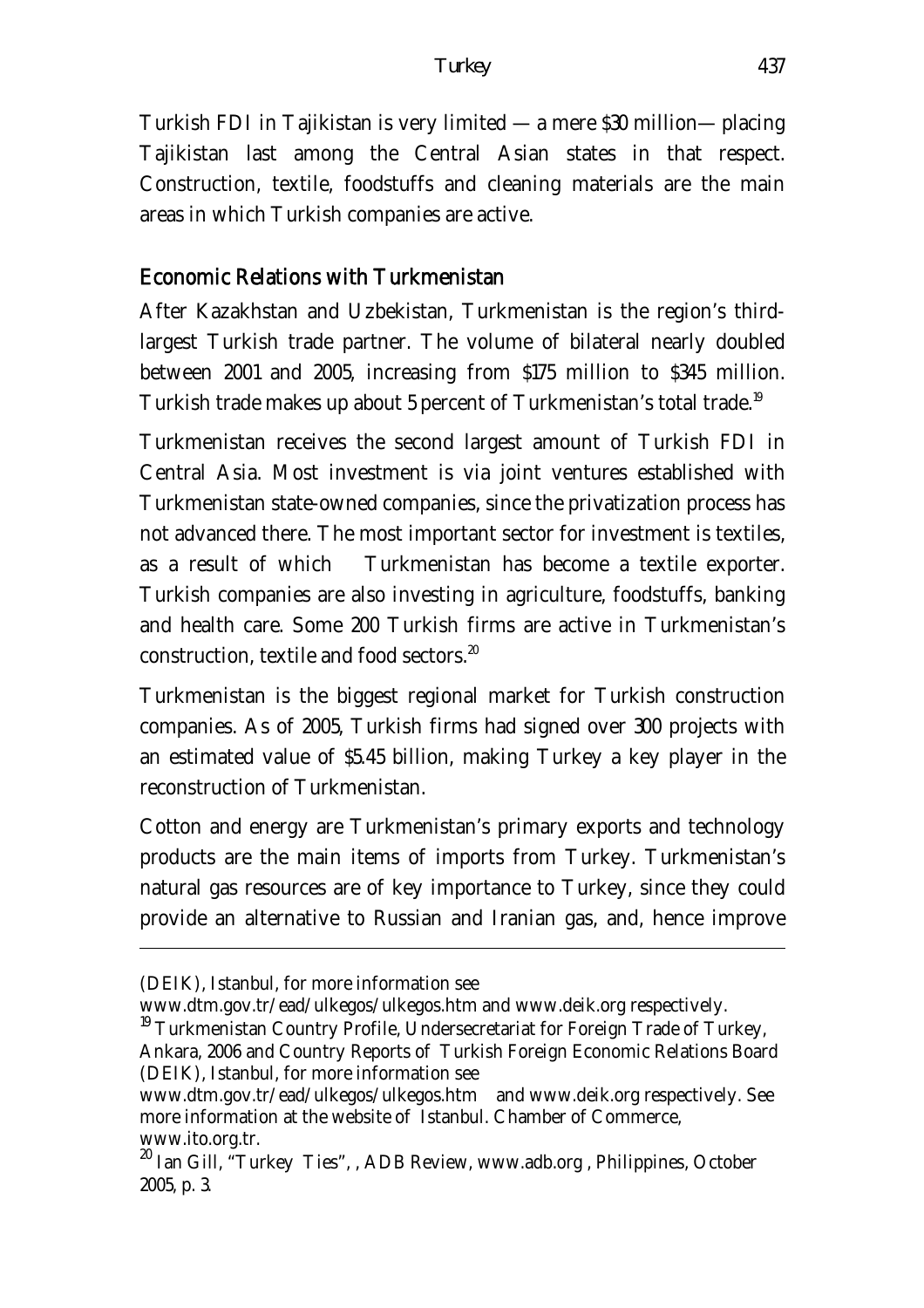Turkey's energy security. The much discussed but as yet unbuilt pipeline for Turkmen gas across the Caspian through Azerbaijan, Georgia and Turkey could provide Turkmenistan an alternative route to Western markets for its most valuable product.

# Economic Relations with Uzbekistan

Due to a weak business and investment environment, inflation, and other structural problems the growth rate of the Uzbek economy is the smallest among the CIS countries . Significant free market reforms have not been implemented due to fear of social unrest. Nonetheless, Uzbekistan is Turkey's second-largest trade partner in Central Asia. Trade volume gradually increased between 2001 and 2005, peaking at \$400 million. Turkey ran a trade surplus with Uzbekistan until 2003, but went into deficit thereafter.<sup>21</sup>

Uzbekistan's main exports are copper and energy, while technology products are the main items imported from Turkey. Turkish FDI in Uzbekistan began upon Uzbekistan's independence. Down to 1995 Turkish SMEs were most active in Uzbekistan, but thereafter, large companies began also to invest. Turkish businesses have invested in the textile, automotive, tourism, banking and foodstuff sectors. As in other Central Asian states, Turkish construction companies are very active in Uzbekistan, with over 50 projects.

 $\overline{a}$ 

www.ito.org.tr.

<sup>&</sup>lt;sup>21</sup> Uzbekistan Country Profile, Undersecretariat for Foreign Trade of Turkey, Ankara, 2006 and Country Reports of Turkish Foreign Economic Relations Board (DEIK), Istanbul, for more information see www.dtm.gov.tr/ead/ulkegos/ulkegos.htm and www.deik.org respectively. See more information at the website of Istanbul. Chamber of Commerce,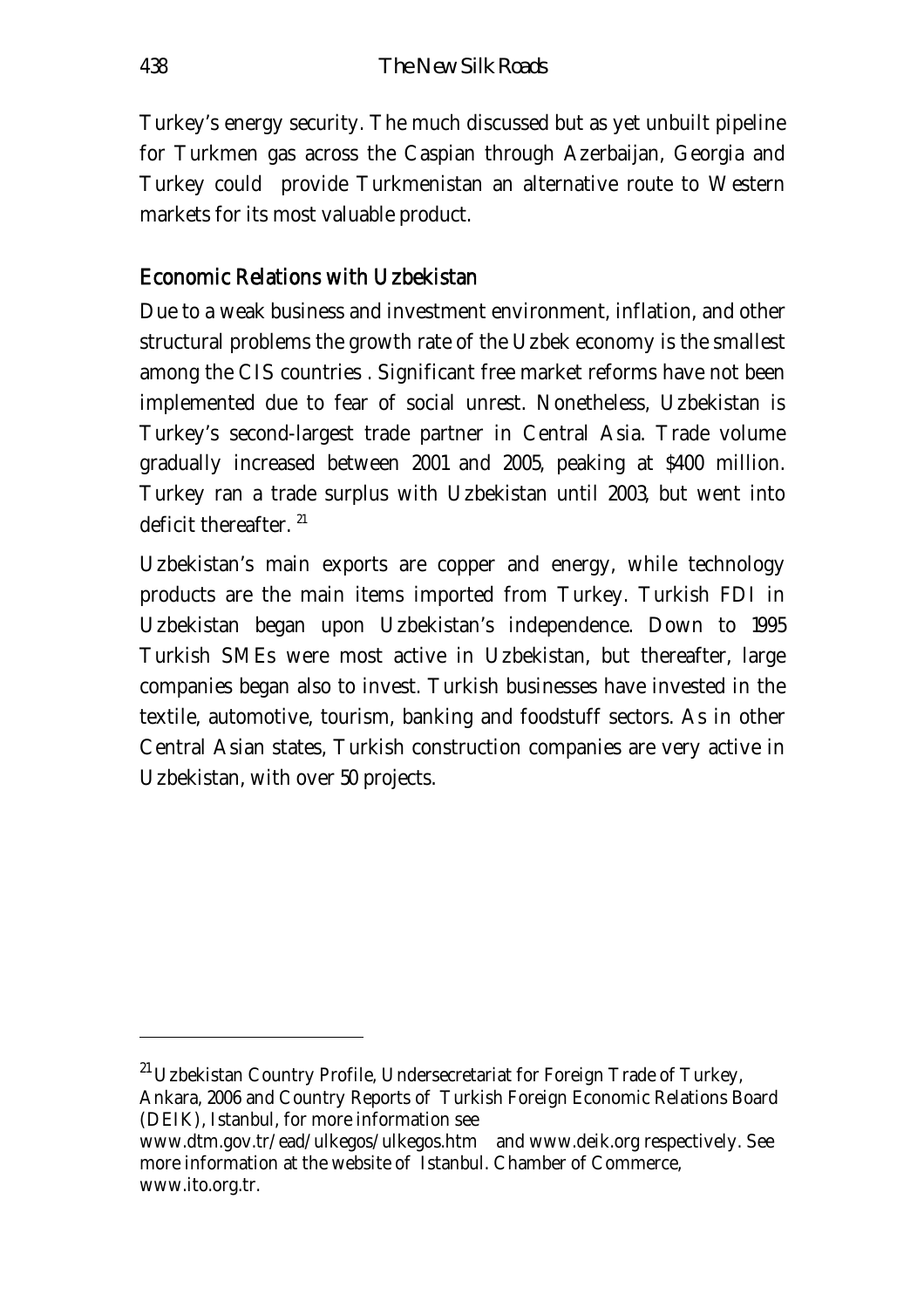*Figure II<sup>22:</sup>* 



#### Turkey's Trade with Large Countries Neighboring Central Asia

Turkey's import (10.3%) and export (7.9%) figures with China, India, Russia, Pakistan and Iran were similar in 1995, but by 2005 the picture has changed dramatically. During the same period, these countries' role T in urkey's foreign trade grew. In 1995 their total share of Turkish imports reached 10.3 percent (\$3.7 billion), and 7.3 percent (\$1.7 billion) of Turkish exports. By 2005 21.3 percent (\$24.8 billion) of Turkish imports came from these countries, and they received 5.8 percent of total Turkish exports. Although the share of Turkish exports had decreased, the value had grown to  $$4.2$  billion.<sup>23</sup> There are several reasons for the disparity between these figures. The policies of neighboring countries and the EU accession

<sup>&</sup>lt;sup>22</sup> Trade Statistics, Undersecretariat for Foreign Trade of Turkey, Ankara, 2006, www.dtm.gov.tr/ead/ulkegos/ulkegos.htm

<sup>&</sup>lt;sup>23</sup> Trade Statistics, Undersecretariat for Foreign Trade of Turkey, Ankara, 2006 and Country Reports of Turkish Foreign Economic Relations Board (DEIK), Istanbul, for more information see www.dtm.gov.tr/ead/ulkegos/ulkegos.htm and www.deik.org respectively. See more information at the website of Istanbul. Chamber of Commerce, www.ito.org.tr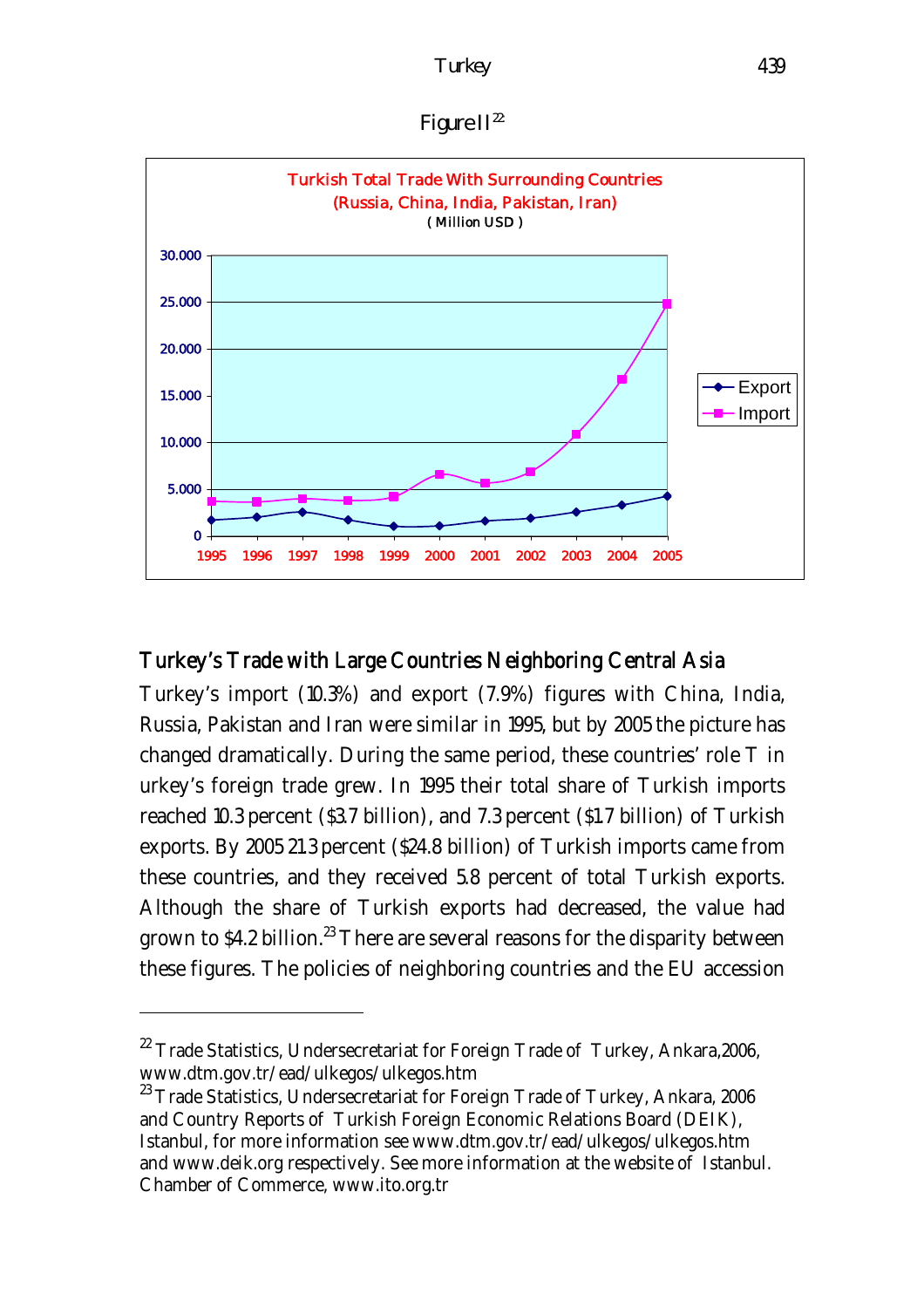process have directed the bulk of Turkish trade towards provided the EU, Black Sea, and Middle Eastern countries.

Meanwhile, Turkey's growing oil and natural gas needs have deepened its reliance on Russian and Iranian resources, and China and India exports to Turkey have increased as economies have grown. The resulting imbalance of Turkey's trade with these countries remains uncorrected.

Turkey competes economically and politically with China, India, Russia and Iran in Central Asia. It is second only to Russia in its commercial presence in the region. Turkey's political influence in Central Asia recently decreased as the Turkish ruling party, the Justice and Development Party (AKP), focused on cultivating realtionships with the EU and the Middle East. But the presence of Turkish firms and NGOs, and institutions such as TIKA, assure that Turkish commercial activity in Central Asia will continue to grow.

Over the past 15 years, Turkey's total trade volume with the CAS was over \$2 billion dollars, while total trade volume with the sourrounding countries—Russia, China, India, Iran and Pakistan—reached \$29 billion. Turkish trade volume with the region will continue to increase, despite Turkey's strategic considerations regarding EU accession, which have resulted in over 50 percent of Turkish trade being directed towards EU.

While most Turkish trade overall is shipped by sea, most of its commerce with Central Asian countries is conducted by road, and recently by rail. Turkey is becoming the transfer point for oil and natural gas from the Caspian basin for Western markets. This has been greatly faciliated by the opening of Bakü-Tbilisi-Ceyhan (BTC) pipeline in July 2006, the integration of Azeri gas into the Turkish pipeline system via Erzurum, and the transfer of Kazakh oil to Ceyhan via the BTC. Turkey's role as the EU's energy terminal will be assured by the NABUKO Project, currently under construction, which will transfer natural gas to Austria via Turkey, and by forthcoming projects to transfer natural gas to Italy via Greece. These projects support the transport of Kazakh petroleum and Turkmen natural gas to Europe via Transcaspian pipelines. Russia's use of natural gas pricing as a political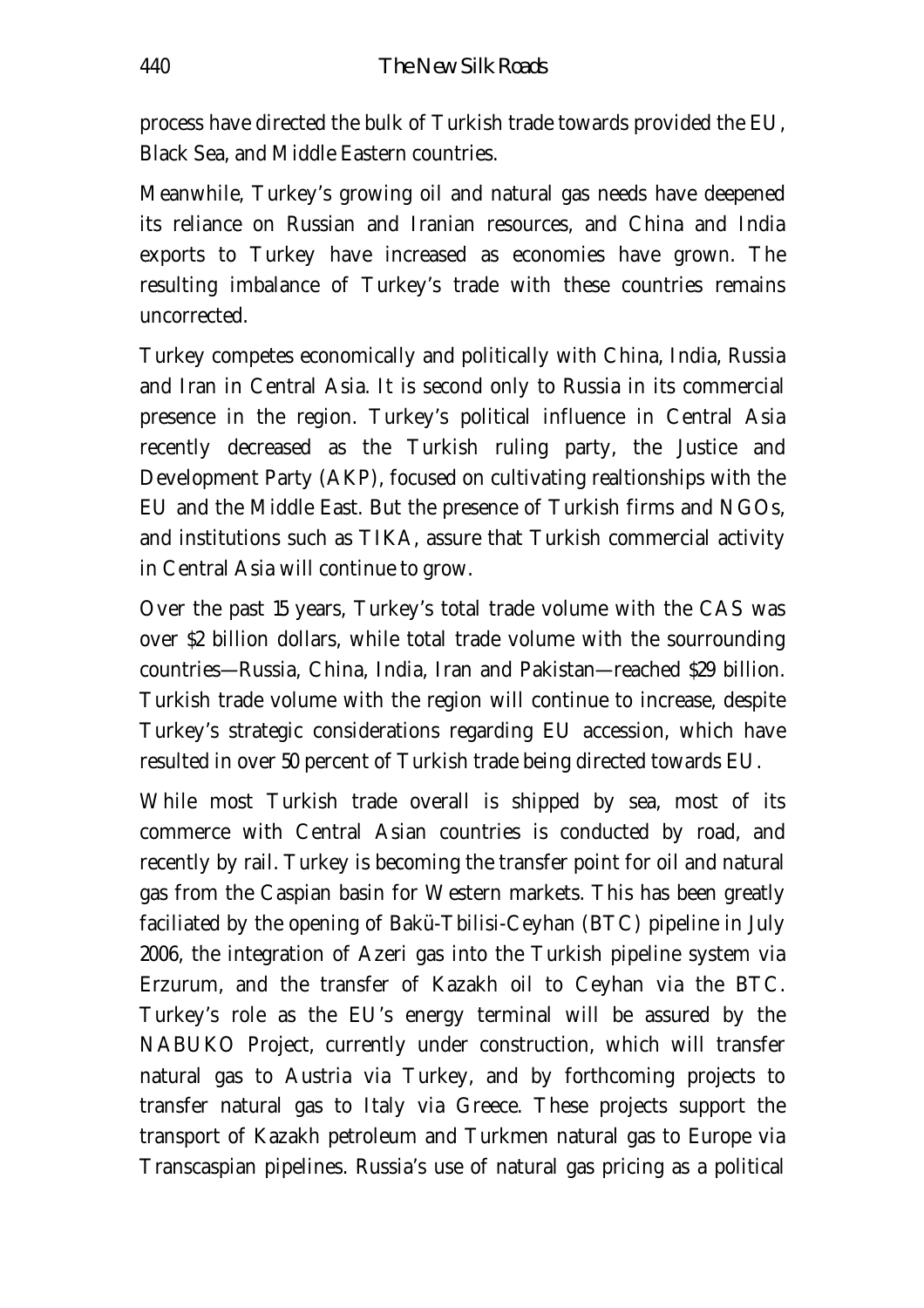tool, notably against Ukraine and Georgia, has pushed European countries, including Turkey, to find alternative energy resources and routes. And Iran's restriction of natural gas transferred to Turkey during winter of 2005 underscored the need for Turkey to find new hydrocarbon resources. Russian and Iranian behavior regarding their energy sales has garnered international support for new Transcaspian pipelines.

At the end of Turkey's ninth five-year development program in 2013, Turkish exports to countries neighboring the Central Asia will reach \$13 billion dollars and imports will be around \$60 billion.<sup>24</sup> Turkey will undoubtedly try to correct this imbalance. However, its consumption of Kazakh oil and Turkmenistan natural gas are expected to increase to \$10 billion within the next seven years.

 $24$  Nineth Five-Year Development Program of Turkey, Ankara, 2006, p.25, http://ekutup.dpt.gov.tr/plan/ix/9kalkinmaplani20061208.pdf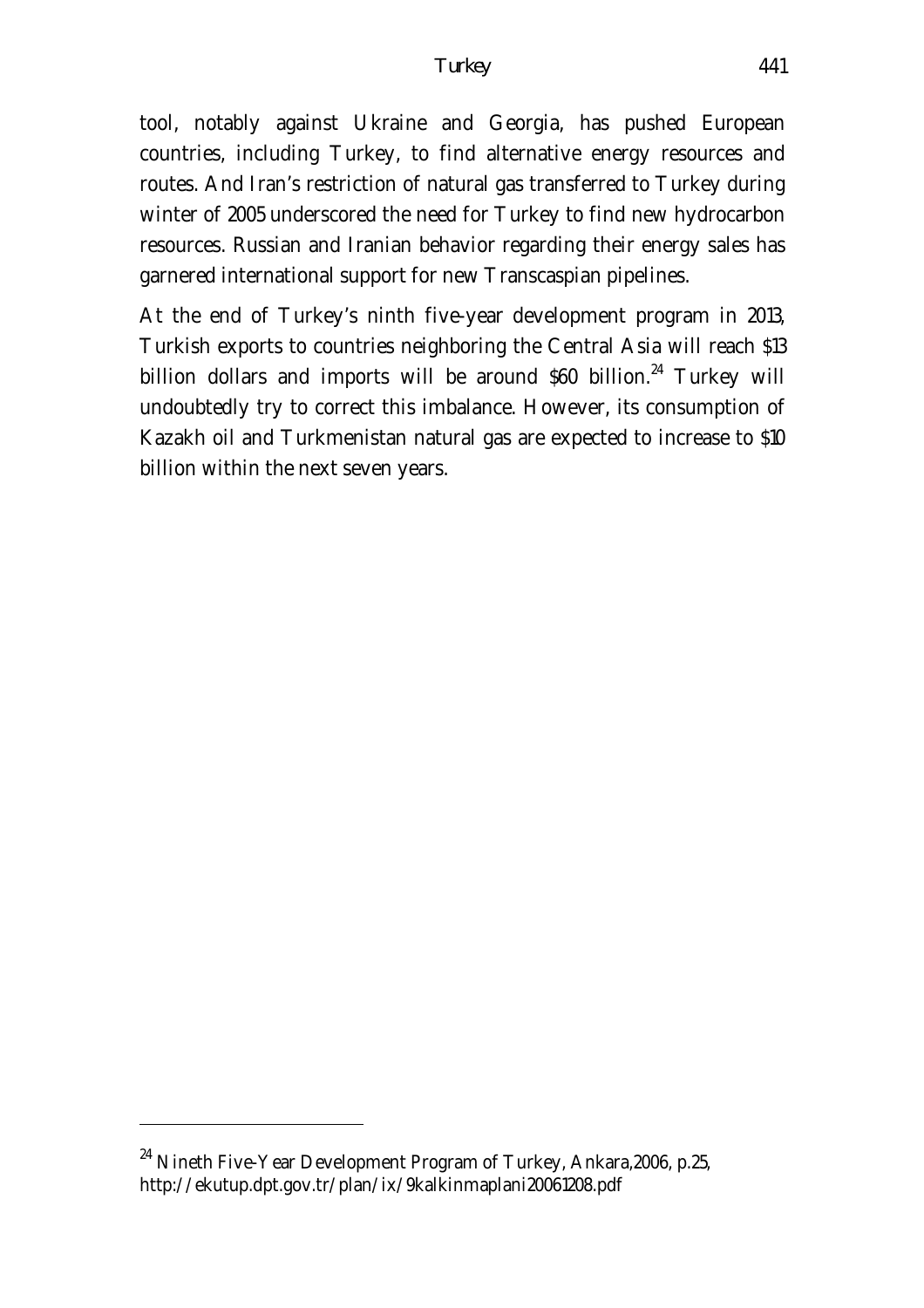#### 442 *The New Silk Roads*

| IMPORT $(S)$ -% | 1995           | 1996           | 1997           | 1998           | 1999           | 2000           | 2001           | 2002           | 2003           | 2004                            | 2005            |
|-----------------|----------------|----------------|----------------|----------------|----------------|----------------|----------------|----------------|----------------|---------------------------------|-----------------|
| <b>RUSSIA</b>   | 2.082.352.354  | 1.921.139.118  | 2.174.258.117  | 2.155.006.116  | 2.374.132.817  | 3.886.583.276  | 3.435.672.619  | 3.891.721.401  | 5.451.315.438  | 9.033.138.484                   | 12.869.945.272  |
| <b>IRAN</b>     | 689.476.335    | 806.335.161    | 646.401.629    | 433.026.395    | 635.928.166    | 815.730.198    | 839.800.076    | 920.971.696    | 1.860.682.809  | 1.962.058.691                   | 3.469.704.708   |
| <b>PAKISTAN</b> | 153.625.344    | 83.466.561     | 57.023.441     | 57.363.171     | 25.443.587     | 82.232.358     | 101.280.249    | 117.654.683    | 192.027.798    | 240.720.072                     | 315.320.026     |
| <b>INDIA</b>    | 222.872.231    | 258.173.689    | 300.892.377    | 276.474.271    | 243.006.381    | 449.307.322    | 354.875.121    | 564.463.264    | 722.855.219    | 1.046.398.380                   | 1.278.999.653   |
| <b>CHINA</b>    | 539.019.099    | 556.491.722    | 787.457.233    | 846.133.978    | 894.812.799    | 1.344.731.392  | 925.619.822    | 1.368.316.717  | 2.610.298.044  | 4.476.077.424                   | 6.867.855.947   |
| 5 COUNTRY       | 3.687.345.363  | 3.625.606.251  | 3.966.032.797  | 3.768.003.931  | 4.173.323.750  | 6.578.584.546  | 5.657.247.887  | 6.863.127.761  | 10.837.179.308 | 16.758.393.051                  | 24.801.825.606  |
| <b>TOTAL</b>    | 35.707.519.776 | 43.626.690.167 | 48.558.720.673 | 45.921.392.207 | 40.671.272.031 | 54.502.820.560 | 41.399.082.953 | 51.553.797.329 |                | 69.339.692.058   97.539.765.968 | 116.562.532.073 |
|                 |                |                |                |                |                |                |                |                |                |                                 |                 |
| EXPORT $(S)$ -% | 1995           | 1996           | 1997           | 1998           | 1999           | 2000           | 2001           | 2002           | 2003           | 2004                            | 2005            |
| <b>RUSSIA</b>   | 1.238.225.601  | 2.082.352.354  | 2.056.400.339  | 1.348.002.243  | 588.663.804    | 643.902.938    | 924.106.727    | 1.172.038.590  | 1.367.590.908  | 1.859.186.551                   | 2.377.001.524   |
| <b>IRAN</b>     | 268.433.937    | 297.521.435    | 307.007.494    | 194.696.358    | 157.814.999    | 235.784.797    | 360.535.772    | 333.962.009    | 533.786.239    | 813.031.280                     | 912.753.627     |
| <b>PAKISTAN</b> | 90.870.476     | 77.875.104     | 58.160.735     | 63.585.006     | 128.527.155    | 52.856.796     | 31.186.426     | 57.457.227     | 70.353.952     | 86.399.691                      | 187.554.234     |
| <b>INDIA</b>    | 42.006.128     | 59.390.127     | 60.826.402     | 73.570.754     | 120.531.819    | 56.047.013     | 74.373.323     | 72.723.969     | 71.365.460     | 136.317.405                     | 219.869.435     |
| <b>CHINA</b>    | 66.961.101     | 65.114.673     | 44.375.287     | 38.446.860     | 36.648.986     | 96.010.398     | 199.372.814    | 268.229.485    | 504.625.797    | 391.585.394                     | 549.763.633     |
| 5 COUNTRY       | 1.706.497.243  | 2.011.535.099  | 2.526.770.257  | 1.718.301.221  | 1.032.186.763  | 1.084.601.942  | 1.589.575.062  | 1.904.411.280  | 2.547.722.356  | 3.286.520.321                   | 4.246.942.453   |

 $^{25}$  Trade Statistics, Undersecretariat for Foreign Trade of Turkey, Ankara, 2006, www.dtm.gov.tr/ead/ulkegos/ulkegos.htm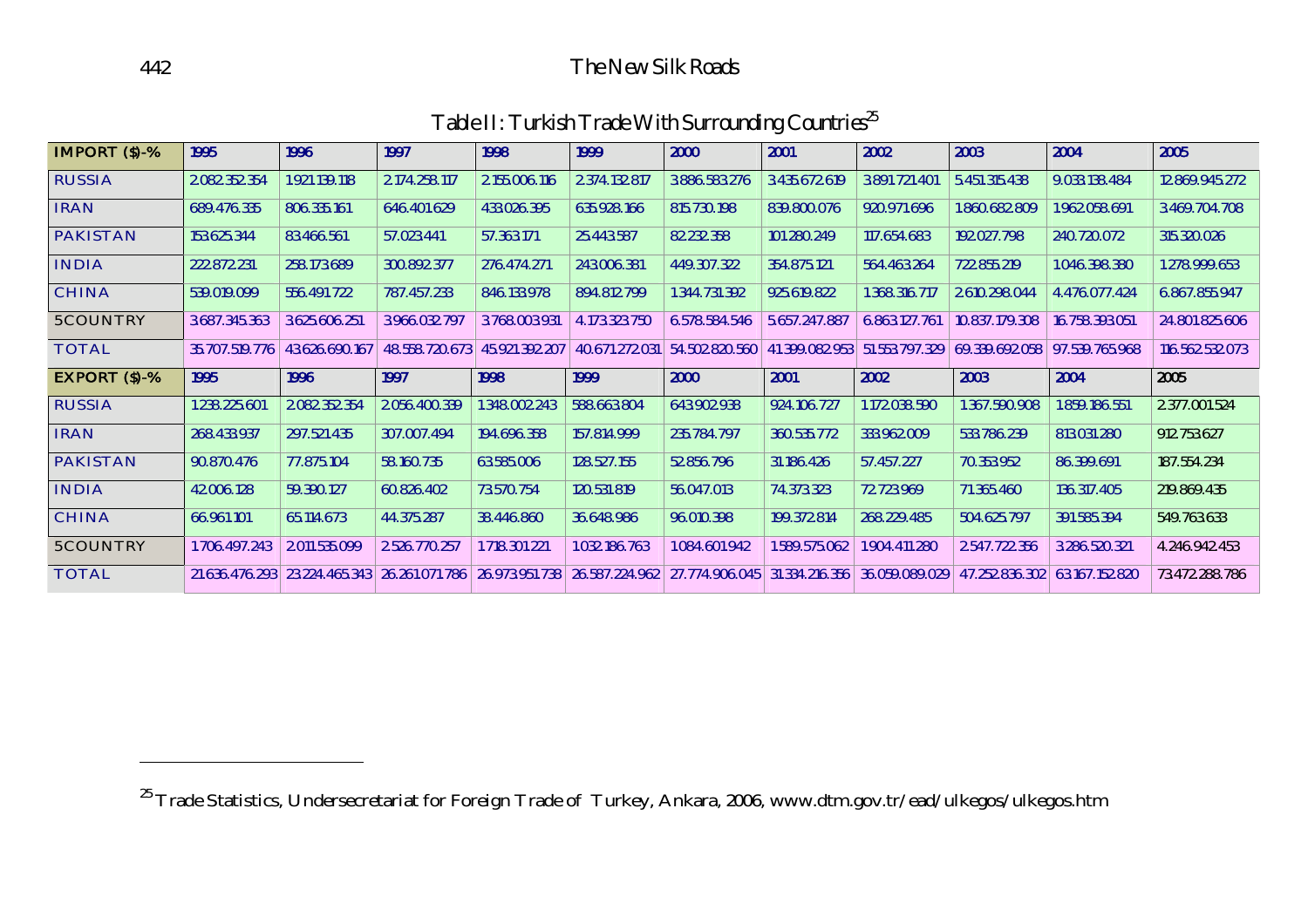Continental trade figures will increasingly affect on Turkey's GDP and its state income; even today Turkey is receiving \$600 million annually from the customs duties paid by the Central Asian countries and China, India, Iran, Pakistan and Russia. Applying this rate to the projected \$70 billion trade volume in 2013 yields a projected state income of \$1.4 billion from customs duties deriving from regional and continental trade.

#### Economic Relations with Russia

Russia's share of Turkish imports grew from 5.8 percent (\$2.08 billion) in 1995 to 11 percent (\$12.86 billion) at the end of 2005. Over the same period, Russia's share of Turkish exports decreased from 5.7 percent (\$1.24 billion) to 3.22 percent (\$2.38 billion).<sup>26</sup> In 1984 the two countries agreed that 70 percent of the cost of Russian gas would be paid for with Turkish goods and services. Yet this was never applied and Turkey's growing energy needs increased the trade gap. In the 1990s the value of shuttle trade between Turkey and Russia reached \$10 billion, but decreased to \$2 billion in 2005. Turkey's primary exports to Russia are industrial products, while it imports fossil fuel, iron and steel products, and unrefined goods. By the end of 2004 Turkish firms had invested \$1.5 billion in Russia, either directly or via third countries.

#### Turkey's Economic Relations with China

 $\overline{a}$ 

China's share of Turkish imports has grown from 1.5 percent (\$539 billion) in 1995 to 5.9 percent (\$6.87 billion) at the end of 2005. Over the same period, exports increased from 0.3 percent (\$67 million) to 0.7 percent ( $$549$  million).<sup>27</sup> By 2006 China had become Turkey's major

www.dtm.gov.tr/ead/ulkegos/ulkegos.htm and www.deik.org respectively. See

 $26$  Trade Statistics, Undersecretariat for Foreign Trade of Turkey, Ankara, 2006 and Country Reports of Turkish Foreign Economic Relations Board (DEIK), Istanbul, for more information see www.dtm.gov.tr/ead/ulkegos/ulkegos.htm and www.deik.org respectively. See more information at the website of Istanbul. Chamber of Commerce, www.ito.org.tr

<sup>&</sup>lt;sup>27</sup> China Country Profile, Trade Statistics, Undersecretariat for Foreign Trade of Turkey, Ankara 2006 and Country Reports of Turkish Foreign Economic Relations Board (DEIK), for more information see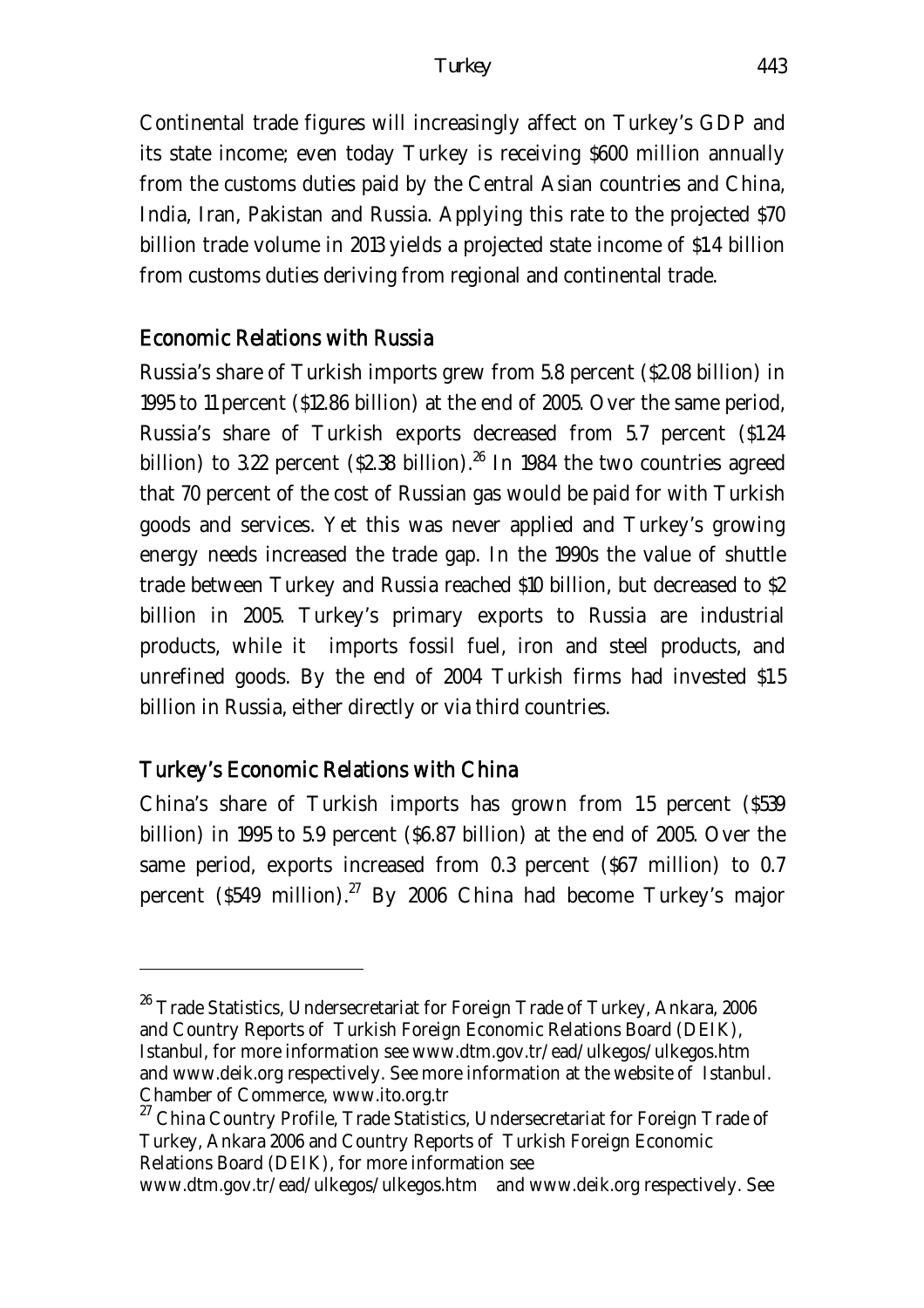trading partner in the Asia-Pacific region. Turkish exports to China have been limited to items like iron and steel, but export volumes decreased after Chinese production of these products grew. Conversely, China's exports to Turkey have been increasing both in volume and variety of goods, but there are as yet no significant Turkish investments in China.

# Economic Relations with Pakistan

There appears to be an inverse relationship between the volume of Turkish-Pakistani commerce volume and the friendliness of Turkish-Pakistani political relations. Turkish imports decreased from 0.4 percent (\$154 million) in 1995 to 0.3 percent (\$315 million) in 2005. Turkish exports decreased from 0.4 percent (\$90.8 million dollars) in 1995 to 0.3 percent ( $$187.5$  million) in 2005.<sup>28</sup> Turkey's primary exports to Pakistan are industrial goods, while its main imports from Pakistan are cotton and apparel. Investment levels between the two countries are very low.

# Economic Relations with India

Turkish commercial relations with India strengthened after India became a major exporter, but the bilateral trade volumes do not reflect the full capacity of either country. In 1995, Indian exports to Turkey were only \$226 million, but they have grown to \$1.28 billion by 2005. India imported only \$42 million worth of goods from Turkey in 1995, and a decade later this figure had grown only  $$219$  million.<sup>29</sup> Investment between the two countries remains very low.

# Economic Relations With Iran

-

Iran remains the main transport corridor for Turkish goods entering Central Asia and Afganistan. In 1995, imports from Iran constituted 1.9 percent (\$689 million) of Turkey's total imports, which grew to 3 percent

more information at the website of Istanbul. Chamber of Commerce, www.ito.org.tr

<sup>&</sup>lt;sup>28</sup> Trade Statistics, Undersecratariat for Foreign Trade of Turkey, Ankara, 2006, www.dtm.gov.tr/ead/ulkegos/ulkegos.htm

<sup>&</sup>lt;sup>29</sup> Trade Statistics, Undersecratariat for Foreign Trade of Turkey, Ankara, 2006, www.dtm.gov.tr/ead/ulkegos/ulkegos.htm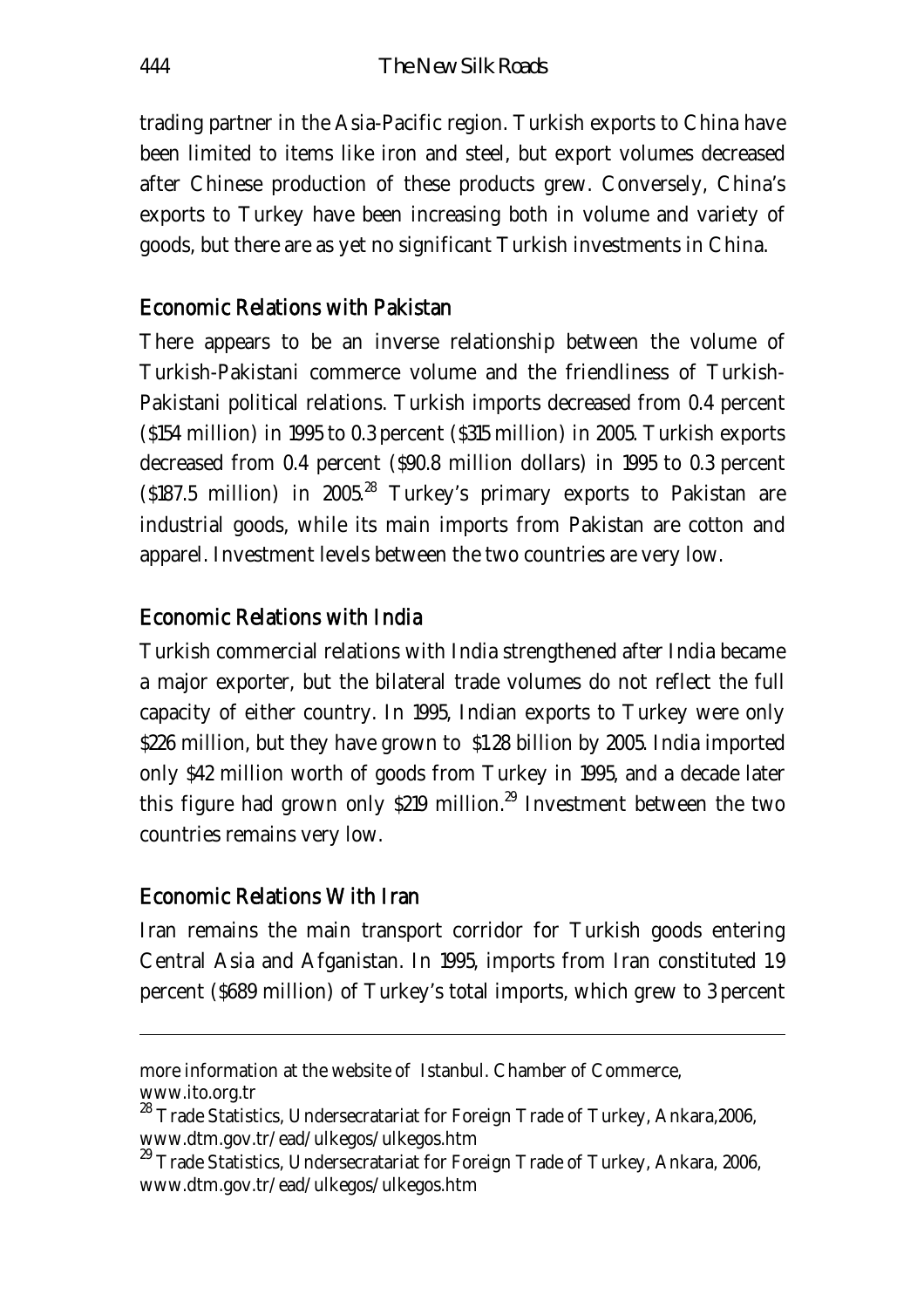(\$3.47 billion) in 2005. Turkish exports to Iran constituted 1.2 percent (\$268 million) during the entire period 1995-2005. A trade gap has developed due to substantial Turkish purchases of Iranian oil and natural gas. While both countries are invested in each other, FDI is a small portion of total business volume.<sup>30</sup> Recently, Turkey has become an attractive tourism destination for Iranians.

#### Benefits to Turkey from Continental Trade

It has been noted that Turkey lacked a clear strategy toward Central Asian countries during the period immediately following their independence. Yet, over time, routine business activities brought about more intensive official and unofficial interactions, and enhanced mutual understanding. Turkey learned about Central Asia thanks to routine issues that Turkish businessmen grappled with there. Today, it appears that Turkey is well-acquainted with the region's problems, and has a good sense of how they might be overcome in the short- and mid-term.

Thousands of Turkish citizens living and work in the Central Asia, many people from these countries came to Turkey on business. Visits to turkey by Central Asian businessmen enable them to understand practical aspects of doing business in a free-market economy. This contact also provides them with impressions of a successful a Muslimmajority, secular, and democratic state. Most Central Asians fear Islamic extremism, have no interest in close relations with Islamic countries, preferring instead to remain open to the United States, Turkey and other outside secular powers.

Business activities have provided a sound basis for cultural contacts, leading private companies to support cultural programs organized in Turkey and across Central Asia. Turkey is the first tourist destination for Central Asians who can afford to travel.

30 Iran Country Profile, Trade Statistics, Undersecretariat for Foreign Trade of Turkey, Ankara,2006 and Country Reports of Turkish Foreign Economic Relations Board (DEIK), Istanbul, for more information see www.dtm.gov.tr/ead/ulkegos/ulkegos.htm and www.deik.org respectively. See more information at the website of Istanbul. Chamber of Commerce, www.ito.org.tr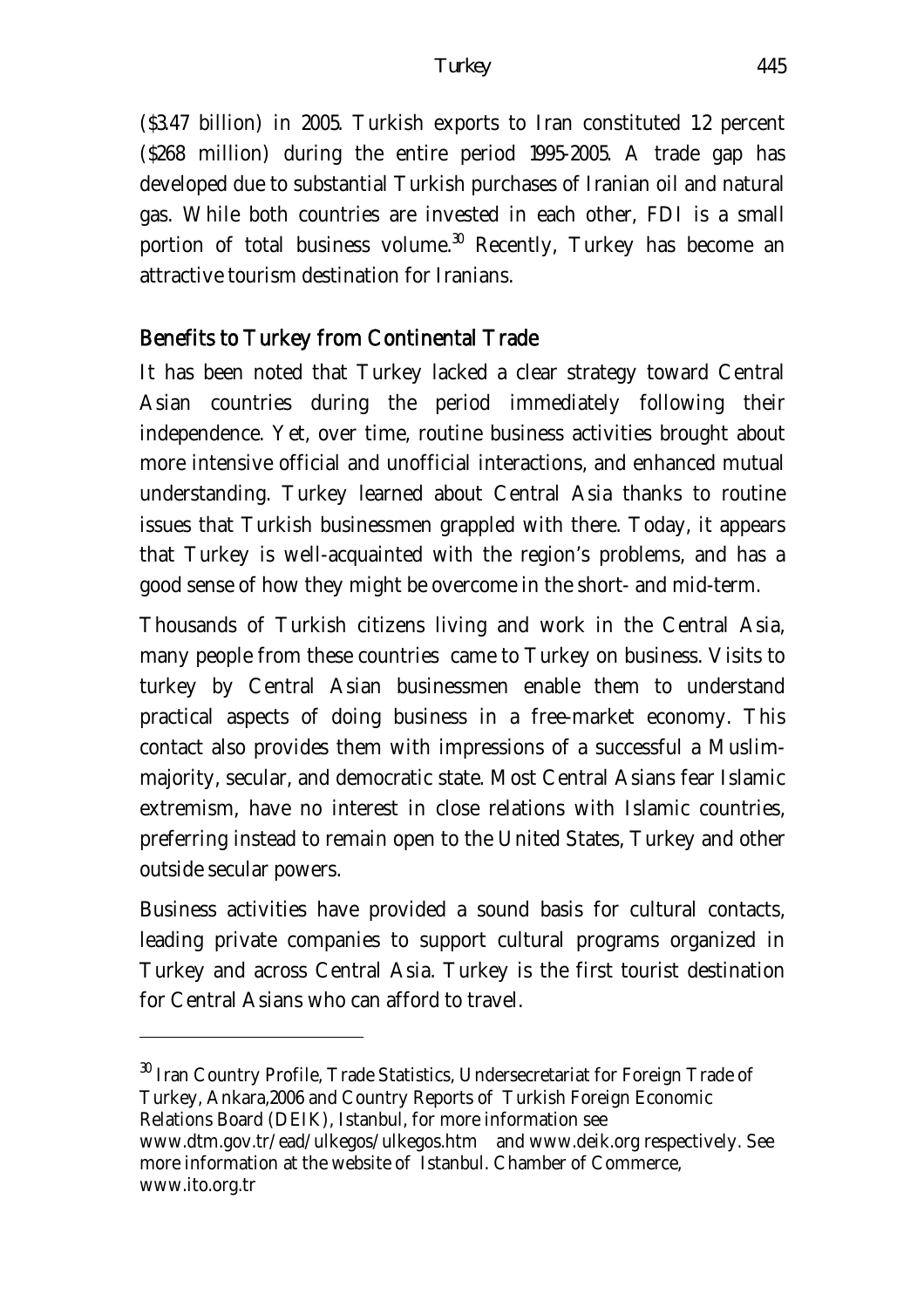Eurasian countries became significant international arena for Turkish businessmen after the radical free-market reforms initiated by Turgut Özal's government in the 1980s. The experience gained by Turkish construction companies operating in the region facilitated penetration of the more challenging EU market.

# Caspian Basin Strategic Assets: Oil and Gas

The natural resources of the Caspian Basin are attracting the interest of the big economical and political powers to the region. Oil and gas are the main assets have the potential to bring welfare (actually it is started) to the region and boosting factor to integrate region to outer world while creating intensive competition between big powers. The development of oil and gas resources in the Caspian region is particularly important for the development of the central Asian and Caucasian economies. Investment attracted to the oil and gas sector, including in the transportation infrastructure of neighboring countries, could provide significant revenue for the region's governments and stimulate investments in other economic sectors.<sup>31</sup>

Estimation of oil and gas reserves of Caspian basin and Central Asia varies. However figures represent 1.5% to 4% of world proven oil reserves and 6% of its gas reserves. Production levels are expected to reach 4 million barrels per day (bbl/d) in 2015 compared to 45 million bbl/d for the OPEC countries in that year. Central Asia is neither the world's largest source of oil and gas nor easily accessible; market access is hindered by political and geographic conditions, including continued Russian influence, limited access to waterways beyond the Caspian Sea, and limited export infrastructure.<sup>32</sup>

However, the region is clearly important geopolitically and geoeconomically. Russia controls the majority of oil export routes from reserves in Central Asia and the Caspian. Nevertheless, prior and

 $31$  Hans Kauch (team leader) Caspian Oil and Gas, IEA Report, Paris, 1998, p.34, www.iea.org/textbase/nppdf/free/1990/caspian\_oil\_gas98.pdf,

<sup>&</sup>lt;sup>32</sup> Ariel Cohen, " U.S. Interest and Central Asia Energy Security", The Heritage Foundation, Backgrounder, Washington D.C.,November 2006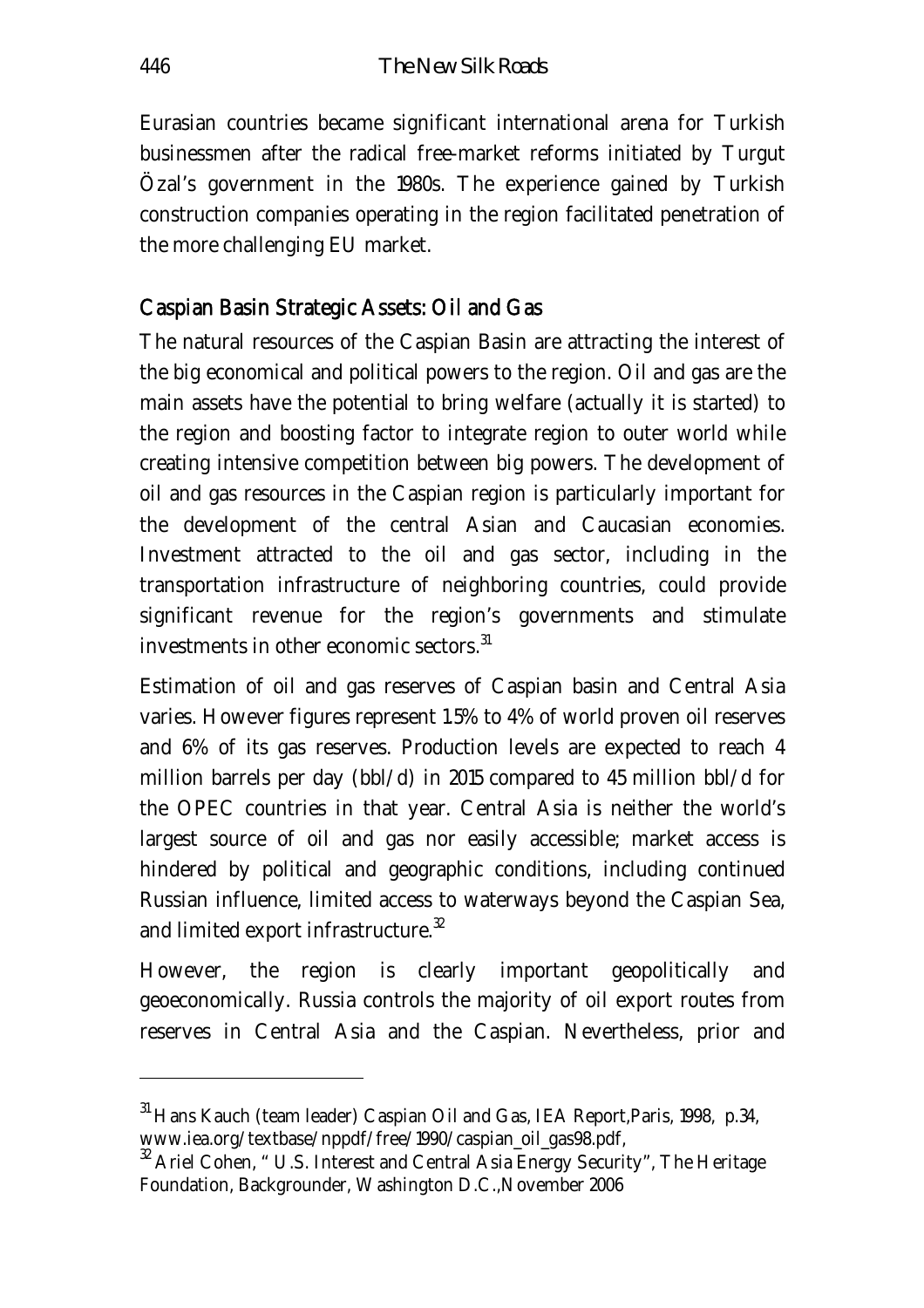continuing efforts by major Western oil companies, particularly the Baku–Tbilisi–Ceyhan (BTC) pipeline, as well as current and planned investments in the Central Asian oil sector by India and China, have yielded more options for non-Russian export routes and diversification of the customer base. These developments may help to break the Russian energy-transit monopoly, but they also open the region to intensified competition over energy resources on the part of other energy-hungry economies<sup>33.</sup>

The BTC pipeline - built by a consortium of 11 companies, including British Petroleum, the American firm Unocal, and Turkey's national oil corporation - is designed to bring a non-Middle Eastern source of oil to the West. This would loosen Russia's and Iran's grip on the transport of Caspian and Central Asian oil by creating a new route that is friendlier to the United States and Europe<sup>34</sup>. The realization of the BTC makes fundamental changes on the perception of in and out side of the region. Especially, in the Caucasian and the Central Asian republics, it diminishes the idea of the Russian domination over the region, and also accelerates the process of being a state $35$ .

The reality of Russian purchasing of the Kazak oil and the Turkmen natural gas under the market prices and selling them from the market price forces these countries to seek new routes. Indeed, BTC came online at exactly the time when Kazakhstan began debating how to export the resources of the Kashagan oil field, the largest oil field discovered globally in the past two decades. Kazakhstan's stated interest in exporting oil through BTC and ongoing negotiations with Consortium is an encouraging sign that Europe and US should take advantage of by supporting politically and financially, through export credits, the

 $33$  Ariel Cohen, " U.S. Interest and Central Asia Energy Security", The Heritage Foundation. Backgrounder. Washington D.C.. November 2006

 $34$  Yigal Schleifer, "Pipeline Politics Give Turkey an Edge", Christian Science Monitor, 25 May 2005 Edition

<sup>&</sup>lt;sup>35</sup> S. Frederick Starr, "School of Modernity", in Starr and Svante E. Cornell, eds., *The Baku - Tblisi Ceyhan Pipeline : Oil Window to the West*, Washington D.C.: CACI, 2005,., p.8, see www.silkroadstudies.org/BTC.htm for more information about BTC implications.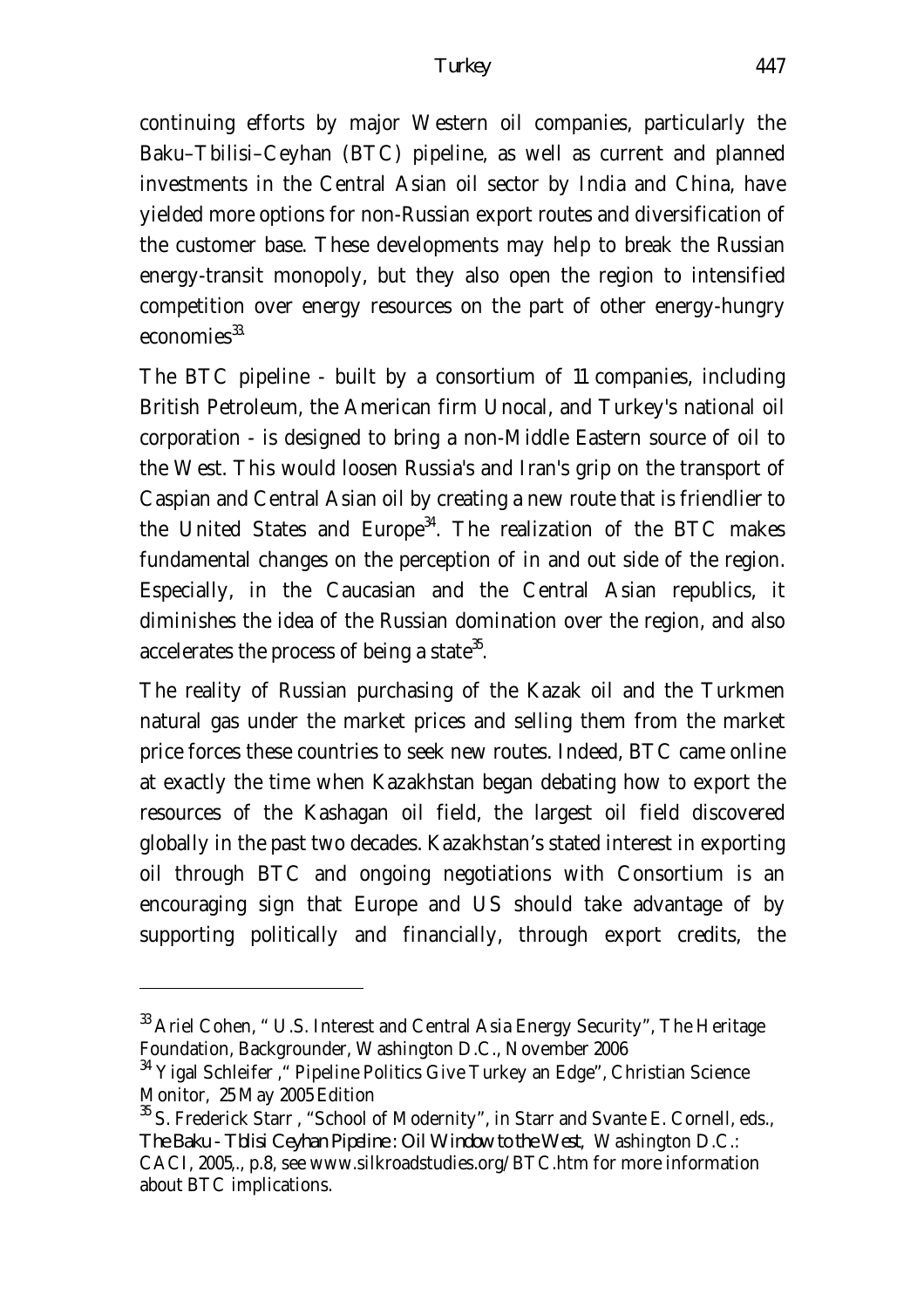building of Trans-Caspian oil as well as gas pipelines<sup>36</sup>. As a matter of fact that US government efforts show that the regional and the international conditions are getting adequate in order to realize the Trans-Caspian pipe lines. These strategic materials are important not only for the producer countries but also for the countries that the pipelines are passing through. If we leave the dispute between Azerbaijan and Turkmenistan related to natural gas to one side, Azerbaijan and Georgia both are not hiding the ambitions of joining to the NATO and the EU, support transfer of oil and gas through their territories. Carrying the some of the Kazak oil via the BTC is a good example. The transformation, created by the BTC in the region, obviously strengthens the position of the supporters of this idea. However, it seems to gain new allies. Because of the Turkish Government's focus on the EU process and the unrest in Iraq, Turkey has lost some of its momentum in the Caucasus in the past few years. $37$ 

Due to the geographical vicinity to both the Caspian Sea and the Middle East oil and gas, Turkey frequently mentions that it is eager for being an energy corridor and a terminal for the west $^{38}$ . However decreasing interest to the Caucasus and Central Asia during the AKP government with different reasons this claim has not been supported sufficiently to become reality. Of course another factor that adversely affected pipeline politics passing through Turkey to western markets is the disagreement between Turkey and US about the Iraq war and in a certain extent different views about methodology of US in Greater Middle East Project and engagement to developments in Iraq particularly Northern Iraq.

However, dependency to the Russian and Iranian natural gas, 65% and 20% respectively, and the possibility of using energy as a weapon by these countries push Turkey to search for the alternative sources and strategies. Especially, problems experienced at the delivery of gas supply last winter with Iran and disturbance of shortage because of the so-called technical

<sup>36</sup> Svante E. Cornell, S. Frederick Starr , *The Caucasus: A Challenge for Europe*, Silk Road Paper, Washington D.C., June 2006, p.83, www.silkroadstudies.org <sup>37</sup>Ibid., p.77,

<sup>38</sup> Zeyno Baran, "Implications for Turkey", in Starr and Cornell, eds., *The Baku - Tblisi Ceyhan Pipeline*, p.104.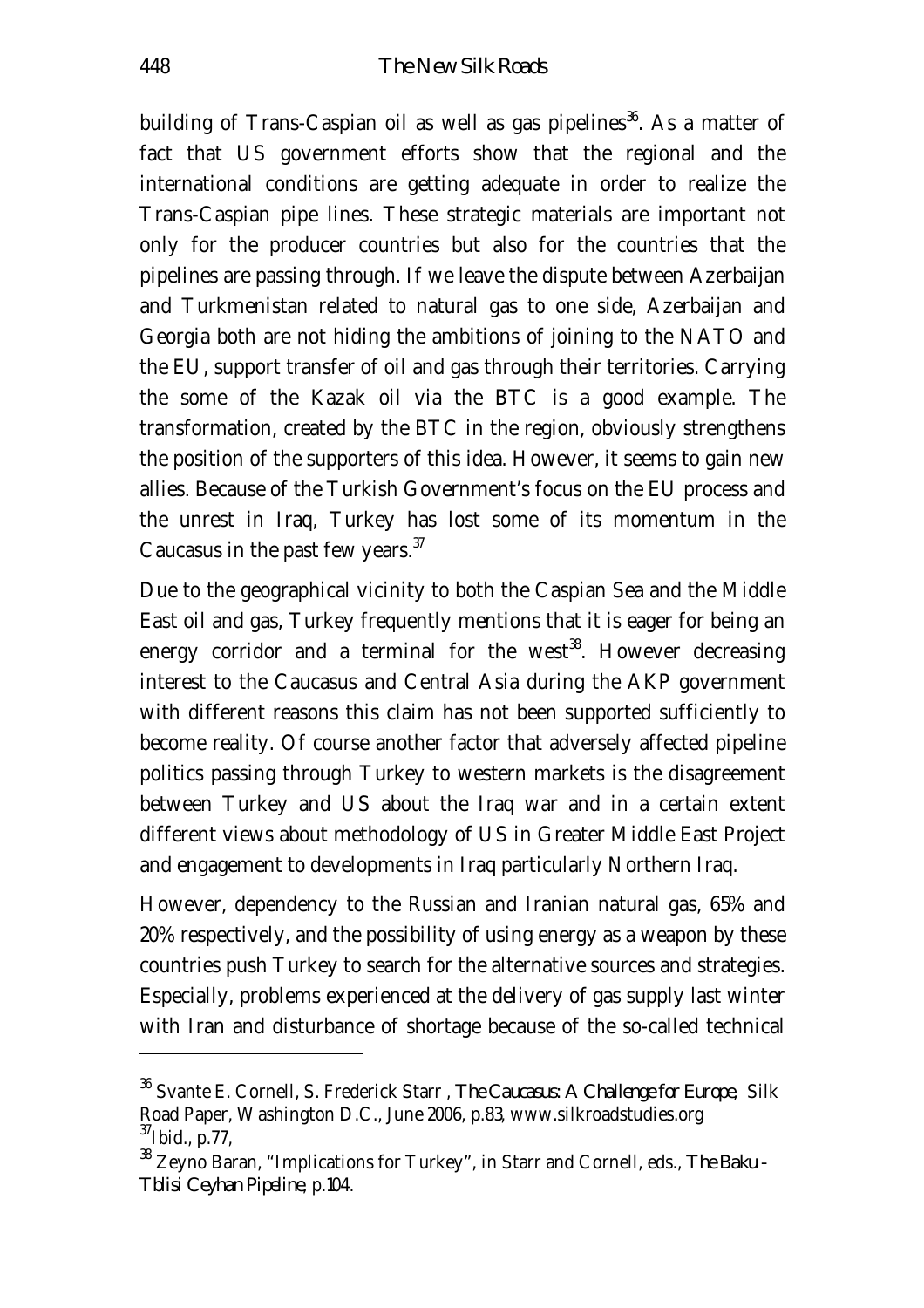excuses, Turkey accelerates its search for the alternatives. The claim being a transport corridor to west for the oil and gas transfer will not give only strategic importance to Turkey but as well Turkey will diversify its energy sources and break Russian and Iranian monopoly. With the impetus of BTC, need to diversify energy sources both for Turkey and Western Countries and relatively thawing relations with US are increasing the realization chance of pipelines all the way starting from eastward Caspian up to middle of Europe.

Some analysts project that by 2030 Europe will import more than 90% of its oil and oil products demand, about 84% of its gas demand (with 40% from Russia), and approximately 60% of its coal demand. This provides new arguments for improving energy efficiency and diversification. In addition, it suggests the need for a more stringent policy of oil and gas security storage and for actions in the field of foreign policy such as maintaining a constant dialogue with key energy suppliers such as Russian and Central Asian States, and with transit countries such as Poland, Ukraine and Turkey.<sup>39</sup>

Results of the studies, performed by various research institutions and energy companies, as well as the European Union itself, are giving signals of significant amounts to be transported via Turkey to the European countries in the near future. Within this context, studies were initiated for another route to reach the European market. This additional route is envisaged to carry the gas coming from Middle East and Caspian sources together with the route through Greece to Italy. Another route is planned to pass through Bulgaria, Romania, and Hungary to reach Austria and will reach Europe from another angle. The Greek pipeline is already contracted and will be operational in 2007. Presently, the pipeline projects related to natural gas, come from Egypt, Iraq, Turkmenistan and Kazakhstan and go to Europe (NABUCO), are on the agenda of Turkish authorities. The most important of the pipeline proposals are the

<sup>39</sup> Jean Marie Chevalier, "Does Europe Need a Common Energy Policy?", CERA Report, May, 2006,

http://www.cera.com/aspx/cda/client/report/reportpreview.aspx?CID=8104&KI  $D=$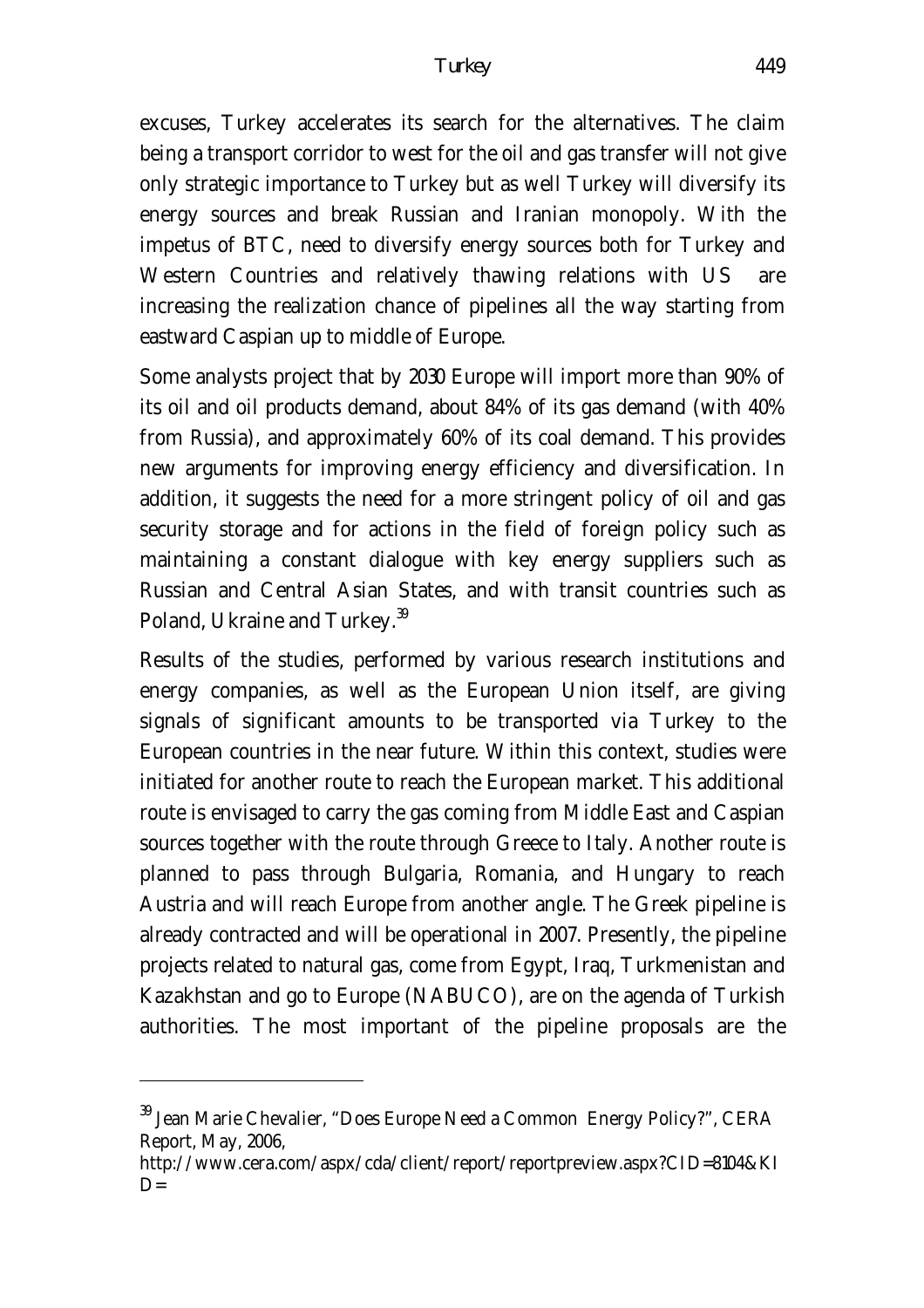NABUCO Pipeline and the Trans-Caspian Pipeline. NABUCO, with strong Turkish support and official approval from the EU, is expected to be built in 2008. It will provide a direct link between Caspian natural gas fields and European markets without Russia as an intermediary, bringing Azerbaijani, Kazakh, Turkmen, and Iranian gas from Erzurum to Austria via Romania and Hungary even some Russian gas through Blue Stream pipeline if the related agreements realized. A Trans-Caspian pipeline would link the large gas supplies of the eastern Caspian to Baku, presumably feeding Kazakh and Turkmen gas into SCP (South Caucasus Pipeline) and subsequently to  $NABUCO<sup>40</sup>$ . On the other hand, Turkey is planning to build a bypass pipeline, at the feasibility phase, from the black sea port of Samsun to energy terminal at the Mediterranean Port Ceyhan. Considering the heavy tanker traffic at the straits and obvious threat to downtown Istanbul and increasing export potential of Caspian oil forcing the construction of new pipelines.

Just a brief look at the map of the broader Central Eurasian region shows how important corridor of BTC is for this mostly landlocked region. This pipeline is an integral part and most important pillar of the larger transportation network – also known as the new silk road- running all the way from western China and central Asia, through the Caspian and Caucasus, across the black sea, and then on to ports in Ukraine and Mediterranean. This transportation Superhighway is designed to complement existing transport roots from Asia to Europe, including the traditional and often heavily overloaded outlets via Russia. Eventually, the goal is to create a fully integrated transportation network- including upgraded highways, pipelines, railroads, ports, ferries, fiber-optic lines, electricity transmission lines- that will make it easier for the states of Central Asia and the Caucasus to trade not only with each other but also with Europe, the Middle East, and the rest of the world.<sup>41</sup>

<sup>40</sup> Ariel Cohen, Conway Irvin ,Turkey: A Linchpin in Pipeline Politics, *Central Asia-Caucasus Analyst*, November 1, 2006.

<sup>41</sup> Svante E. Cornell, Mamuka Tsereteli and Vladimir Socor, "Geostrategic Implications of the Baku-Tblisi-Ceyhan Pipeline", in Starr and Cornell, eds., *The Baku - Tblisi Ceyhan Pipeline*, p.20.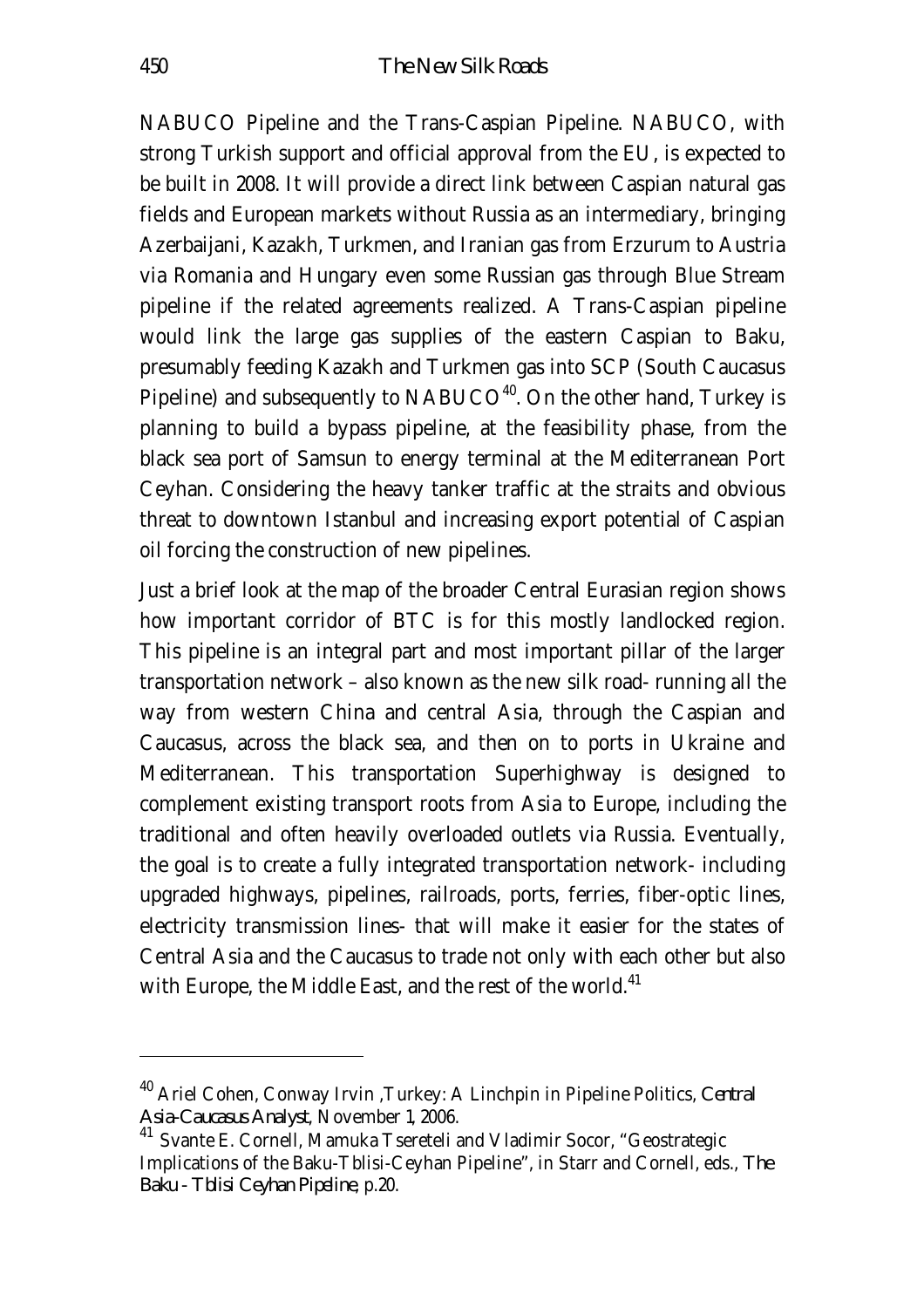#### Impediments to Turkey's Active Involvement in Continental Trade

There are significant barriers to trade in Central Asia pertaining to trade policy, transport and transit systems in the CASs, their neighbors, and trading partners. The more significant trade barriers pertaining to trade policy in the CASs include a complex tariff schedule and relatively high tariffs (Kazakhstan and Uzbekistan); escalation of tariffs (all the CASs); frequent and unpredictable changes in the tariff schedule (Kazakhstan, Tajikistan, Turkmenistan and Uzbekistan); high implicit tariffs in the form of taxes that are levied on imported goods than domestically produced goods (Kazakhstan and Uzbekistan); explicit export taxes (Kazakhstan); and prohibition and licensing of exports and imports of certain commodities ( all the CASs). Uzbekistan appears to continue using restrictions on access to foreign exchange in regulating imports and imposes relatively tight restrictions on cross border movements of people and transport equipment in an apparent effort to restrict imports from neighboring countries. Large agricultural subsidies that developed countries provide to their farmers also constitute significant barriers to trade in Central Asia<sup>42.</sup>

Private Turkish firms operating in Central Asia have suffered from a variety of business-related problems. These impediments relate to security, infrastructure, legal and institutional matters, banking and fiscal systems, customs organizations, visas and employment permission, and transportation.<sup>43,44</sup>

#### **Security**

 $\overline{a}$ 

The Central Asian states face common security challenges from crime, corruption, terrorism, Islamic extremism, ethnic and civil conflict, border

<sup>&</sup>lt;sup>42</sup>Adrian Ruthenberg and Bahodir Ganiev, "Central Asia: Increasing Gains from Trade Through regional cooperation in Trade Policy, Transport, and Customs Transit.", , Asian Development Bank, Philippines, 2006, pp 34-35, see more information at www.adb.org/Documents/Reports/CA-Trade-Policy /chap3.pdf 43 Country reports issued by the Foreign Economic Relations Board of Turkey (DEIK), Istanbul, 2006,

<sup>44</sup> Hasan Selçuk, " Problems Faced by Turkish Companies at Turkic States", Investment Opportunities in Turkic Republics, Istanbul, 2004, pp.146-150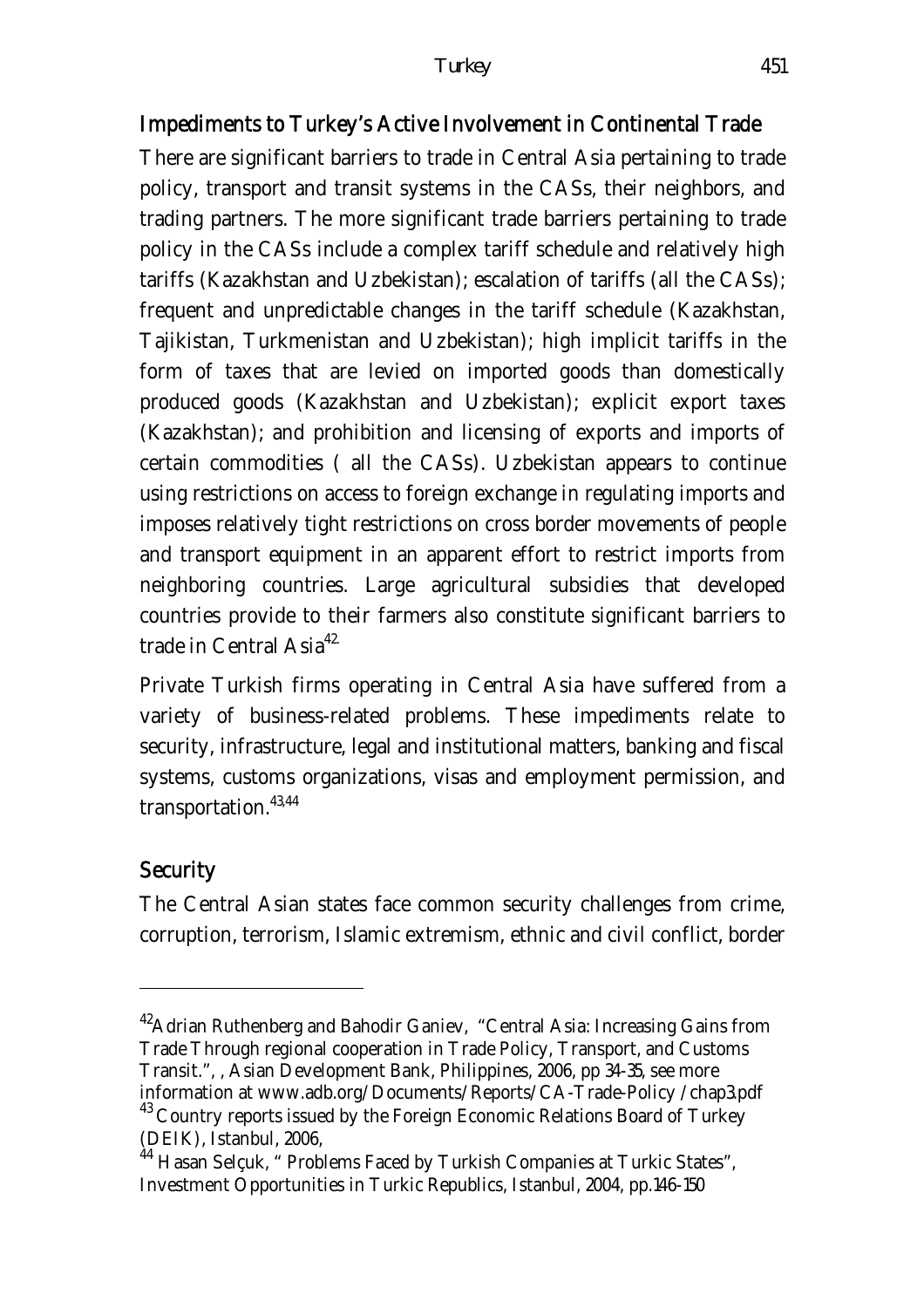tensions, water and transport disputes, the proliferation of weapons of mass destruction (WMD), and illegal narcotics.

The problems of authoritarian regimes, crime, corruption, terrorism, and ethnic and civil strife and tensions jeopardize the security and independence of all CAS including Afghanistan, though to varying degrees. Kazakhstan has faced the potential of separatism in Northern Kazakhstan where ethnic Russians are dominant, although this threat appears to have diminished in recent years with the emigration of hundreds of thousands of ethnic Russians. Tajikistan faces the uncertain resolution of its civil war and possible separatism, particularly by its northern Soghd region. Kyrgyzstan has faced increasing demand by its southern regions for autonomy that it has tried to meet in part by promulgating a new constitution in 2003 that provides some local rights. Turkmenistan faces clan and regional tensions and declining social services that could exacerbate a succession crisis. Uzbekistan faces rising dissidence from those President Islam Kerimov labels as Islamic extremist, from a large ethnic Tajik population, and from an impoverished citizenry.45

Security is a critical pre-condition for the development of entrepreneurial activity. Although security issues threaten business ventures, Turkish businessmen, particularly in mid-sized ventures are bolder generally and have a higher tolerance for political risk than entrepreneurs from other countries. Political regimes in Central Asia are relatively unstable despite security agreements and close ties to Western countries—creating a constantly changing strategic equilibrium. Weak regional governments, the ongoing state-building process and possibility of conflict in border regions are major factors discouraging foreign investment.

Like other countries, Turkish firms, entrepreneurs and citizens operating in Central Asia have experienced various security-related problems since independence. While the severity of these problems varies from one republic to another, security is always at the top of the business decisionmaking agenda. Recent attacks on Turkish citizens and their investments

<sup>45</sup> Jim Nichol, "Central Asia's Security : Issues and Implications for U.S. Interests, CIS report for Congress, Washington D.C., January 2005, p.6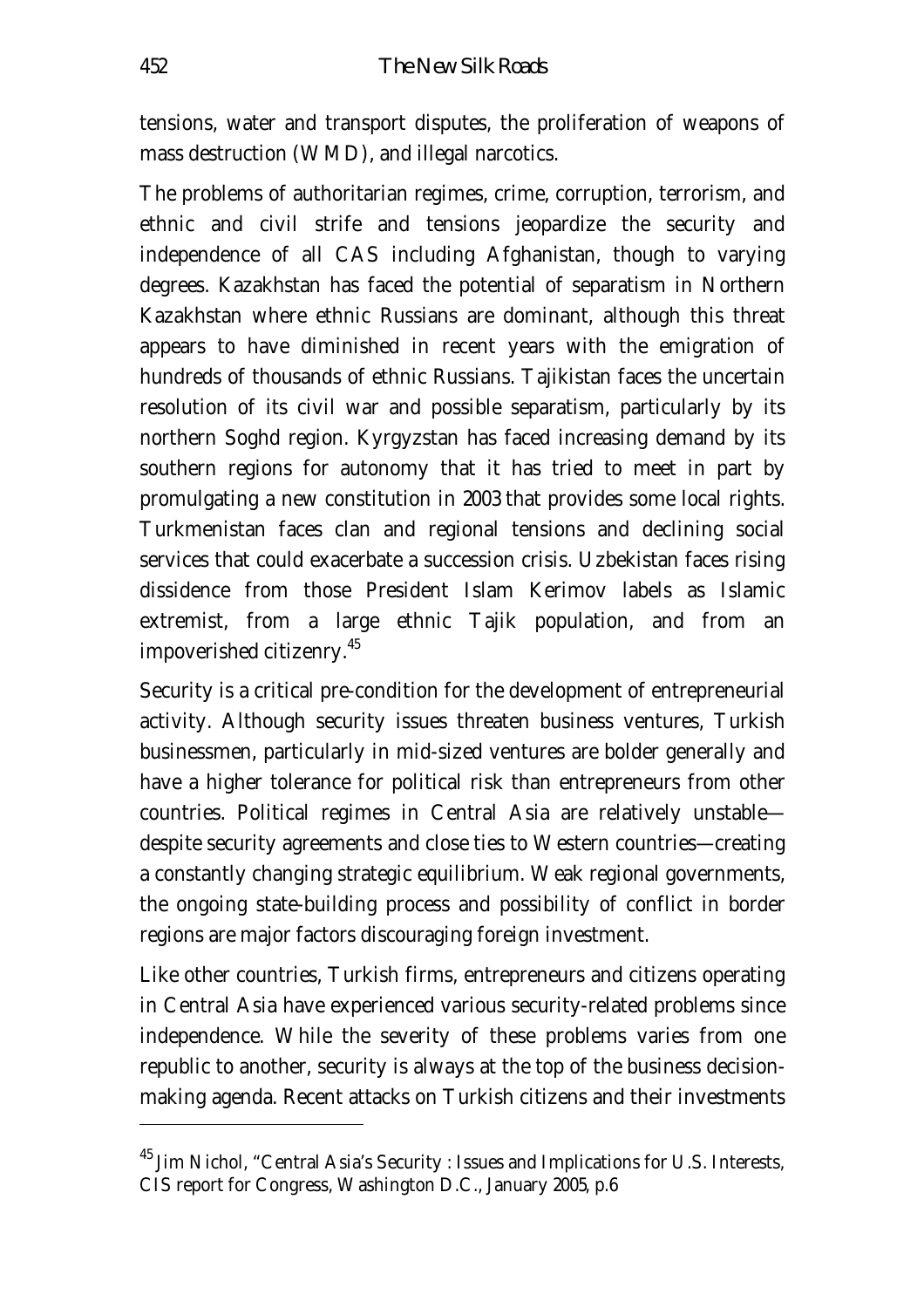during the political upheavals in Kyrgyzstan underscores the importance of security.

Among all the sectors affected by security, transportation may be the most important since it is key to trade activity. Yet the transportation sector, particularly road and rail transport, is plagued by serious and persistent security issues. Turkish truck drivers routinely encounter serious threats, including robbery and violence, as well as excessive fees levied by local officials.

### **Transportation**

 $\overline{a}$ 

Transport related significant barriers to trade in Central Asia are high transport costs and long and unpredictable transport times for international shipments to and from CASs. This is not only landlocked and remote location of the CASs and their difficult topography, but also due to deficiencies in their transport networks, high costs and low quality of transport and logistic services in the region, and difficulties with movements of goods and transport equipment across borders and through the territories of the CASs and neighboring countries<sup>46</sup>.

Many Central Asian countries have poor quality trade-related transportation services that are excessively expensive. Borders crossings typically cause endless difficulties for Turkish transport companies, while steep taxes on road use impose withering fiscal burdens on Turkish truckers. Distribution remains imperfect and problems continue despite a major reduction in free-pass paperwork for cross-country transit. Poorly organized transit gateways to Central Asia via Iran, Azerbaijan, and Georgia create significant problems for Turkish truck drivers. Road taxes and tolls in Azerbaijan cost up to \$1,000 per Turkish truck, although these fees are often not levied on trucks from such neighboring counties as Iran. Nor is it uncommon for political instability to render a region impassable to cargo transport, further increasing the time and money spent required for continental trade.

<sup>&</sup>lt;sup>46</sup> Adrian Ruthenberg and Bahodir Ganiev, "Central Asia: Increasing Gains from Trade Through regional cooperation in Trade Policy, Transport, and Customs Transit.", Asian Development Bank, Philippines, 2006, pp 34-35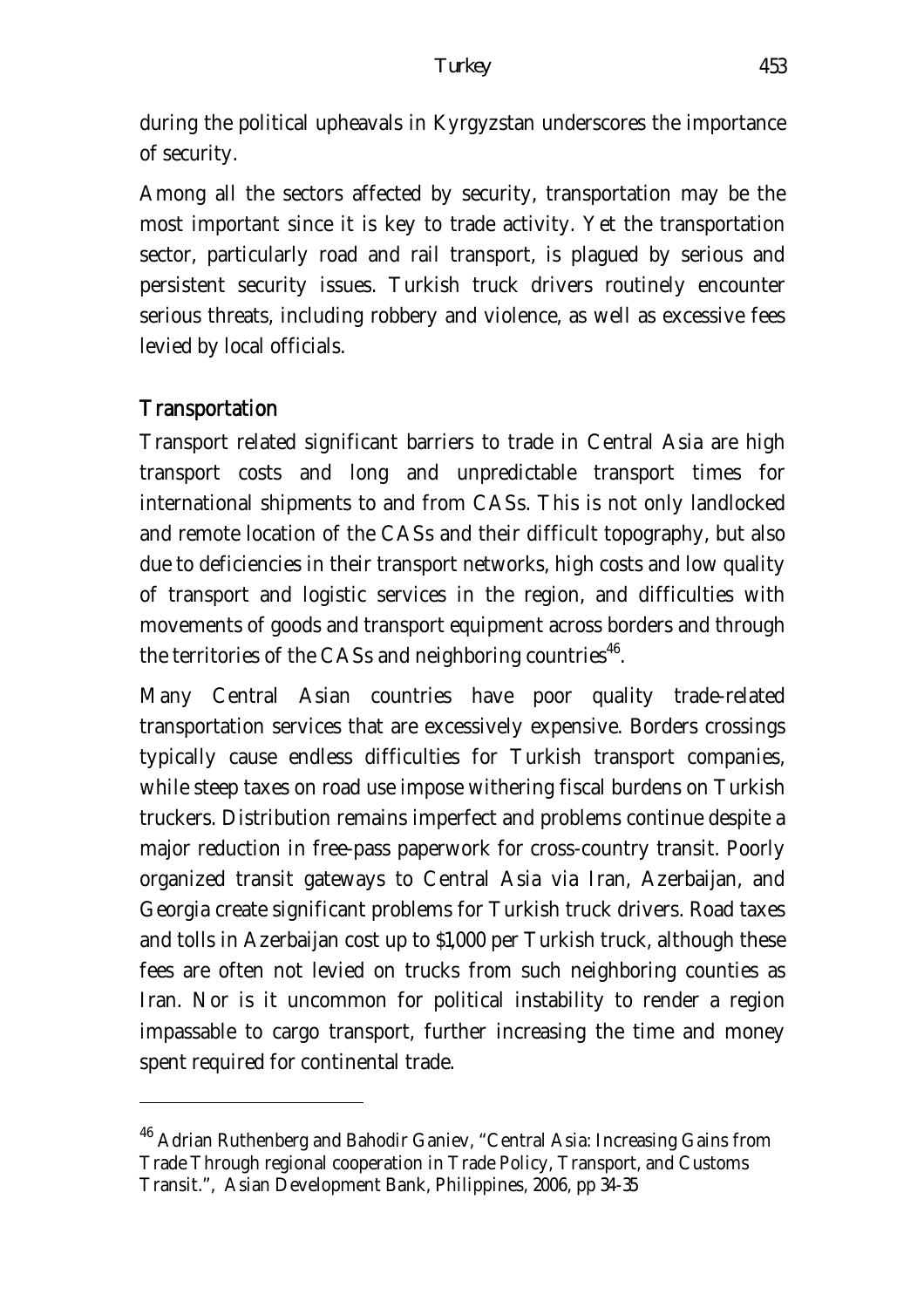Figure-III and Figure-IV compare the actual transport costs and transit times for shipments by road and by rail between CASs (Kazakhstan, Kyrgyz Republic, Tajikistan, and Uzbekistan) and selected countries outside the region with the corresponding transport costs and transit times in the "ideal world" (i.e., a world with balanced transport flows, competitive markets for transport services smooth border crossing, low transit fees, and no visa problems and unofficial payments)<sup>47</sup>. Although Turkey has comparatively advantageous position than the other European countries regarding transport costs and time, still figures from cost side 1.5-2 times higher than average ideal world practices and transit times 2-3 times longer than from normal practices.

Again excluding exports of primary commodities and imports of heavy machinery and equipment, for which transport costs are relatively low, transport costs comprised an estimated 11-16% and logistics costs accounted for more than 20% of the total value of exports and imports in the CASs. By comparison, transport costs made up 8.4% of the value of the imports in Asia as a whole and 6.1% of the value of imports in the world at large  $2001^{48}$ .

Improving the transport infrastructure and logistic services within the Region and along the transit corridors has vital importance for the Regional countries, both for integration with world trade systems and in a way to their economic liberalization. However solving the regional transport problems often requires several inter related issues to be tackled simultaneously in more than one country.

There are several potentially important corridors across Central Asia:

1. East-West Corridors linking Asia and Europe along the former Silk Road either through Kazakhstan or through Kyrgyz Republic

<sup>&</sup>lt;sup>47</sup>Adrian Ruthenberg and Bahodir Ganiev, "Central Asia: Increasing Gains from Trade Through regional cooperation in Trade Policy, Transport, and Customs Transit.", Asian Development Bank, Philippines, 2006, p 31

<sup>48</sup>Adrian Ruthenberg and Bahodir Ganiev, "Central Asia: Increasing Gains from Trade Through regional cooperation in Trade Policy, Transport, and Customs Transit.", Asian Development Bank, Philippines, 2006, p 31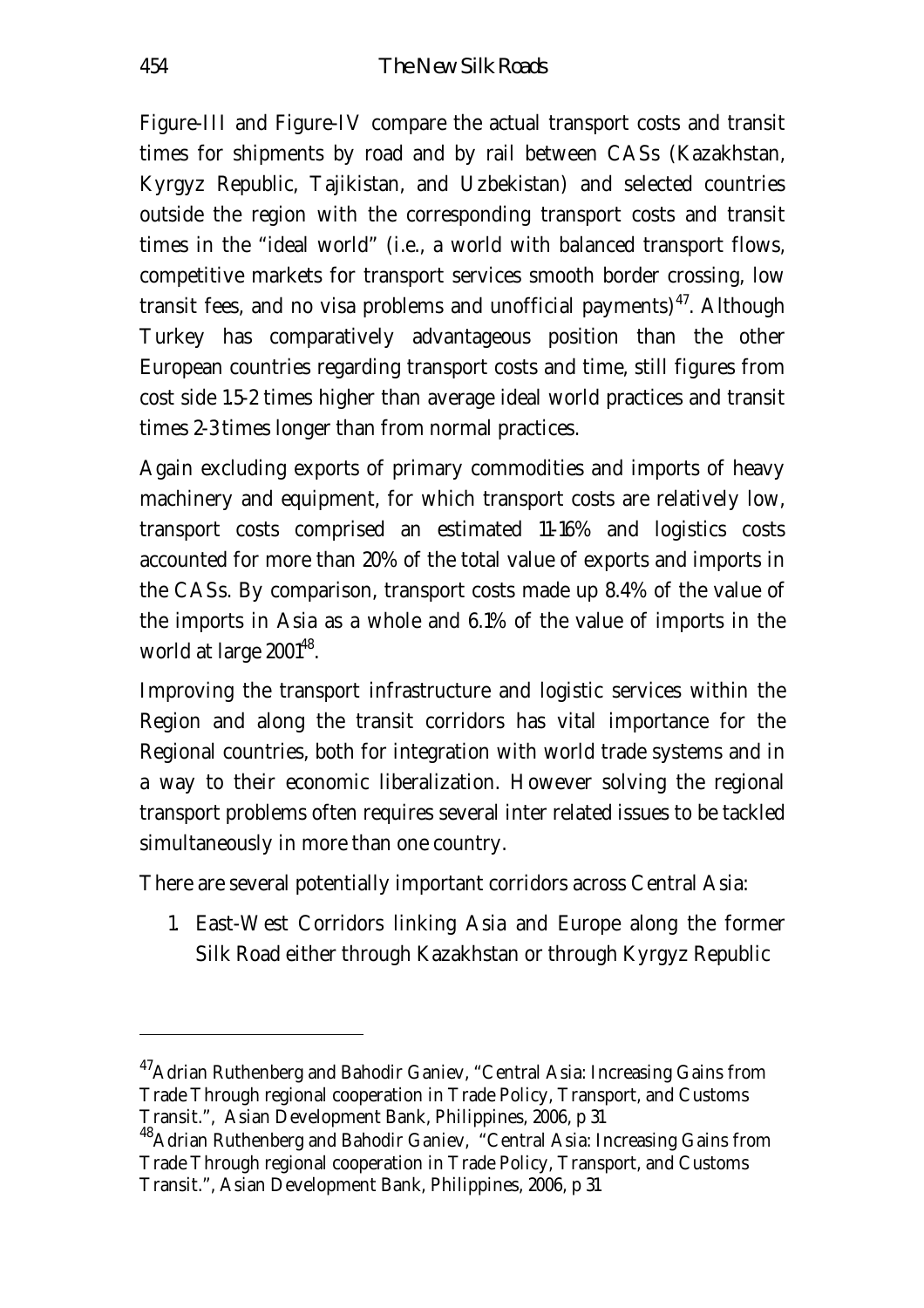2. North-South corridors between Siberia and South-West Asia and between the Urals and the Persian Gulf.<sup>49</sup>

The EU assists the transport sector in Central Asia through its TACIS (Technical Assistance for the Commonwealth of Independent States) program mainly through its TRACECA program<sup>50</sup> (Transport Corridor Europe, Caucasus, Asia). TRACECA is one of its network development programs and mainly gives through studies in a wide range transport fields<sup>51</sup>. Basic targets of the program are: to enable political and economic stability among the member nations and encourage the cooperation directed to increase commerce; to determine the problems of transportation systems in the region; to improve the regional cooperation by the contributions of international finance organizations and private investors; and to encourage integration of TRACECA and TENs (Trans European Networks).

From 1996 till 2006, the TRACECA program, having disbursed a total amount of about 160 m EURO, supported 61 technical assistance projects and 15 investment projects. TRACECA has helped to attract large investments from the development partners, that include the European Bank For reconstruction and Development (EBRD) that have committed funds for capital projects on ports, railways and roads along the TRACECA route, the World Bank (WB) that have financed new capital projects on roads in Armenia and Georgia, the Asian Development Bank (ADB) that have allocated substantial funds for road and railway

<sup>49</sup> Ian Jenkins, Paul Pezant, "Central Asia: Reassessment of the Regional Transport Sector strategy", Philippines, January 2003, p.44, for more information visit www.adb.org/documents

<sup>&</sup>lt;sup>50</sup> TRACECA Program: The Transport Corridor Europe Caucasus Central Asia Program is a European Union funded technical assistance program that aims to develop a west-east transport corridor from Europe, across the Black Sea through the Caucasus and the Caspian Sea to central Asia. The Program launched at a conference in Brussels in May 1993, which brought together trade and transport ministers from the eight original TRACECA countries (Armenia, Azerbaijan, Georgia, Kazakhstan, Kyrgyz Republic, Tajikistan, Turkmenistan and Uzbekistan) . Turkey Joined to TRACECA program together with Bulgaria and Romania in Tashkent meeting in 2002.

<sup>51</sup> Ian Jenkins, Paul Pezant, "Central Asia: Reassessment of the Regional Transport Sector strategy", Philippines, January 2003, p.100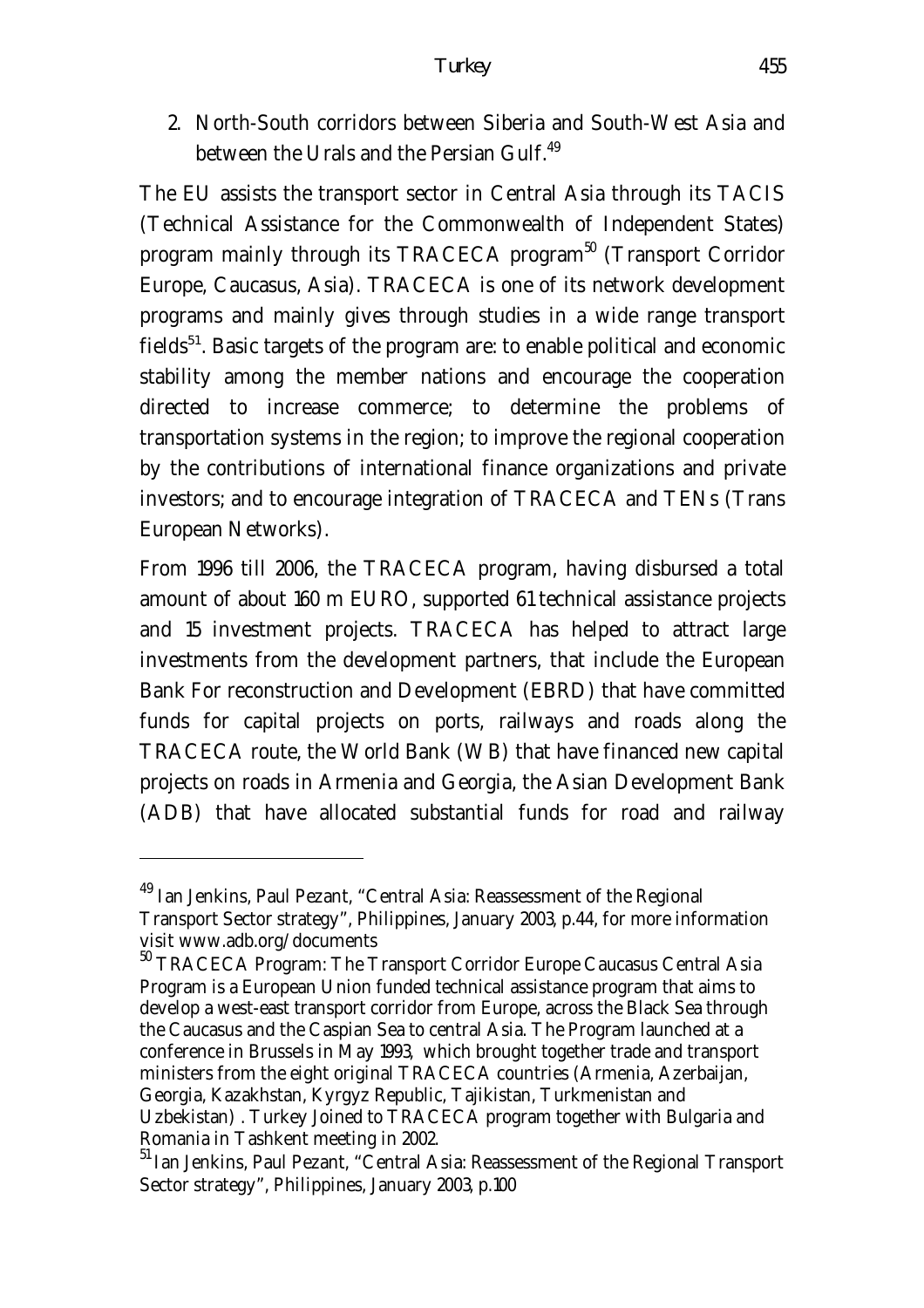improvement and the Islamic Development Bank (IDB) that had invested into development of the transport sector in the TRACECA countries.<sup>52</sup>



<sup>52</sup> Source: http://www.trecaca-org.org /

<sup>53</sup> Adrian Ruthenberg and Bahodir Ganiev, "Central Asia: Increasing Gains from Trade Through regional cooperation in Trade Policy, Transport, and Customs Transit.", Asian Development Bank, Philippines, 2006, p.29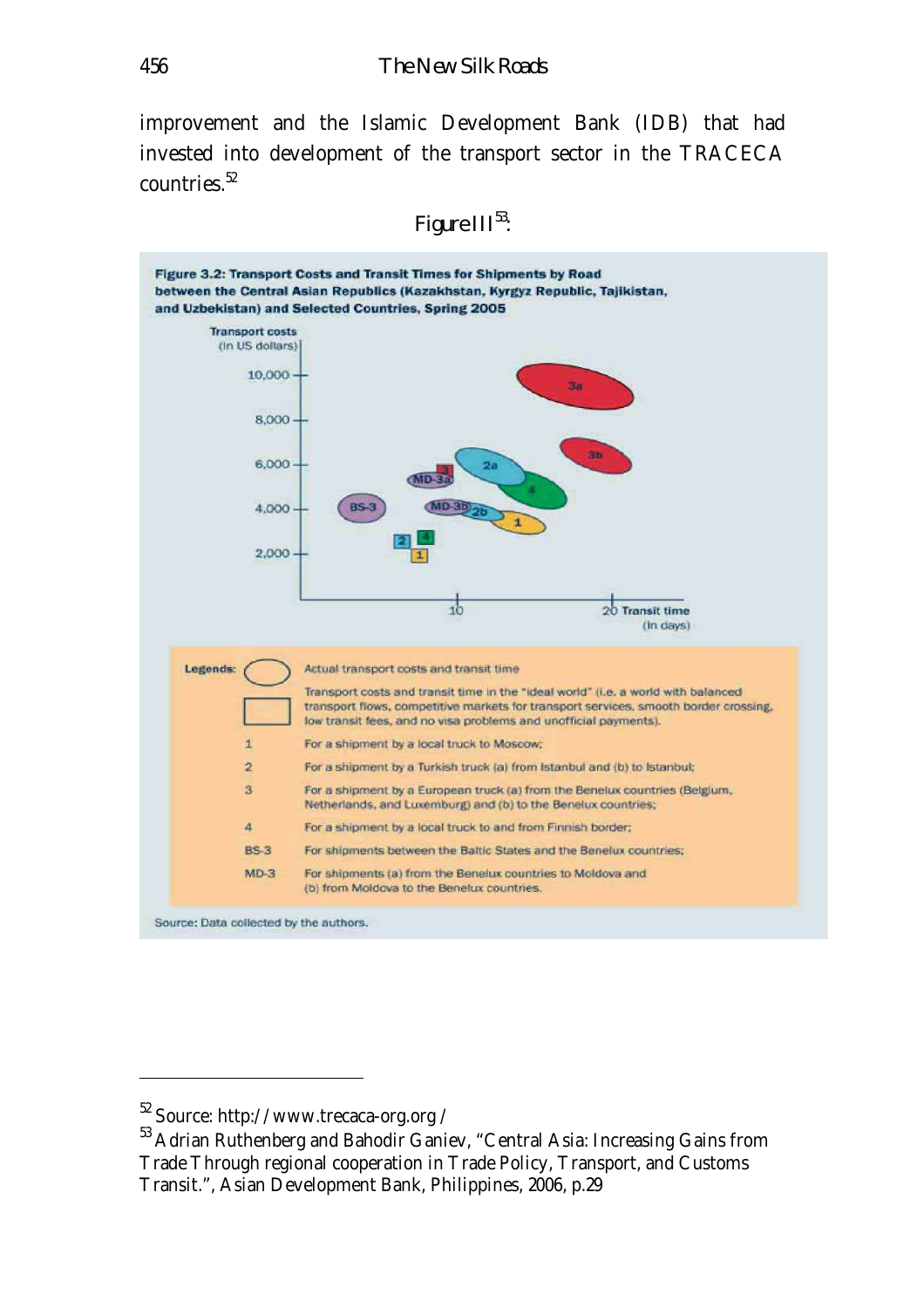# *Figure*   $I V^{54}$



 $^{\rm 54}$  Adrian Ruthenberg and Bahodir Ganiev "Central Asia: Increasing Gains from Trade Through regional cooperation in Trade Policy, Transport, and Customs Transit.", Asian Development Bank, Philippines, 2006, p.30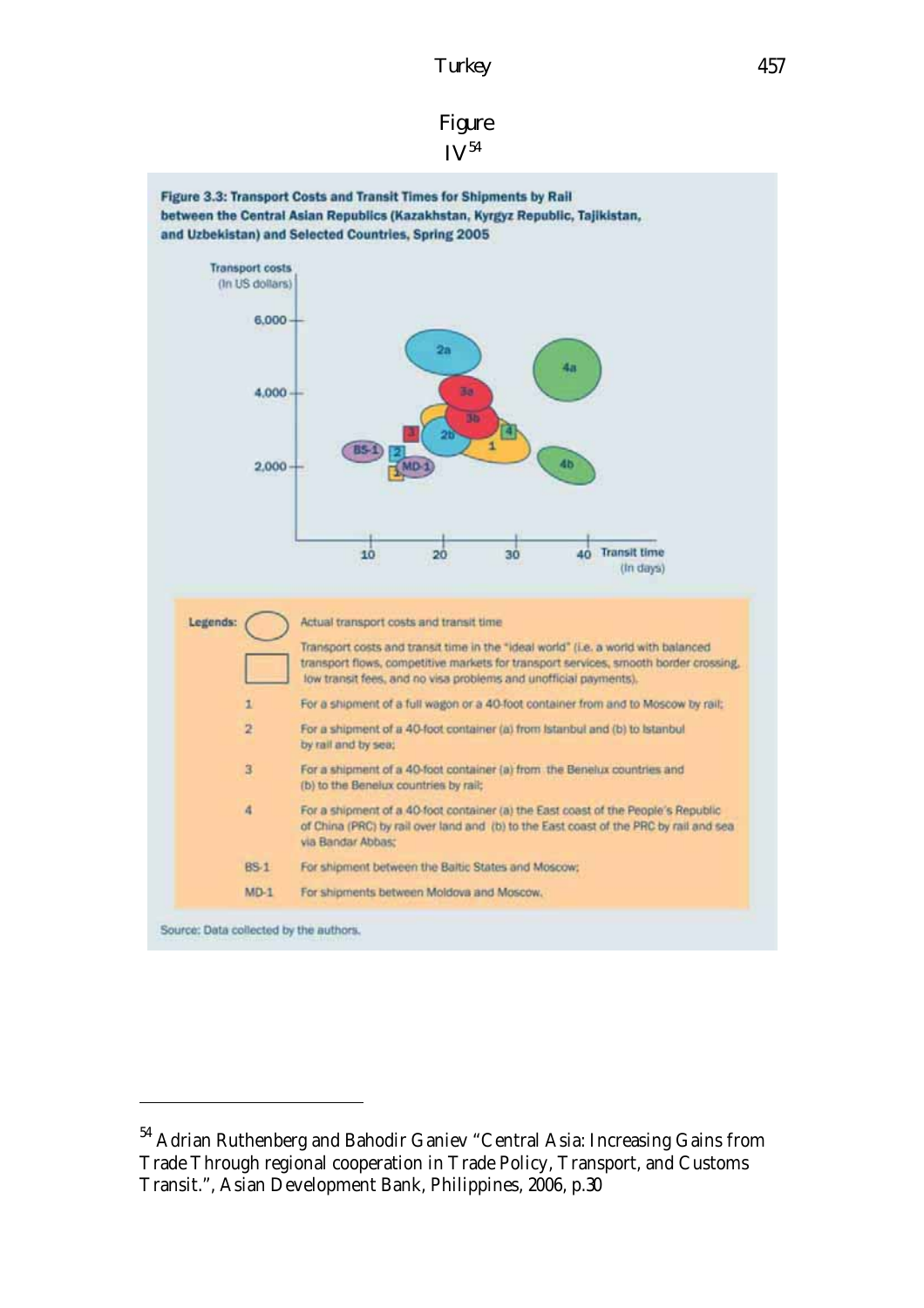Like the EU, many other regional and international organizations such as EBRD, IDB, JBIC (Japanese Bank for International Cooperation), USAID (United States Agency for International Development), World Bank, UNDP (United Nations development Program), UNESCAP (United Nations Economical and Social Commission), SPECA (Special Programs for the Economies in Central Asia), CIS (commonwealth of Independent States), EAEC (Euro Asian Economic Community) and ECO (Economic Cooperation Organization.) make technical assistance, financial support to Central Asian transport programs.

The Asian Land Transport Infrastructure Development project, which was endorsed by the UNESCAP at its  $48<sup>th</sup>$  session in 1992, has three pillars: the Asian Highway (AH), Trans-Asian Railway TAR, and facilitation of land transport projects.<sup>55</sup>

The activities conducted within the context of ECO can be examined within five titles such as "Commerce and Investment", "Transportation and Communication", "Energy, Mining and Environment", and "Agriculture and Industry", However, during the past 15 years, transportation, transit routes and trade facilitation took the central position within the activities of ECO towards CASs. The Izmir Treaty (Sep. 14, 1996) which provided the basis for establishment of ECO, called for "accelerating the development of Transport and Communications infrastructures linking the member states with each other and with the outside world." To facilitate this, the ECO Secretariat annually plans eleven to fourteen ECO and non-ECO events. Besides, the member states in May 1998 adopted the Transit Transport Framework Agreement (TFA), heavily drawing on TIR convention. TTFA could become the key driver of all activities related to the removal of non-physical barriers, to the harmonization of operations and regulations, and the accession by member states to international transport conventions and standards<sup>36</sup>.

<sup>55</sup> Source: htpp://www.unescap.org/

<sup>&</sup>lt;sup>56</sup> ECO Prospects and Challenges in Transport and Communication Sectors, Tehran, 2002, p.8, http://www.ecosecretariat.org/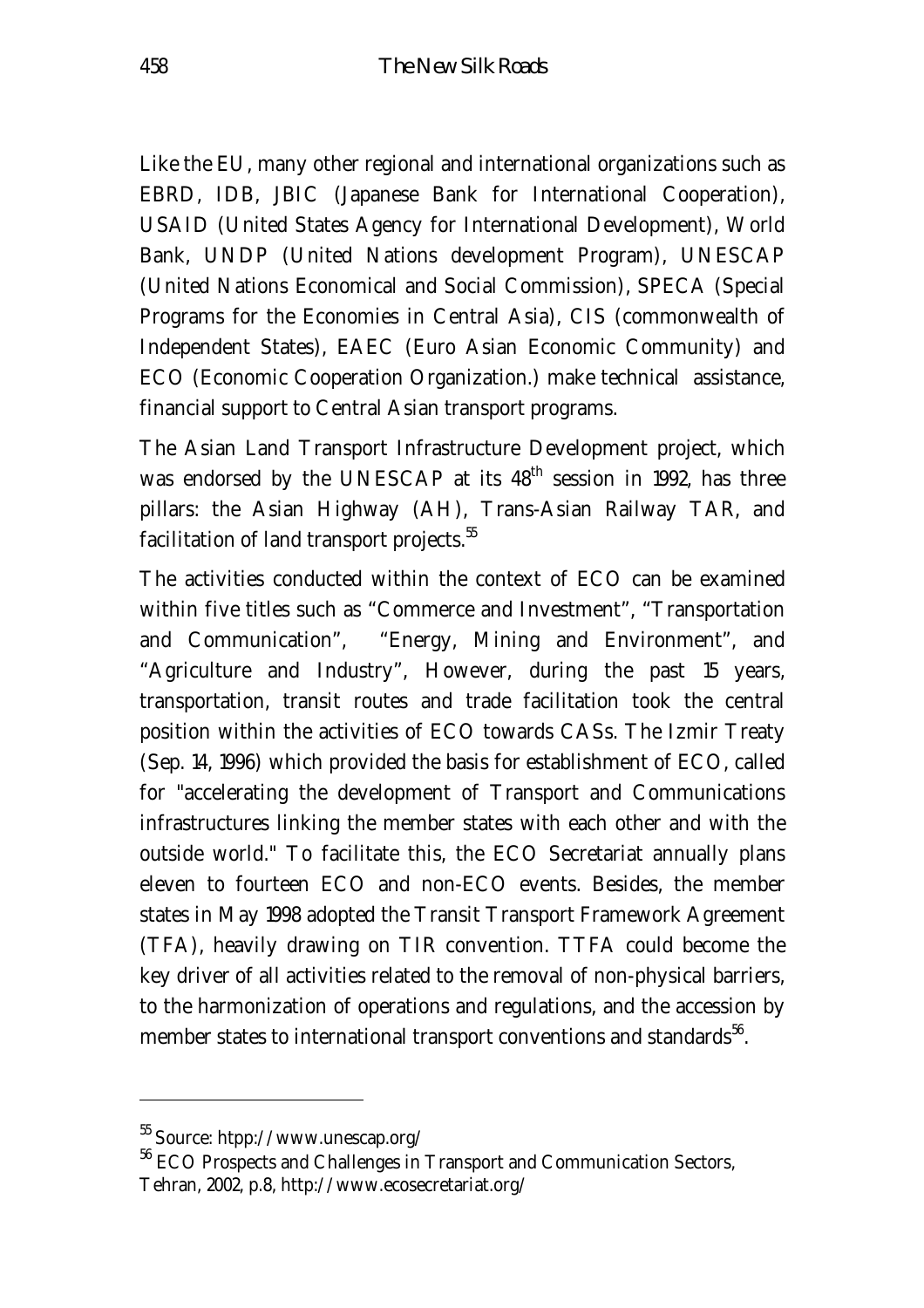Turkey's only rail connection to Central Asia goes through Iran but not effectively working. Because of the problems with Armenia rail connection of Turkey to CIS countries is closed. Turkey, Georgia and Azerbaijan have been focused to join their rail networks through Kars-Ahalkala connection where feasibility study already performed and governmental negations are continuing and mainly focused on finance of the program. Estimated budget is slightly over 400 million USD. The capacity of the route estimated around 20 million ton/py, which will give a tremendous potential to regional countries.

Turkey's air connection to the CAS has been started immediately after dissolution of FSU. For the time being, national air carrier of Turkey-Turkish airlines has flight to all the capitals within the region (Astana, Tashkent, Dusanbe, Bishkek and Askahabat) and preferable connection for many westerners from Istanbul.

# **Infrastructure**

 $\overline{a}$ 

Limited financing remains a key problem for Turkish firms seeing to make infrastructure investments in Central Asia. Financial bottlenecks, coupled with security issues, cause serious interruptions in many projects. Although institutions like the European Bank for Reconstruction and Development (EBRD) and the International Finance Corporation (IFC) provide private sector financing, both require significant credit conditions and international financial guarantees, both which are —this is difficult for Turkish entrepreneurs given their limited assets. The credit costs for Turkish investment are further increased by the relatively low credit ratings of Central Asia states, with the exception of Kazakhstan.57

In an attempt to rectify the situation, the Turkish government is working to provide levels of credit, including new investment credits and country risk insurance programs, via the Turkish Eximbank. In the meanwhile almost all of the Eximbank's current credits programs have been

<sup>57 &</sup>quot;Economic Relations Between Turkey and Turkic States", 8th Five Year Development Program, 2000, p127,see for more information www.ekutup.dpt.gov.tr/disekono/oik528.pdf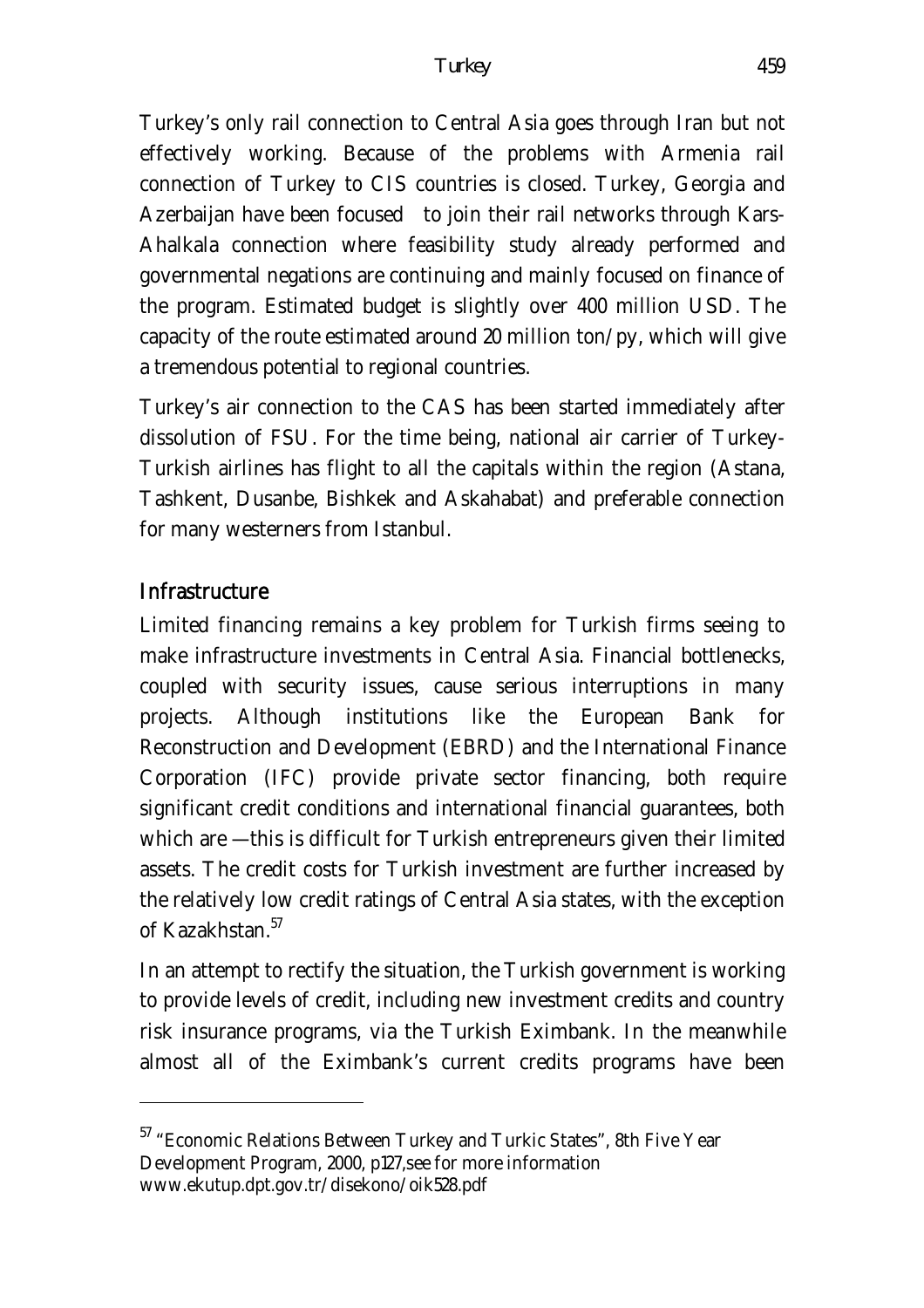suspended due to lack of repayment by the Central Asians. Indeed, Uzbekistan is the only country in the region that does not have severe problems relating to credit payments.

# Legal and Institutional Issues

Bureaucracy and administrative caprice are excessive in every country of Central Asia. Moreover, complex decision-making processes cause causing frequent delays in work. The interference of a seemingly endless number of various authorities on the grounds of technical, commercial, environmental, or fiscal issues imposes yet more delays.

 Economic and commercial laws and regulations across Central Asia are underdeveloped. Gaps and differences in interpretation cause legal conflicts, while the mechanisms for resolving these conflicts are insufficient and entail complex and costly procedures. An effective arbitration authority is essential for the resolution of legal conflicts. To this end the Istanbul Chamber of Commerce and Chamber of Trade are establishing an internationally recognized arbitration center that can serve the region.

Problems with credit and banking often arise in Central Asia due to the underdeveloped systems of accounting, poor application of international standards for accounting, inadequate regulations for mortgages and bankruptcy, and other related concerns. Continuous changes in the regulations have created an unpredictable environment for foreign firms; indeed they might encounter different bureaucratic requirements within the same country.

Foreign firms are often subjected to repeated audits by various official agencies . Such excessive oversight chills relations with Turkish and other foreign investors. Laws concerning foreign investors and investments are often unclear, while inadequate commercial bankruptcy cause serious problems in collecting payments. In Kazakhstan, exemptions that had previously been granted were later abolished during a wave of economic nationalism. Such issues, repeated endlessly continue to raise difficulties and disadvantages for foreign investors.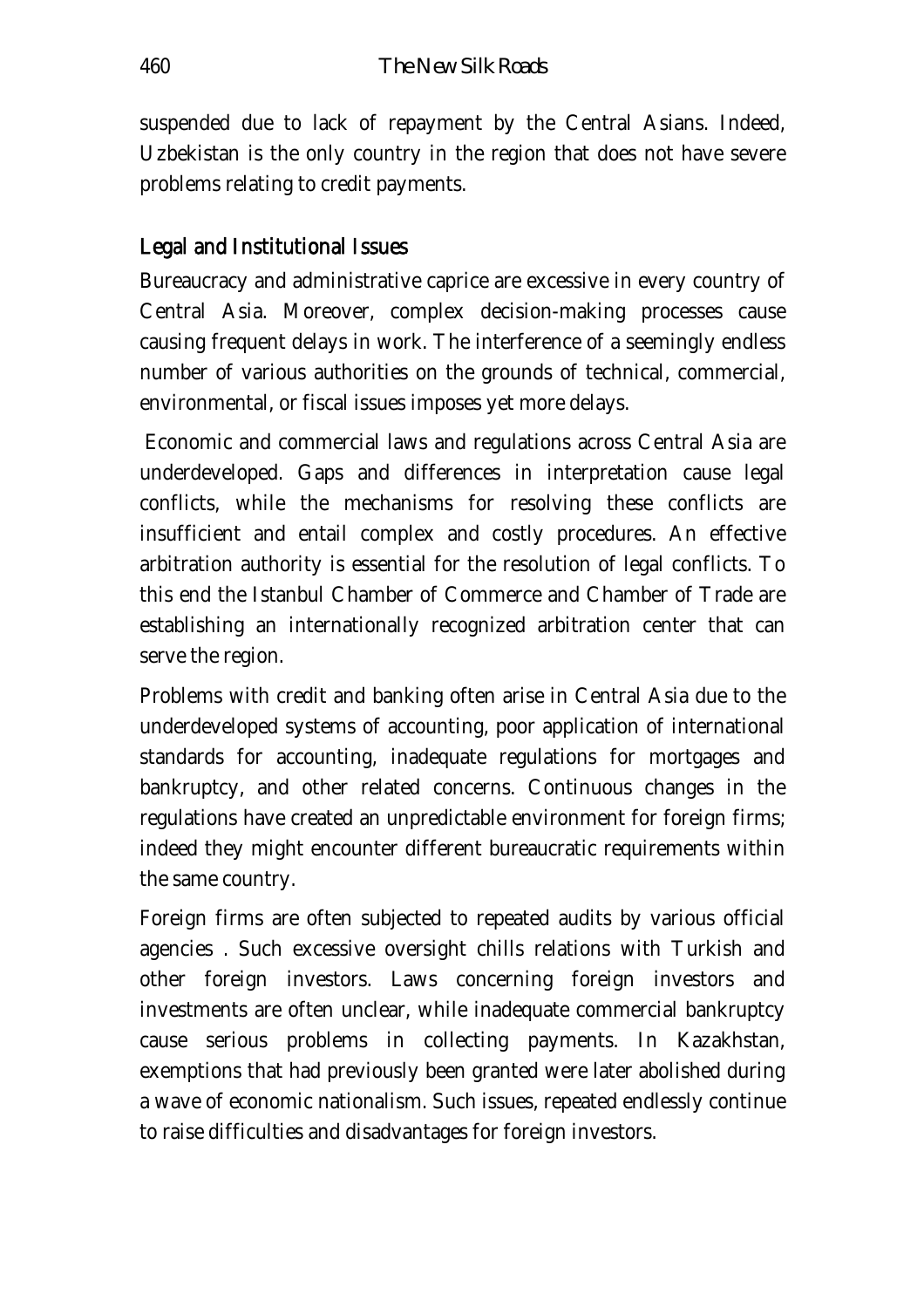The implementation of free-trade zones in Kazakhstan and the Kyrgyz Republic has been an important improvement. Yet discrepancies in the laws governing them are creating serious problems. For example, in Kazakhstan, a free trade zone that included exception from the valueadded tax (VAT) has not applied the relevant laws properly, posing a serious problem to Turkish firms.

Across Central Asia foreign commerce and exchange have been subjected to rigid restriction. For example, quotas on cash transfers are still widespread, which is made worse by the general tendency not to allow the use of cash for payment. In Uzbekistan and Turkmenistan, the convertibility problem is especially serious, despite Uzbekistan's nominal decision to accept convertibility. The operations of foreign firms are further hindered by broad discrepancies between official and black market exchange rates.<sup>58</sup>

Outside of Kazakhstan, local banking services cannot meet the needs of foreign entrepreneurs. In fact, Turkish businessmen believe the region's banking concepts are incompatible with world practice. And the accreditation processes create additional problems. Other serious issues include slow transactions and processing, delays on the transfer of money orders into accounts, and the lack of cash for paying workers, even when e early notice of paydays has been given. In some of the Central Asian states, the required use of broker firms with very limited quotas further increases difficulties and raises the cost of operation.

Recent regulations in Turkmenistan, have ceased the foreign correspondent accounts of partnered banks, with all money orders now being handled by the brokerage arm of the Turkmenistan Central Bank. This increases the cost of transactions and reduces the competitive power and effectiveness of foreign-partnered banks. The Turkmen Turk Bank, which is partnered with the Turkish Ziraat Bank, has expressed grave concerns over these new regulations.

<sup>58 &</sup>quot;Economic Relations Between Turkey and Turkic States", 8th Five Year Development Program,Ankara,2000, p130, see for more information www.ekutup.dpt.gov.tr/disekono/oik528. pdf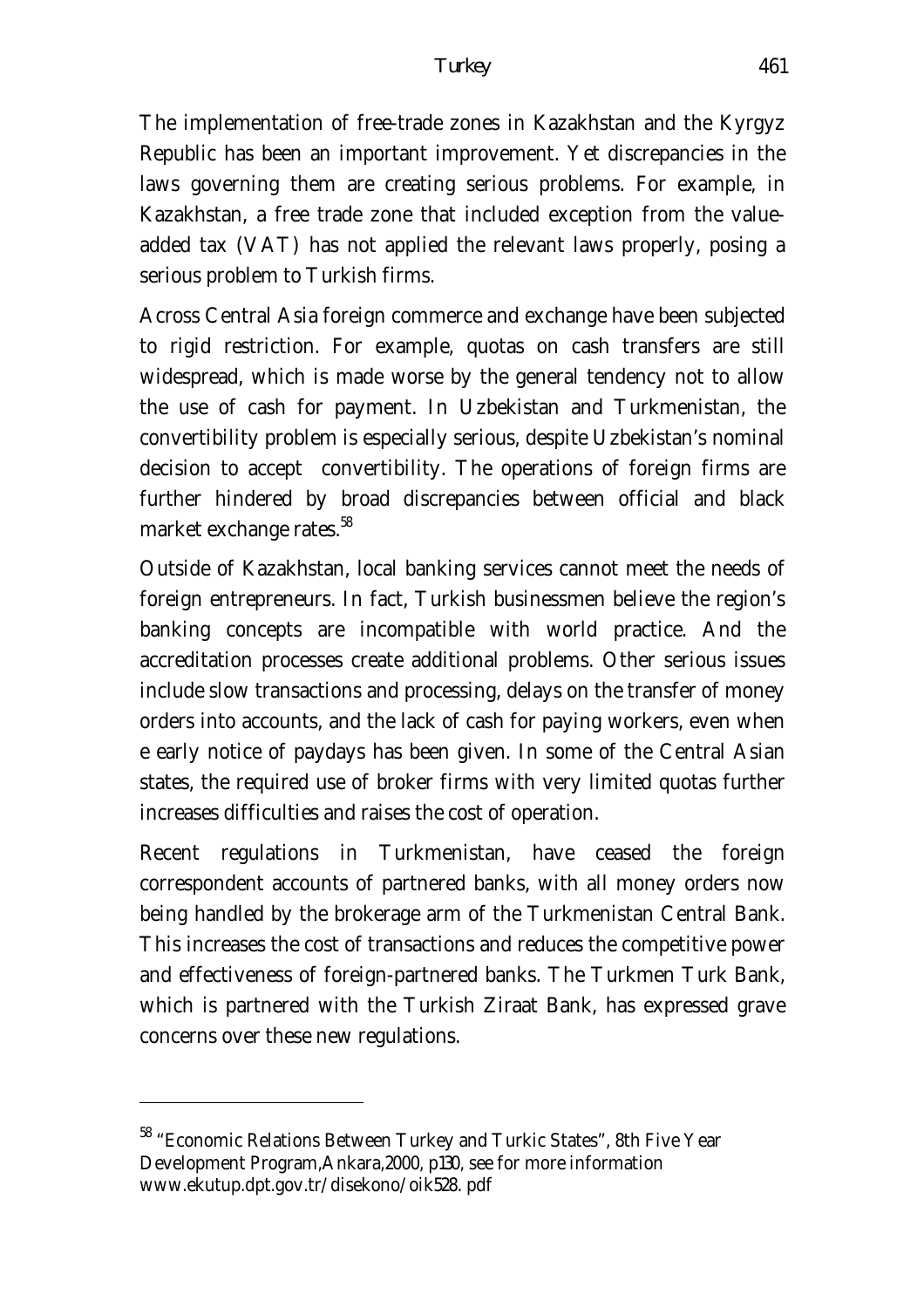# Customs Organizations

The imposition of unofficial fees on cargo crossing state borders is a particularly serious customs-related problem, and is endemic in all Central Asia, as well as in Afghanistan. These are compounded by the impediments created by officialdom such as lack of coordination between border agencies on neighboring states, complex procedures, unclear codes and regulations, and the low utilization of information technology in customs operations.<sup>59</sup>

Regional customs organizations do not meet the needs of international trade. Customs employees are underpaid, undereducated, and undertrained. Frequent changes in customs regulations and insufficient control of contraband lead to unfair competition. Some SMEs take advantage the situation, bringing cheap, poor quality goods to the market. Local commerce and trade is further damaged by high and frequently changing tariffs.

Several Central Asian States have unilaterally abrogated previously confirmed exemptions on importation of raw materials and semimanufactured products. Tariffs on raw materials and depreciation on final products undermine the development of the local manufacturing sector.

# Visas and Employment Permissions

Although the procedures for employing foreigners in Central Asian countries have recently been streamlined, problems persist. Visas are expensive and application process complex; these problems are particularly troublesome for temporary, specialized workers. Obtaining permanent visas is also difficult. The durations of work visas are often unacceptably short—only three months in Uzbekistan—leading to frequent re-application, which wastes both time and money.<sup>60</sup> In some

 $59$  World Bank Report, "From Disintegration to Reintegration: Eastern Europe and the Former Soviet Union in International Trade", Washington D.C., 2005, p. 16,  $60$  "Economic Relations Between Turkey and Turkic States", 8th Five Year

Development Program,Ankara 2000, p. 276, see for more information www.ekutup.dpt.gov.tr/disekono/oik528.pdf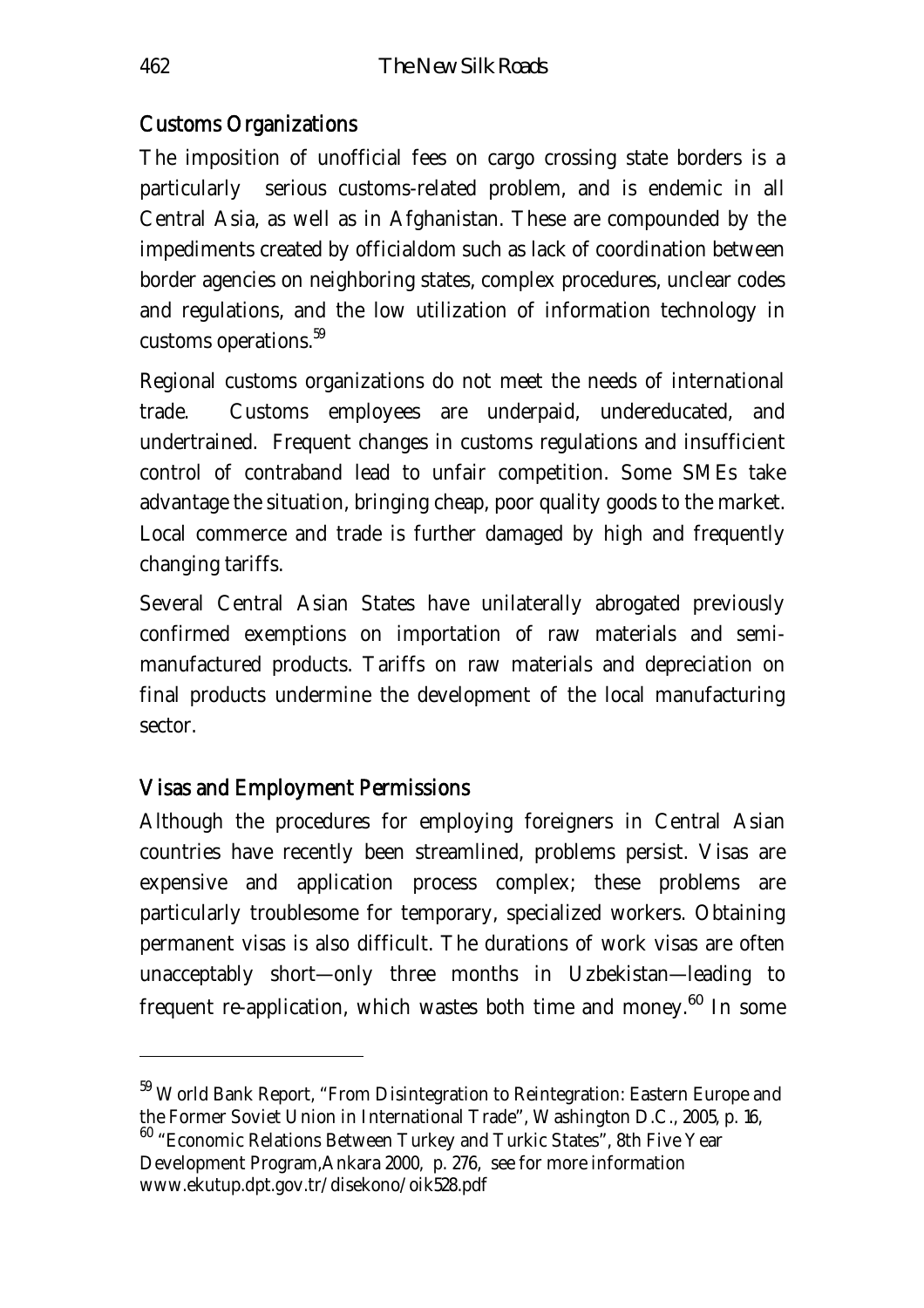countries, visa procedures have become even more ponderous. For instance, after the assassination attempt on the President of Turkmenistan, Saparmurat Niyazov, Turkmenistan's visa procedures became prohibitively onerous causing some firms simply to suspend operations.

#### Overcoming Trade Impediments

 $\overline{a}$ 

The following recommendations address the impediments to regional and continental trade enumerated above, and will help integrate Greater Central Asia into the global economy:

- 1. Improved regional cooperation in trade policy, transport and customs transit could help the CASs lover the trade barriers, expand trade, increase the gains from participation in international trade and reduce the associated risks.<sup>61</sup>
- 2. Improve transport infrastructure and logistic facilities through national, regional and international programs. Donor programs regarding with transportation and trade facilitation should also be coordinated through regular meetings.
- 3. Provide continues engagement of international banks and organizations for establishing a base for sustainable development. Try to escape in maximum extent from contradictory Bilateral Trade Agreements (BTA) and Regional Trade Agreements (RTA). However, RTA and BTAs are very important that reflecting individual experience of each country and related region.
- 4. Remove the transport monopoly of the traditional trade partners, sometimes used as political pressure over CASs, through international programs. Within this context revitalization of TRACECA, AH and TAR programs crucially important. A regional transportation strategy should be developed with the participation of all relevant international organizations. The

<sup>61</sup> Adrian Ruthenberg and Bahodir Ganiev, "Central Asia: Increasing Gains from Trade Through regional cooperation in Trade Policy, Transport, and Customs Transit.", Asian Development Bank, Philippines, 2006, p 36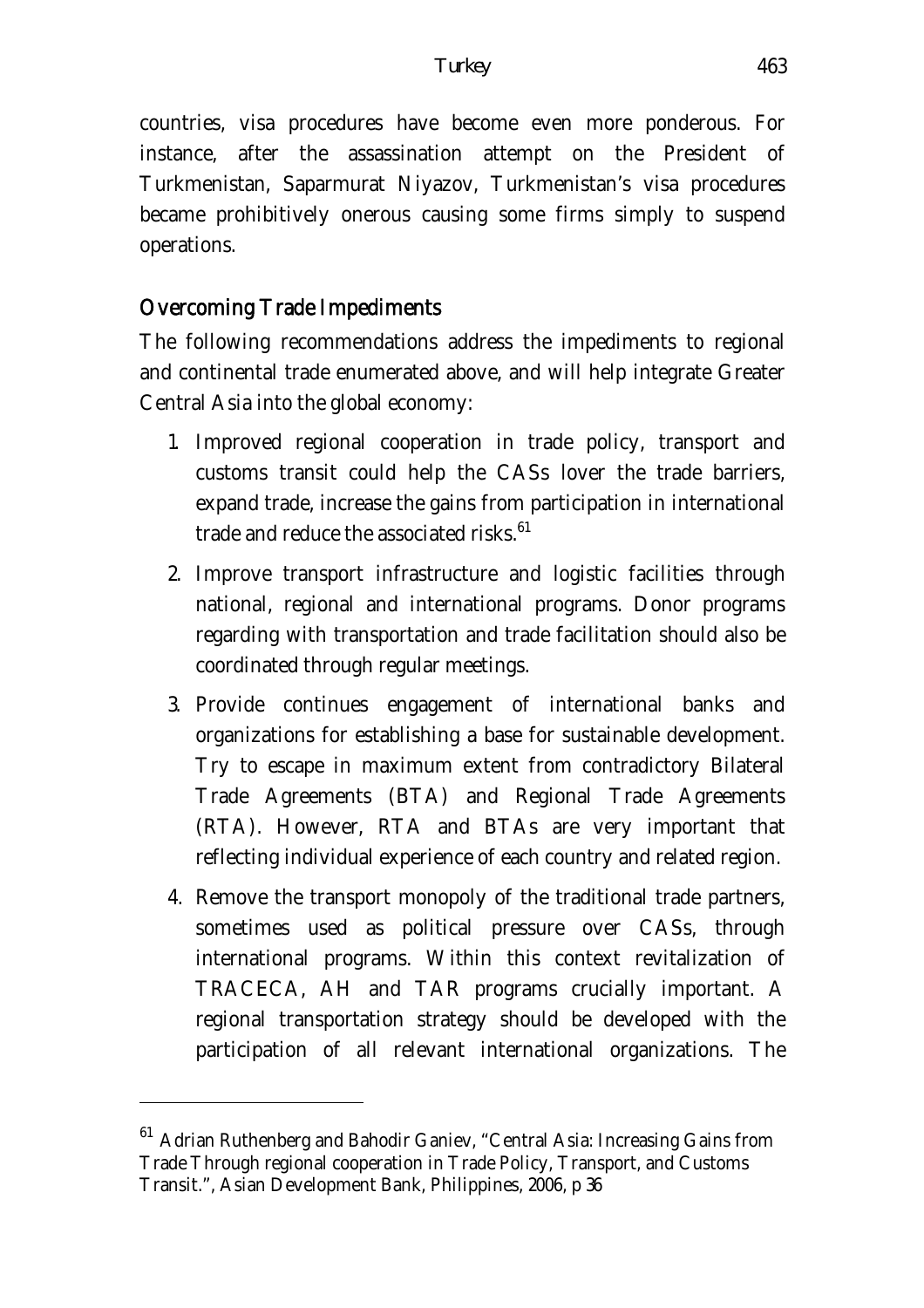strategy should focus on improving road, rail, and air transport. Current international programs in this area should be accelerated and receive increased fiscal support.

- 5. Construction of new pipelines through east, south and west corridors will provide to producer countries to get the market value of their oil and gas. Naturally increasing income will boost the regional economies as well as provide necessary financial sources to remove the structural problems adversely affecting trade within the region. Eventually, the goal is to create a fully integrated transportation network- including upgraded highways, pipelines, railroads, ports, ferries, fiber-optic lines, electricity transmission lines- that will make it easier for the states of Central Asia and the Caucasus to trade not only with each other but also with Europe, the Middle East, and the rest of the world.
- 6. WTO accession is a critical policy objective for the five regional countries that are not yet members. WTO membership will provide realistic mechanisms for each country to overcome its trade-related problems. Western countries and Turkey, having significant economic and security interests in the region, should support and accelerate the accession process by providing funding and technical assistance.
- 7. International economic institutions, such as the World Bank, IMF, WTO and OECD, should enhance their cooperation with the region, especially in the promotion of continental trade. The West and Turkey can collaborate to provide technical assistance and capacity-building to the countries of Central Asia, strengthening their trade-related institutions and helping them to implement and manage sound trade policies. Istanbul's OECD private sector development center can play a larger role by increasing and diversifying its training work, Turkey can also provide additional technical assistance, such as utilizing its WTO experience and establishing a WTO training center for the region under the umbrella of Turkish trade institutions.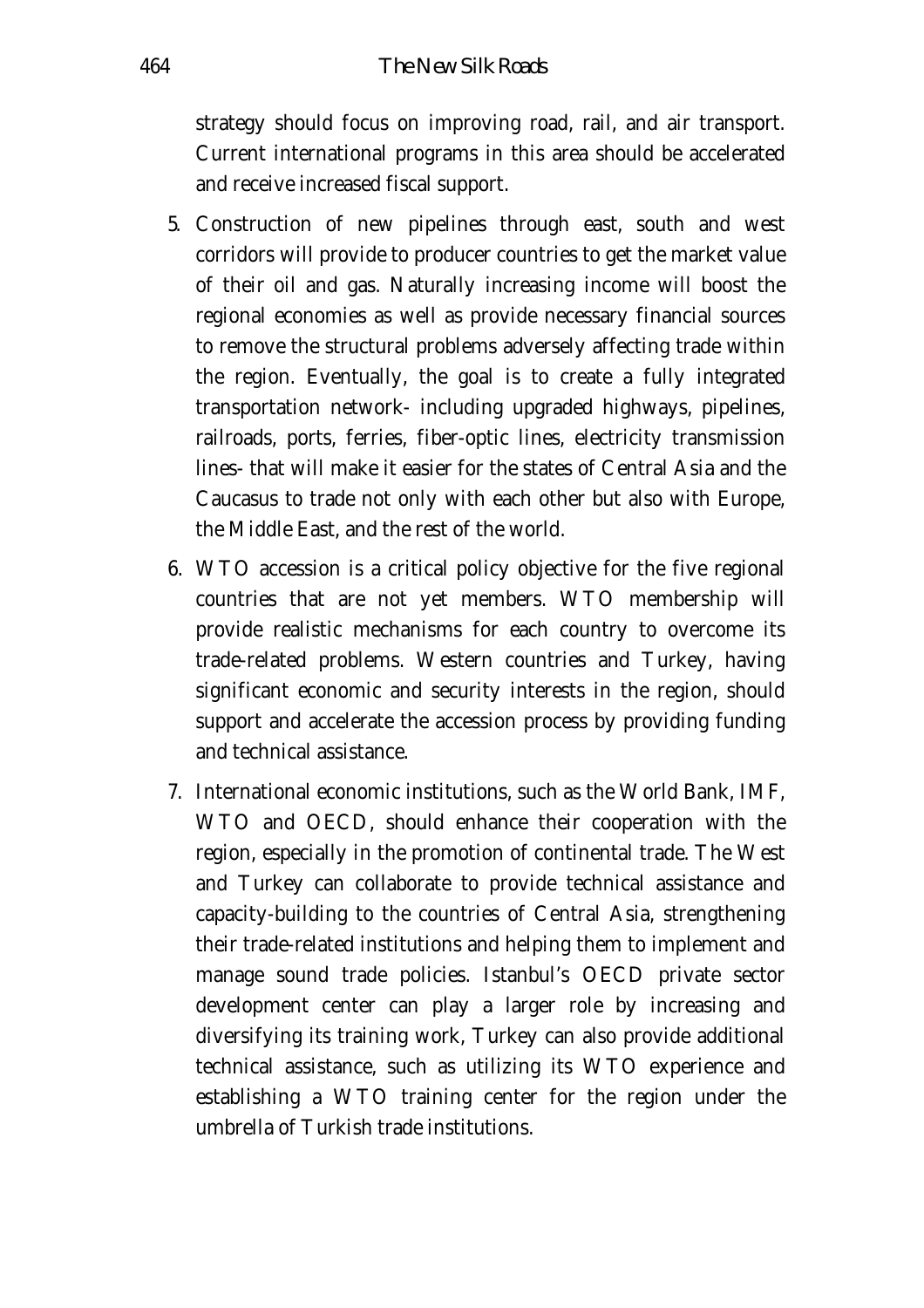- 8. Improving regional security will improve the climate for business and trade. Central Asian states should therefore be encouraged to deepen their relations with such Western institutions such as NATO and other specialized institutions that can facilitate regional military reform while at the same time encouraging the regional governments to focus on the development of democratic institutions.
- 9. International support and assistance aside, free market reform is largely dependent on the implementation efforts of the governments of the Central Asian states themselves. Necessary policy changes include tariff reductions, the termination of nontariff barriers, and the elimination of export disincentives, active pursuit of WTO accession, vigorously working to attract foreign direct investment, and harmonizing existing regional trade agreements with one another.<sup>62</sup>
- 10. It will take time to eliminate barriers in the form of inefficient bureaucracies, customs gates, and other practices both intentional and unintentional. In the long-term, though, consistent progress in overall institutional helps eliminate these human-generated barriers as well. Among general reforms, a comprehensive strategy to eliminate poverty and social inequality is of the utmost importance.
- 11. In addition to the more comprehensive application of standard international policies on trade, intraregional bilateral economic relations should be institutionalized through periodic meetings and common policy mechanisms. While this institutionalization already exists between Turkey and each Central Asian country on bilateral basis, better region-wide policy mechanisms are still needed. Since many Turkish companies work in the region, they

 $62$  Harry Broadman, World Bank Report, "From Disintegration to Reintegration: Eastern Europe and the Former Soviet Union in International Trade", Washington D.C., p.44, 2005,

http://web.worldbank.org/WBSITE/EXTERNAL/COUNTRIES/ECAEXT/0,, contentMDK:20723133~pagePK:146736~piPK:146830~theSitePK:258599,00.html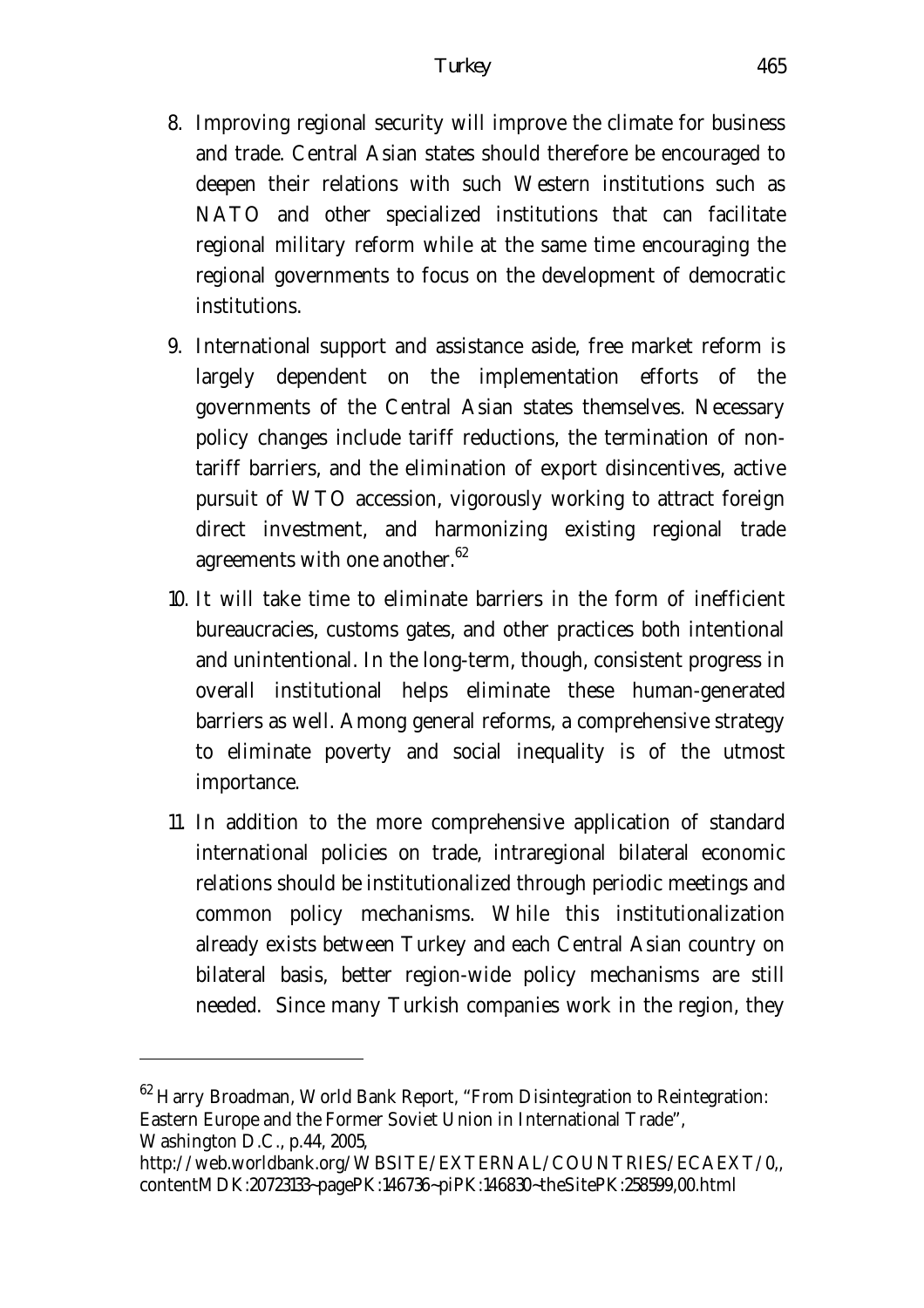should maintain a forum for discussing, investigating and solving the problems they experience in Central Asia.

12. TIKA is the main Turkish body responsible for aid and development programs in Central Asia. Increasing TIKA's budget could directly improve these programs. TIKA has spent fifteen years working with the region, developing considerable expertise in the process. TIKA could become a focal point for implementing aid and technical assistance programs sponsored by other international organizations and NGOs, as well as those from Turkey only.

# **Conclusions**

Despite the turbulent relations that exist from time to time, Turkey is a focus for the rulers and elites of other majority-Muslim countries as well as for the EU. It is inevitable, then, that Turkey's successful EU accession would deeply impact the Central Asian states and would in turn affect their strategic preferences.

Turkey has pursued economic, political, social and cultural relations with the countries of the Greater Central Asia since they gained independence in 1991-1992. The positive fruits of this interaction can be seen in the growth of trade, increases in the number of Turkish firms operating and investing in the region, and in the number of bilateral economic, social and cultural agreements and programs. Turkey has amassed considerable information on Central Asia, and Turkish public opinion surveys on the region are well developed. Moreover, Turkey has put considerable effort into evaluating regional issues and developing solutions, and on establishment and maintenance of regional cooperative institutions.

Stability in Central Asia is key to overcoming existing difficulties and increasing cooperation in trade. Radical reforms are still required for the full development of free market economies in the region, and international support fore reforms should therefore be enhanced and accelerated. Free market reforms will facilitate economic development and reinforce the process of democratization, which in turn will help to solve continuing political and social problems.